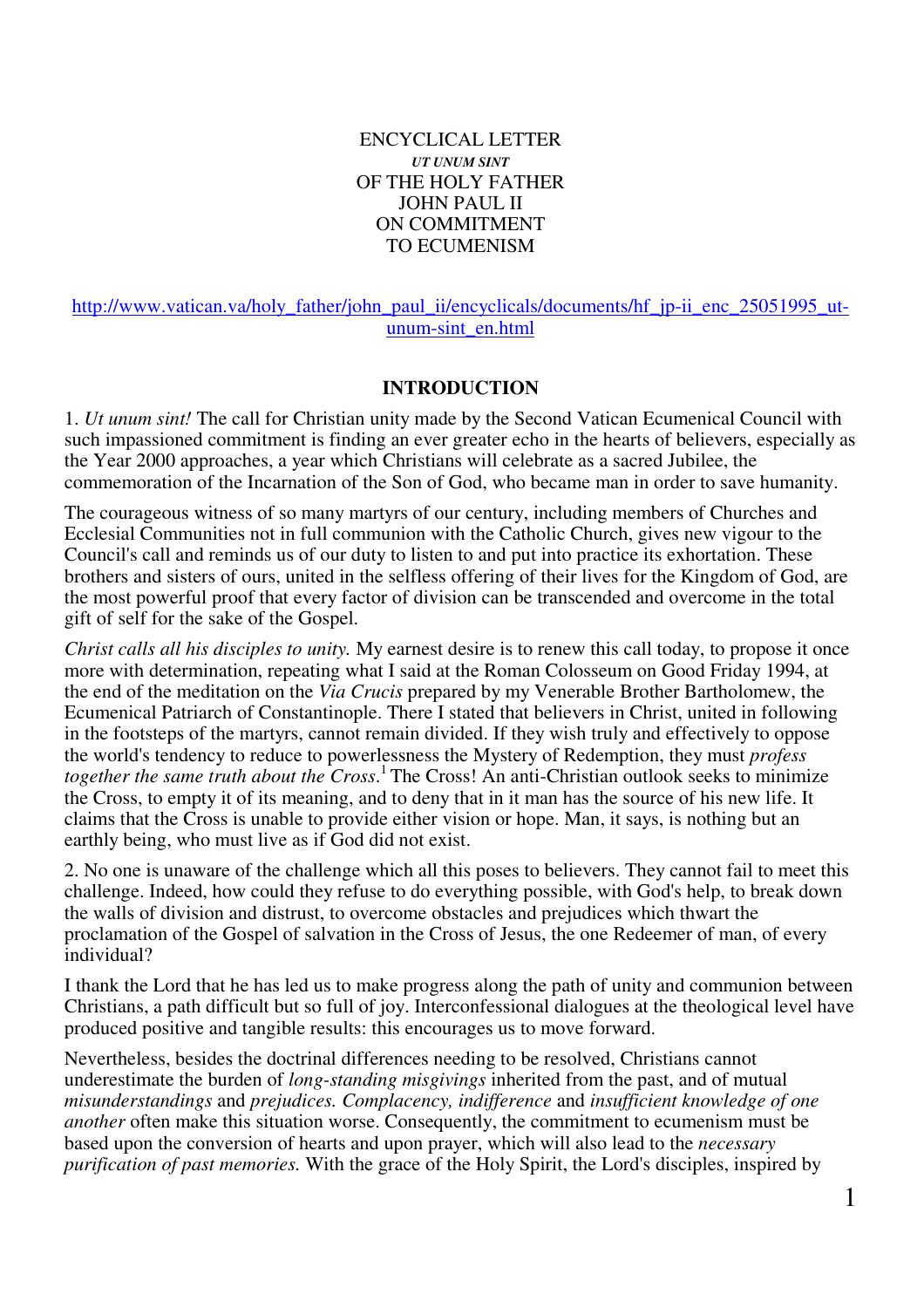love, by the power of the truth and by a sincere desire for mutual forgiveness and reconciliation, are called to *re-examine together their painful past* and the hurt which that past regrettably continues to provoke even today. All together, they are invited by the ever fresh power of the Gospel to acknowledge with sincere and total objectivity the mistakes made and the contingent factors at work at the origins of their deplorable divisions. *What is needed is a calm, clear-sighted and truthful vision of things,* a vision enlivened by divine mercy and capable of freeing people's minds and of inspiring in everyone a renewed willingness, precisely with a view to proclaiming the Gospel to the men and women of every people and nation.

3. At the Second Vatican Council, the Catholic Church committed herself *irrevocably* to following the path of the ecumenical venture, thus heeding the Spirit of the Lord, who teaches people to interpret carefully the "signs of the times" . The experiences of these years have made the Church even more profoundly aware of her identity and her mission in history. The Catholic Church acknowledges and confesses *the weaknesses of her members,* conscious that their sins are so many betrayals of and obstacles to the accomplishment of the Saviour's plan. Because she feels herself constantly called to be renewed in the spirit of the Gospel, she does not cease to do penance. At the same time, she acknowledges and exalts still more *the power of the Lord,* who fills her with the gift of holiness, leads her forward, and conforms her to his Passion and Resurrection.

Taught by the events of her history, the Church is committed to freeing herself from every purely human support, in order to live in depth the Gospel law of the Beatitudes. Conscious that the truth does not impose itself except "by virtue of its own truth, as it makes its entrance into the mind at once quietly and with power",<sup>2</sup> she seeks nothing for herself but the freedom to proclaim the Gospel. Indeed, her authority is exercised in the service of truth and charity.

I myself intend *to promote every suitable initiative* aimed at making the witness of the entire Catholic community understood in its full purity and consistency, especially considering the engagement which awaits the Church at the threshold of the new Millennium. That will be an exceptional occasion, in view of which she asks the Lord to increase the unity of all Christians until they reach full communion.<sup>3</sup> The present Encyclical Letter is meant as a contribution to this most noble goal. Essentially pastoral in character, it seeks to encourage the efforts of all who work for the cause of unity.

4. This is a specific duty of the Bishop of Rome as the Successor of the Apostle Peter. I carry out this duty with the profound conviction that I am obeying the Lord, and with a clear sense of my own human frailty. Indeed, if Christ himself gave Peter this special mission in the Church and exhorted him to strengthen his brethren, he also made clear to him his human weakness and his special need of conversion: "And when you have turned again, strengthen your brethren" (*Lk* 22:32). It is precisely in Peter's human weakness that it becomes fully clear that the Pope, in order to carry out this special ministry in the Church, depends totally on the Lord's grace and prayer: "I have prayed for you that your faith may not fail" (*Lk* 22:32). The conversion of Peter and that of his Successors is upheld by the very prayer of the Redeemer, and the Church constantly makes this petition her own. In our ecumenical age, marked by the Second Vatican Council, the mission of the Bishop of Rome is particularly directed to recalling the need for full communion among Christ's disciples.

The Bishop of Rome himself must fervently make his own Christ's prayer for that conversion which is indispensable for "Peter" to be able to serve his brethren. I earnestly invite the faithful of the Catholic Church and all Christians to share in this prayer. May all join me in praying for this conversion!

We know that during her earthly pilgrimage the Church has suffered and will continue to suffer opposition and persecution. But the hope which sustains her is unshakable, just as the joy which flows from this hope is indestructible. In effect, the firm and enduring rock upon which she is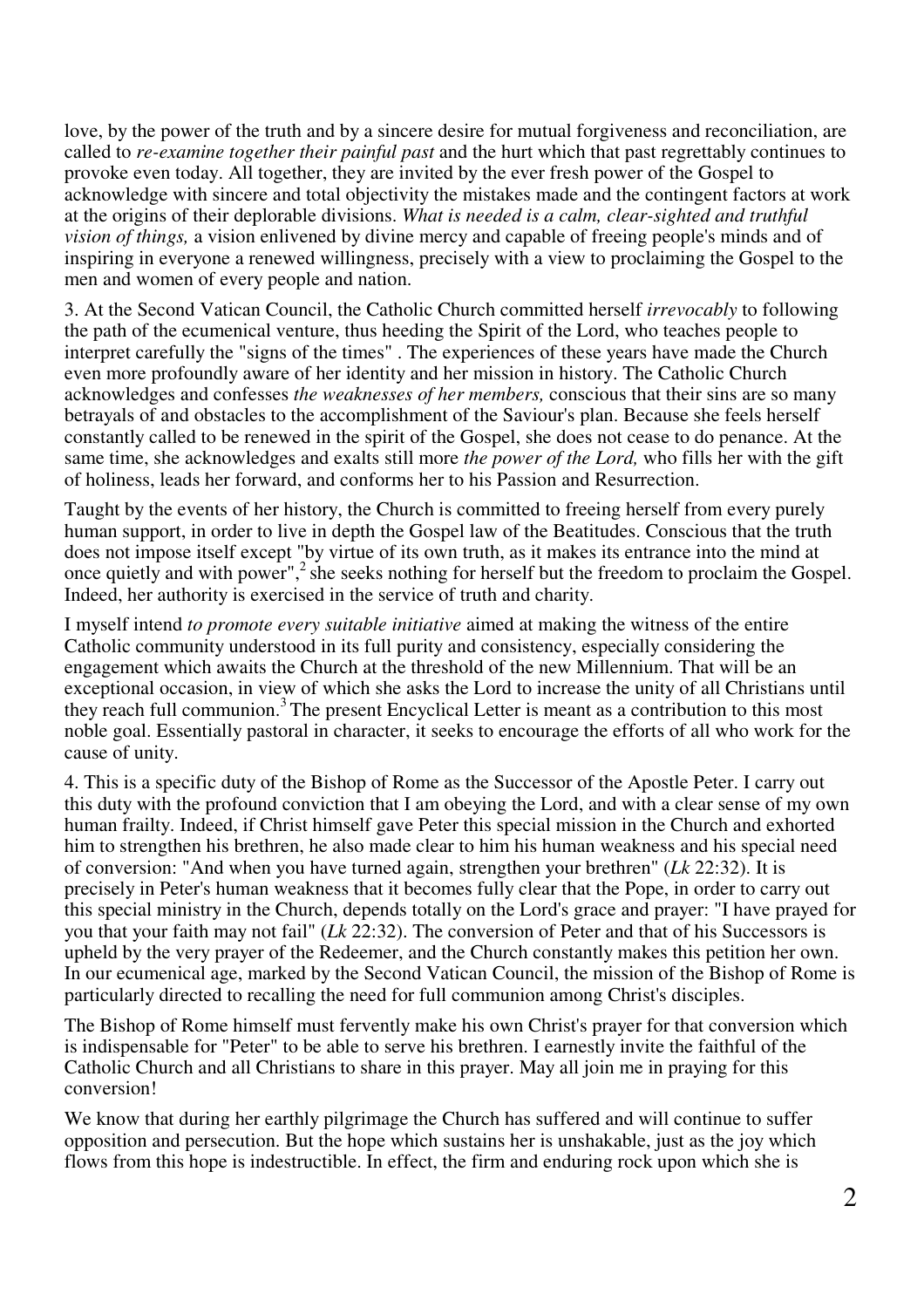founded is Jesus Christ, her Lord.

# **CHAPTER I**

#### **THE CATHOLIC CHURCH'S COMMITMENT TO ECUMENISM**

#### *God's plan and communion*

5. Together with all Christ's disciples, the Catholic Church bases upon God's plan her ecumenical commitment to gather all Christians into unity. Indeed, "the Church is not a reality closed in on herself. Rather, she is permanently open to missionary and ecumenical endeavour, for she is sent to the world to announce and witness, to make present and spread the mystery of communion which is essential to her, and to gather all people and all things into Christ, so as to be for all an ?inseparable sacrament of unity' " $<sup>4</sup>$ </sup>

Already in the Old Testament, the Prophet Ezekiel, referring to the situation of God's People at that time, and using the simple sign of two broken sticks which are first divided and then joined together, expressed the divine will to "gather from all sides" the members of his scattered people. "I will be their God, and they shall be my people. Then the nations will know that I the Lord sanctify Israel" (cf. 37:16-28). The Gospel of John, for its part, considering the situation of the People of God at the time it was written, sees in Jesus' death the reason for the unity of God's children: "Jesus would die for the nation, and not for the nation only, but to gather into one the children of God who are scattered abroad" (11:51-52). Indeed, as the Letter to the Ephesians explains, Jesus "broke down the dividing wall of hostility ... through the Cross, thereby bringing the hostility to an end"; in place of what was divided he brought about unity (cf. 2:14-16).

6. The unity of all divided humanity is the will of God. For this reason he sent his Son, so that by dying and rising for us he might bestow on us the Spirit of love. On the eve of his sacrifice on the Cross, Jesus himself prayed to the Father for his disciples and for all those who believe in him, that they*might be one*, a living communion. This is the basis not only of the duty, but also of the responsibility before God and his plan, which falls to those who through Baptism become members of the Body of Christ, a Body in which the fullness of reconciliation and communion must be made present. How is it possible to remain divided, if we have been "buried" through Baptism in the Lord's death, in the very act by which God, through the death of his Son, has broken down the walls of division? Division "openly contradicts the will of Christ, provides a stumbling block to the world, and inflicts damage on the most holy cause of proclaiming the Good News to every creature".<sup>5</sup>

## *The way of ecumenism: the way of the Church*

7. "The Lord of the Ages wisely and patiently follows out the plan of his grace on behalf of us sinners. In recent times he has begun to bestow more generously upon divided Christians remorse over their divisions and a longing for unity. Everywhere, large numbers have felt the impulse of this grace, and among our separated brethren also *there increases from day to day a movement*, fostered by the grace of the Holy Spirit, *for the restoration of unity among all Christians*. Taking part in this movement, which is called ecumenical, are those who invoke the Triune God and confess Jesus as Lord and Saviour. They join in not merely as individuals but also as members of the corporate groups in which they have heard the Gospel, and which each regards as his Church and, indeed, God's. And yet almost everyone, though in different ways, *longs that there may be one visible Church of God*, a Church truly universal and sent forth to the whole world that the world may be converted to the Gospel and so be saved, to the glory of God".<sup>6</sup>

8. This statement of the Decree *Unitatis Redintegratio* is to be read in the context of the complete teaching of the Second Vatican Council. The Council expresses the Church's decision to take up the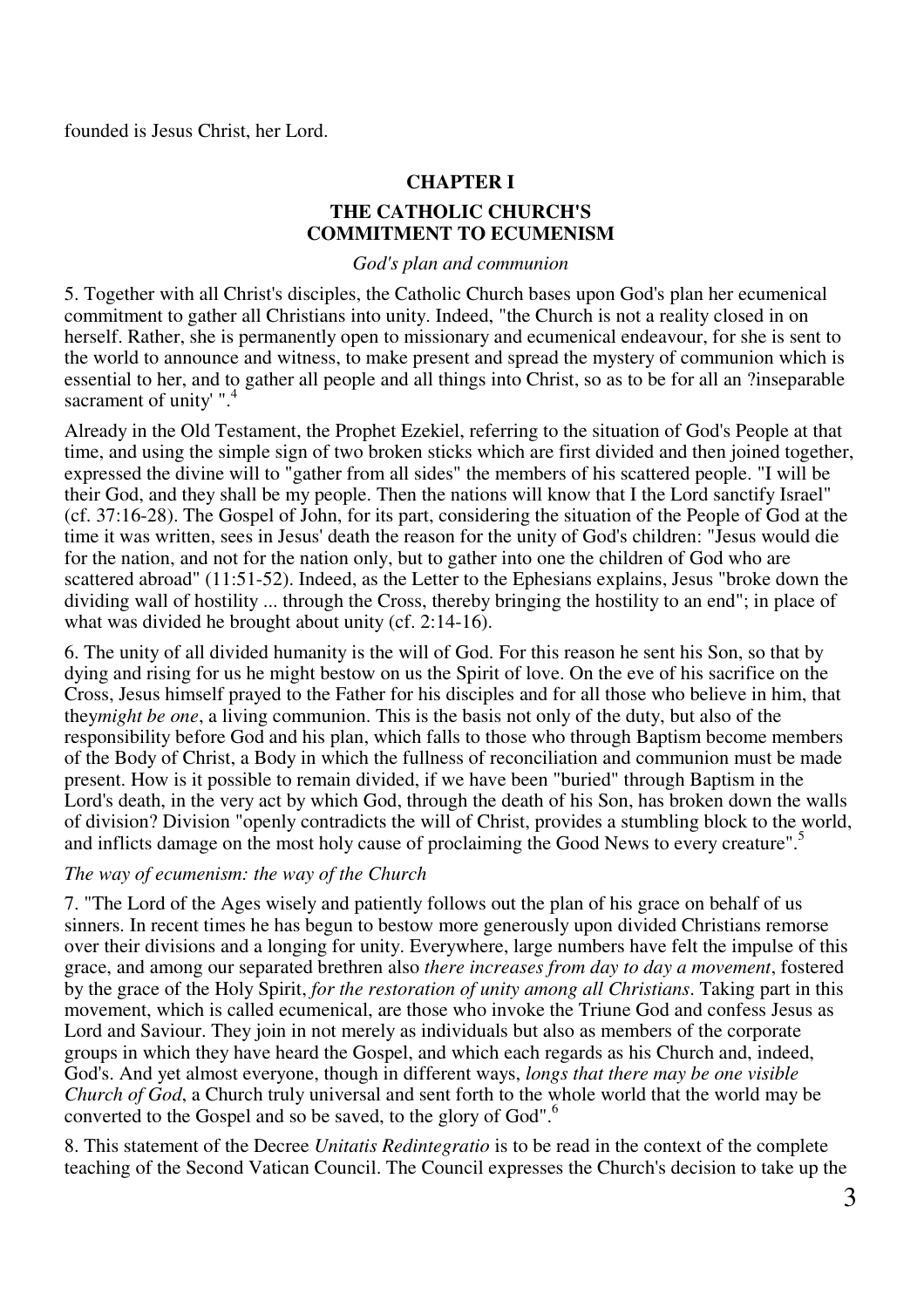ecumenical task of working for Christian unity and to propose it with conviction and vigour: "This sacred Synod exhorts all the Catholic faithful to recognize the signs of the times and to participate actively in the work of ecumenism".<sup>7</sup>

In indicating the Catholic principles of ecumenism, the Decree *Unitatis Redintegratio* recalls above all the teaching on the Church set forth in the Dogmatic Constitution *Lumen Gentium* in its chapter on the People of God.<sup>8</sup> At the same time, it takes into account everything affirmed in the Council's Declaration on Religious Freedom *Dignitatis Humanae*. 9

The Catholic Church embraces with hope the commitment to ecumenism as a duty of the Christian conscience enlightened by faith and guided by love. Here too we can apply the words of Saint Paul to the first Christians of Rome: "God's love has been poured into our hearts through the Holy Spirit"; thus our "hope does not disappoint us" (*Rom* 5:5). This is the hope of Christian unity, which has its divine source in the Trinitarian unity of the Father, the Son and the Holy Spirit.

9. Jesus himself, at the hour of his Passion, prayed "that they may all be one" (*Jn* 17:21). This unity, which the Lord has bestowed on his Church and in which he wishes to embrace all people, is not something added on, but stands at the very heart of Christ's mission. Nor is it some secondary attribute of the community of his disciples. Rather, it belongs to the very essence of this community. God wills the Church, because he wills unity, and unity is an expression of the whole depth of his *agape*.

In effect, this unity bestowed by the Holy Spirit does not merely consist in the gathering of people as a collection of individuals. It is a unity constituted by the bonds of the profession of faith, the sacraments and hierarchical communion.<sup>10</sup>The faithful are *one* because, in the Spirit, they are in *communion* with the Son and, in him, share in his *communion* with the Father: "Our *fellowship* is with the Father and with his Son Jesus Christ" (1 *Jn* 1:3). For the Catholic Church, then, the*communion* of Christians is none other than the manifestation in them of the grace by which God makes them sharers in his own *communion*, which is his eternal life. Christ's words "that they may be one" are thus his prayer to the Father that the Father's plan may be fully accomplished, in such a way that everyone may clearly see "what is the plan of the mystery hidden for ages in God who created all things" (*Eph* 3:9). To believe in Christ means to desire unity; to desire unity means to desire the Church; to desire the Church means to desire the communion of grace which corresponds to the Father's plan from all eternity. Such is the meaning of Christ's prayer: *"Ut unum sint*".

10. In the present situation of the lack of unity among Christians and of the confident quest for full communion, the Catholic faithful are conscious of being deeply challenged by the Lord of the Church. The Second Vatican Council strengthened their commitment with a clear ecclesiological vision, open to all the ecclesial values present among other Christians. The Catholic faithful face the ecumenical question in a spirit of faith.

The Council states that the Church of Christ "subsists in the Catholic Church, which is governed by the Successor of Peter and by the Bishops in communion with him", and at the same time acknowledges that "many elements of sanctification and of truth can be found outside her visible structure. These elements, however, as gifts properly belonging to the Church of Christ, possess an inner dynamism towards Catholic unity".<sup>11</sup>

"It follows that these separated Churches and Communities, though we believe that they suffer from defects, have by no means been deprived of significance and value in the mystery of salvation. For the Spirit of Christ has not refrained from using them as means of salvation which derive their efficacy from the very fullness of grace and truth entrusted to the Catholic Church".<sup>12</sup>

11. The Catholic Church thus affirms that during the two thousand years of her history she has been preserved in unity, with all the means with which God wishes to endow his Church, and this despite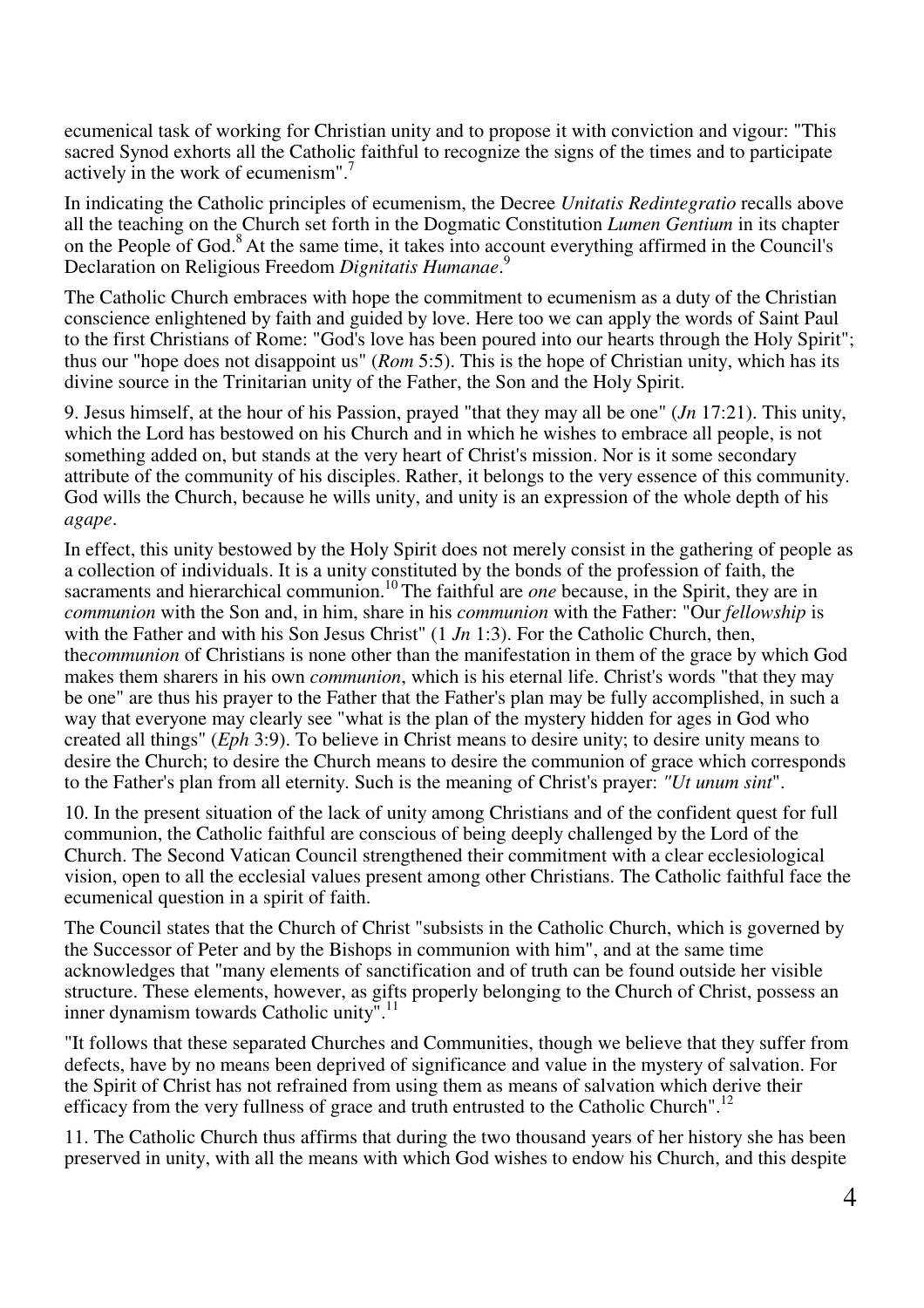the often grave crises which have shaken her, the infidelity of some of her ministers, and the faults into which her members daily fall. The Catholic Church knows that, by virtue of the strength which comes to her from the Spirit, the weaknesses, mediocrity, sins and at times the betrayals of some of her children cannot destroy what God has bestowed on her as part of his plan of grace. Moreover, "the powers of death shall not prevail against it" (*Mt* 16:18). Even so, the Catholic Church does not forget that many among her members cause God's plan to be discernible only with difficulty. Speaking of the lack of unity among Christians, the Decree on Ecumenism does not ignore the fact that "people of both sides were to blame", $^{13}$  and acknowledges that responsibility cannot be attributed only to the "other side". By God's grace, however, neither what belongs to the structure of the Church of Christ nor that communion which still exists with the other Churches and Ecclesial Communities has been destroyed.

Indeed, the elements of sanctification and truth present in the other Christian Communities, in a degree which varies from one to the other, constitute the objective basis of the communion, albeit imperfect, which exists between them and the Catholic Church.

To the extent that these elements are found in other Christian Communities, the one Church of Christ is effectively present in them. For this reason the Second Vatican Council speaks of a certain, though imperfect communion. The Dogmatic Constitution *Lumen Gentium* stresses that the Catholic Church "recognizes that in many ways she is linked"  $14$  with these Communities by a true union in the Holy Spirit.

12. The same Dogmatic Constitution listed at length "the elements of sanctification and truth" which in various ways are present and operative beyond the visible boundaries of the Catholic Church: "For there are many who honour Sacred Scripture, taking it as a norm of belief and of action, and who show a true religious zeal. They lovingly believe in God the Father Almighty and in Christ, Son of God and Saviour. They are consecrated by Baptism, through which they are united with Christ. They also recognize and receive other sacraments within their own Churches or Ecclesial Communities. Many of them rejoice in the episcopate, celebrate the Holy Eucharist, and cultivate devotion towards the Virgin Mother of God. They also share with us in prayer and other spiritual itual benefits. Likewise, we can say that in some real way they are joined with us in the Holy Spirit, for to them also he gives his gifts and graces, and is thereby operative among them with his sanctifying power. Some indeed he has strengthened to the extent of the shedding of their blood. In all of Christ's disciples the Spirit arouses the desire to be peacefully united, in the manner determined by Christ, as one flock under one shepherd".<sup>15</sup>

The Council's Decree on Ecumenism, referring to the Orthodox Churches, went so far as to declare that "through the celebration of the Eucharist of the Lord in each of these Churches, the Church of God is built up and grows in stature".<sup>16</sup>Truth demands that all this be recognized.

13. The same Document carefully draws out the doctrinal implications of this situation. Speaking of the members of these Communities, it declares: "All those justified by faith through Baptism are incorporated into Christ. They therefore have a right to be honoured by the title of Christian, and are properly regarded as brothers and sisters in the Lord by the sons and daughters of the Catholic  $Church''$ <sup>17</sup>

With reference to the many positive elements present in the other Churches and Ecclesial Communities, the Decree adds: "All of these, which come from Christ and lead back to him, belong by right to the one Church of Christ. The separated brethren also carry out many of the sacred actions of the Christian religion. Undoubtedly, in many ways that vary according to the condition of each Church or Community, these actions can truly engender a life of grace, and can be rightly described as capable of providing access to the community of salvation".<sup>18</sup>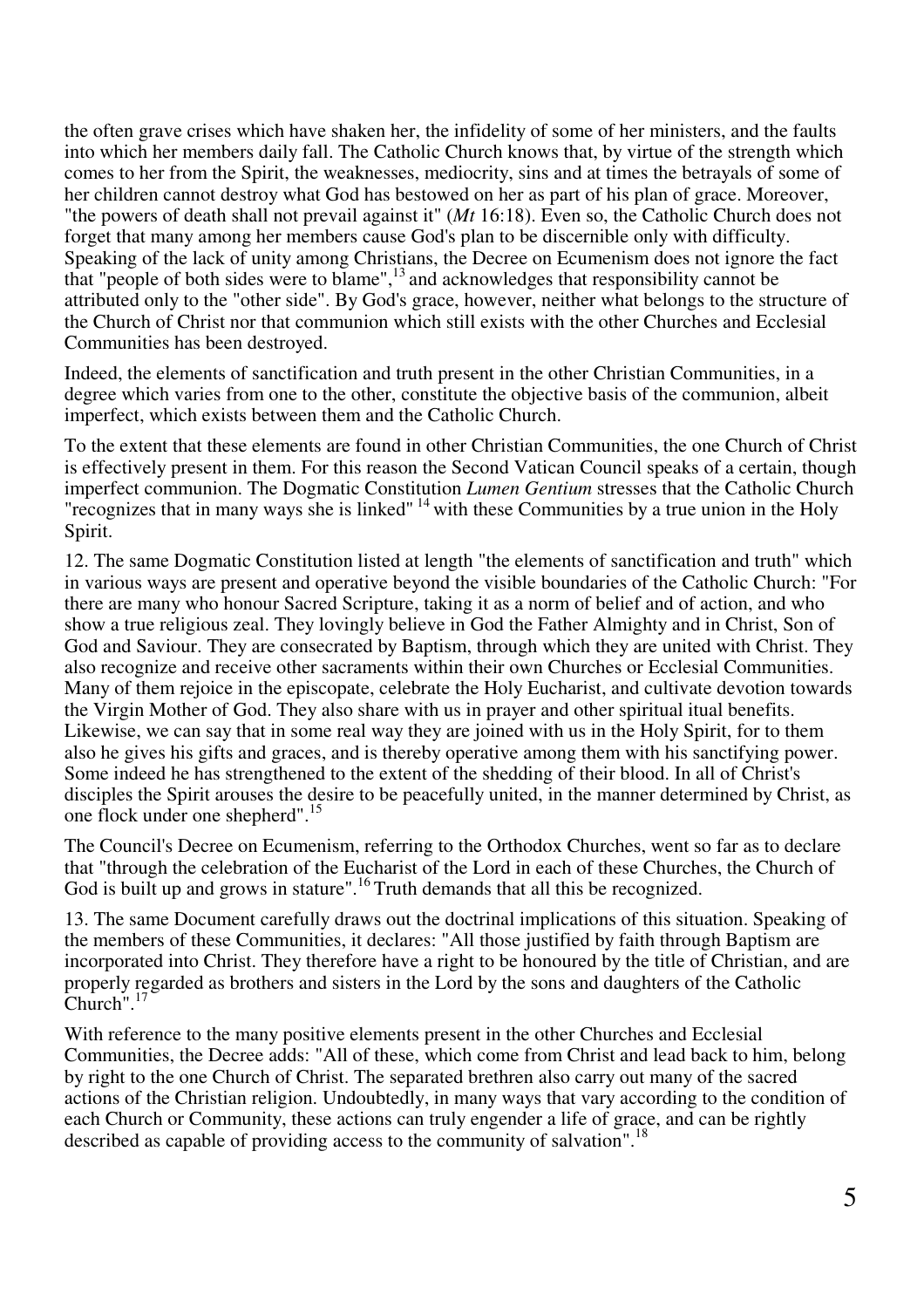These are extremely important texts for ecumenism. It is not that beyond the boundaries of the Catholic community there is an ecclesial vacuum. Many elements of great value (*eximia*), which in the Catholic Church are part of the fullness of the means of salvation and of the gifts of grace which make up the Church, are also found in the other Christian Communities.

14. All these elements bear within themselves a tendency towards unity, having their fullness in that unity. It is not a matter of adding together all the riches scattered throughout the various Christian Communities in order to arrive at a Church which God has in mind for the future. In accordance with the great Tradition, attested to by the Fathers of the East and of the West, the Catholic Church believes that in the Pentecost Event God has *already* manifested the Church in her eschatological reality, which he had prepared "from the time of Abel, the just one".<sup>19</sup>This reality is something already given. Consequently we are even now in the last times. The elements of this already-given Church exist, found in their fullness in the Catholic Church and, without this fullness, in the other Communities,  $20$  where certain features of the Christian mystery have at times been more effectively emphasized. Ecumenism is directed precisely to making the partial communion existing between Christians grow towards full communion in truth and charity.

# *Renewal and conversion*

15. Passing from principles, from the obligations of the Christian conscience, to the actual practice of the ecumenical journey towards unity, the Second Vatican Council emphasizes above all *the need for interior conversion*. The messianic proclamation that "the time is fulfilled and the Kingdom of God is at hand", and the subsequent call to "repent, and believe in the Gospel" (*Mk* 1:15) with which Jesus begins his mission, indicate the essential element of every new beginning: the fundamental need for evangelization at every stage of the Church's journey of salvation. This is true in a special way of the process begun by the Second Vatican Council, when it indicated as a dimension of renewal the ecumenical task of uniting divided Christians. *"There can be no ecumenism worthy of the name without a change of heart*".<sup>21</sup>

The Council calls for personal conversion as well as for communal conversion. The desire of every Christian Community for unity goes hand in hand with its fidelity to the Gospel. In the case of individuals who live their Christian vocation, the Council speaks of interior conversion, of a renewal of mind.<sup>22</sup>

Each one therefore ought to be more radically converted to the Gospel and, without ever losing sight of God's plan, change his or her way of looking at things. Thanks to ecumenism, our contemplation of "the mighty works of God" (*mirabilia Dei*) has been enriched by new horizons, for which the Triune God calls us to give thanks: the knowledge that the Spirit is at work in other Christian Communities, the discovery of examples of holiness, the experience of the immense riches present in the communion of saints, and contact with unexpected dimensions of Christian commitment. In a corresponding way, there is an increased sense of the need for repentance: an awareness of certain exclusions which seriously harm fraternal charity, of certain refusals to forgive, of a certain pride, of an unevangelical insistence on condemning the "other side", of a disdain born of an unhealthy presumption. Thus, the entire life of Christians is marked by a concern for ecumenism; and they are called to let themselves be shaped, as it were, by that concern.

16. In the teaching of the Second Vatican Council there is a clear connection between renewal, conversion and reform. The Council states that "Christ summons the Church, as she goes her pilgrim way, to that continual reformation of which she always has need, insofar as she is an institution of human beings here on earth. Therefore, if the influence of events or of the times has led to deficiencies ... these should be appropriately rectified at the proper moment".<sup>23</sup> No Christian Community can exempt itself from this call.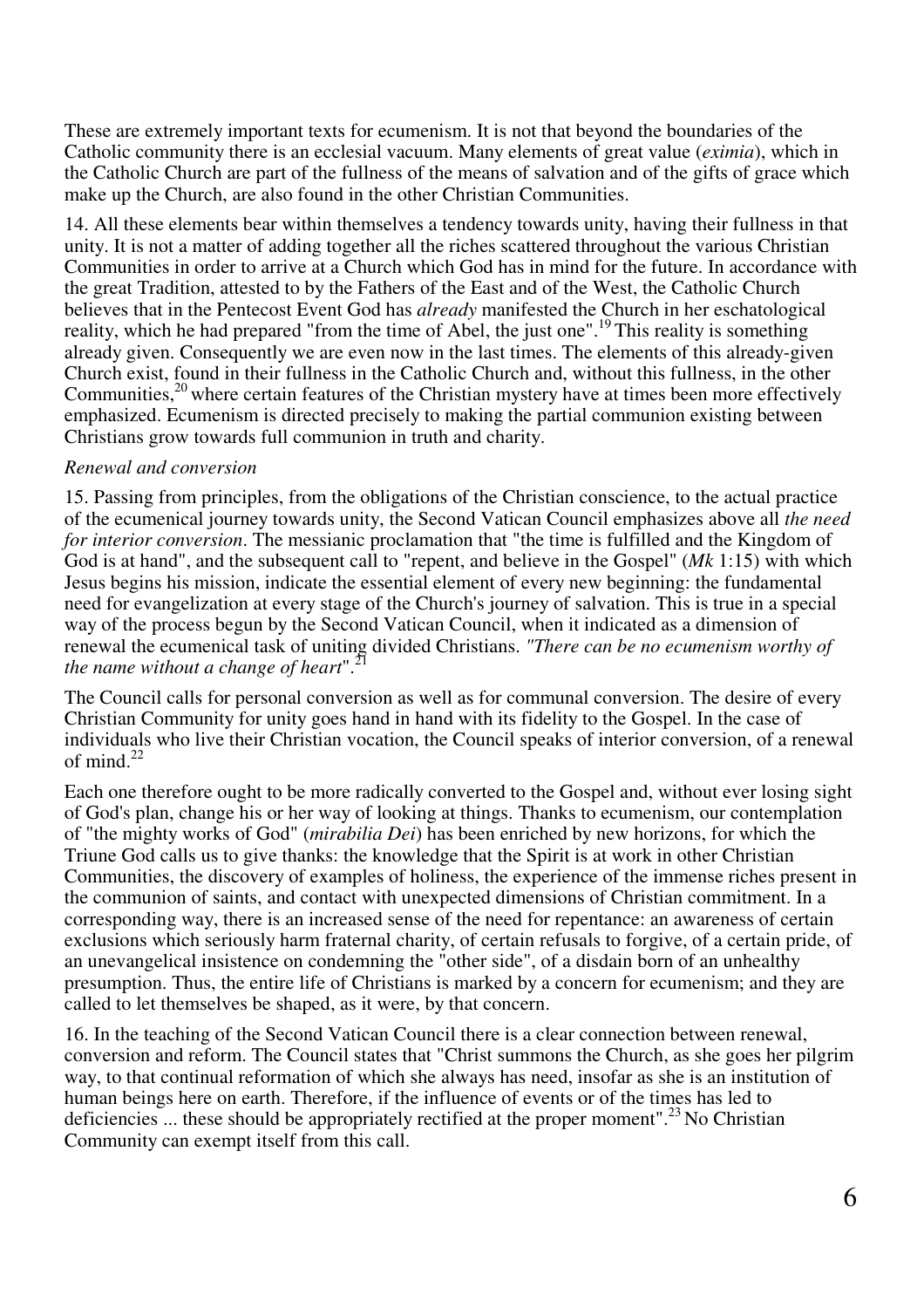By engaging in frank dialogue, Communities help one another to look at themselves together in the light of the Apostolic Tradition. This leads them to ask themselves whether they truly express in an adequate way all that the Holy Spirit has transmitted through the Apostles.<sup>24</sup> With regard to the Catholic Church, I have frequently recalled these obligations and perspectives, as for example on the anniversary of the *Baptism of Kievan Rus'*<sup>25</sup> or in commemorating the eleven hundred years since the evangelizing activity of Saints Cyril and Methodius.<sup>26</sup> More recently, the *Directory for the Application of Principles and Norms on Ecumenism*, issued with my approval by the Pontifical Council for Promoting Christian Unity, has applied them to the pastoral sphere.<sup>27</sup>

17. With regard to other Christians, the principal documents of the Commission on *Faith and Order*  $28$  and the statements of numerous bilateral dialogues have already provided Christian Communities with useful tools for discerning what is necessary to the ecumenical movement and to the conversion which it must inspire. These studies are important from two points of view: they demonstrate the remarkable progress already made, and they are a source of hope inasmuch as they represent a sure foundation for further study.

The increase of fellowship in a reform which is continuous and carried out in the light of the Apostolic Tradition is certainly, in the present circumstances of Christians, one of the distinctive and most important aspects of ecumenism. Moreover, it is an essential guarantee for its future. The faithful of the Catholic Church cannot forget that the ecumenical thrust of the Second Vatican Council is one consequence of all that the Church at that time committed herself to doing in order to re-examine herself in the light of the Gospel and the great Tradition. My Predecessor, Pope John XXIII, understood this clearly: in calling the Council, he refused to separate renewal from ecumenical openness.<sup>29</sup> At the conclusion of the Council, Pope Paul VI solemnly sealed the Council's commitment to ecumenism, renewing the dialogue of charity with the Churches in communion with the Patriarch of Constantinople, and joining the Patriarch in the concrete and profoundly significant gesture which "condemned to oblivion" and "removed from memory and from the midst of the Church" the excommunications of the past. It is worth recalling that the establishment of a special body for ecumenical matters coincided with the launching of preparations for the Second Vatican Council<sup>30</sup> and that through this body the opinions and judgments of the other Christian Communities played a part in the great debates about Revelation, the Church, the nature of ecumenism and religious freedom.

## *The fundamental importance of doctrine*

18. Taking up an idea expressed by Pope John XXIII at the opening of the Council,  $31$  the Decree on Ecumenism mentions the way of formulating doctrine as one of the elements of a continuing reform.<sup>32</sup> Here it is not a question of altering the deposit of faith, changing the meaning of dogmas, eliminating essential words from them, accommodating truth to the preferences of a particular age, or suppressing certain articles of the *Creed* under the false pretext that they are no longer understood today. The unity willed by God can be attained only by the adherence of all to the content of revealed faith in its entirety. In matters of faith, compromise is in contradiction with God who is Truth. In the Body of Christ, "the way, and the truth, and the life" (*Jn* 14:6), who could consider legitimate a reconciliation brought about at the expense of the truth? The Council's Declaration on Religious Freedom *Dignitatis Humanae* attributes to human dignity the quest for truth, "especially in what concerns God and his Church",<sup>33</sup> and adherence to truth's demands. A "being together" which betrayed the truth would thus be opposed both to the nature of God who offers his communion and to the need for truth found in the depths of every human heart.

19. Even so, doctrine needs to be presented in a way that makes it understandable to those for whom God himself intends it. In my Encyclical Epistle *Slavorum Apostoli*, I recalled that this was the very reason why Saints Cyril and Methodius laboured to translate the ideas of the Bible and the concepts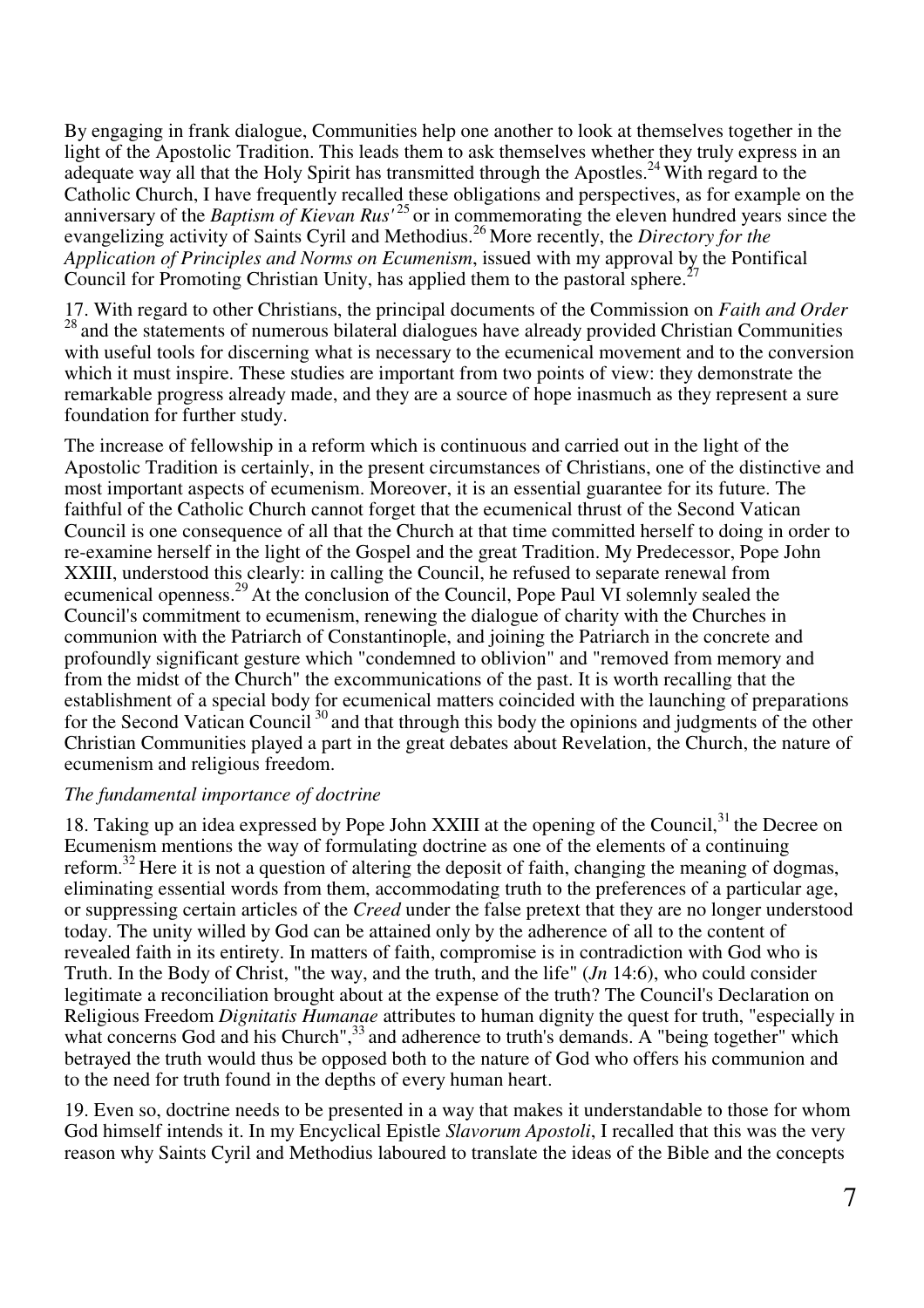of Greek theology in the context of very different historical experiences and ways of thinking. They wanted the one word of God to be "made accessible in each civilization's own forms of expression".<sup>34</sup> They recognized that they could not therefore "impose on the peoples assigned to their preaching either the undeniable superiority of the Greek language and Byzantine culture, or the customs and way of life of the more advanced society in which they had grown up".<sup>35</sup> Thus they put into practice that "perfect communion in love which preserves the Church from all forms of particularism, ethnic exclusivism or racial prejudice, and from any nationalistic arrogance".<sup>36</sup>In the same spirit, I did not hesitate to say to the Aboriginal Peoples of Australia: "You do not have to be divided into two parts ... Jesus calls you to accept his words and his values into your own culture".<sup>37</sup> Because by its nature the content of faith is meant for all humanity, it must be translated into all cultures. Indeed, the element which determines communion in truth is *the meaning of truth*. The expression of truth can take different forms. The renewal of these forms of expression becomes necessary for the sake of transmitting to the people of today the Gospel message in its unchanging meaning.<sup>38</sup>

"This renewal therefore has notable ecumenical significance".<sup>39</sup> And not only renewal in which the faith is expressed, but also of the very life of faith. It might therefore be asked: who is responsible for doing this? To this question the Council replies clearly: "Concern for restoring unity pertains to the whole Church, faithful and clergy alike. It extends to everyone, according to the ability of each, whether it be exercised in daily Christian living or in theological and historical studies".<sup>40</sup>

20. All this is extremely important and of fundamental significance for ecumenical activity. Thus it is absolutely clear that ecumenism, the movement promoting Christian unity, *is not just some sort of "appendix*" which is added to the Church's traditional activity. Rather, ecumenism is an organic part of her life and work, and consequently must pervade all that she is and does; it must be like the fruit borne by a healthy and flourishing tree which grows to its full stature.

This is what Pope John XIII believed about the unity of the Church and how he saw full Christian unity. With regard to other Christians, to the great Christian family, he observed: "What unites us is much greater than what divides us". The Second Vatican Council for its part exhorts "all Christ's faithful to remember that the more purely they strive to live according to the Gospel, the more they are fostering and even practising Christian unity. For they can achieve depth and ease in strengthening mutual brotherhood to the degree that they enjoy profound communion with the Father, the Word, and the Holy Spirit".<sup>41</sup>

# *The primacy of prayer*

21. "This *change of heart and holiness of life, along with public and private prayer for the unity of Christians*, should be regarded as the soul of the whole ecumenical movement, and can rightly be called 'spiritual ecumenism' ".<sup>42</sup>

We proceed along the road leading to the conversion of hearts guided by love which is directed to God and, at the same time, to all our brothers and sisters, including those not in full communion with us. Love gives rise to the desire for unity, even in those who have never been aware of the need for it. Love builds communion between individuals and between Communities. If we love one another, we strive to deepen our communion and make it perfect. *Love is given to God* as the perfect source of communion—the unity of Father, Son and Holy Spirit—that we may draw from that source the strength to build communion between individuals and Communities, or to re-establish it between Christians still divided. Love is the great undercurrent which gives life and adds vigour to the movement towards unity.

This love *finds its most complete expression in common prayer*. When brothers and sisters who are not in perfect communion with one another come together to pray, the Second Vatican Council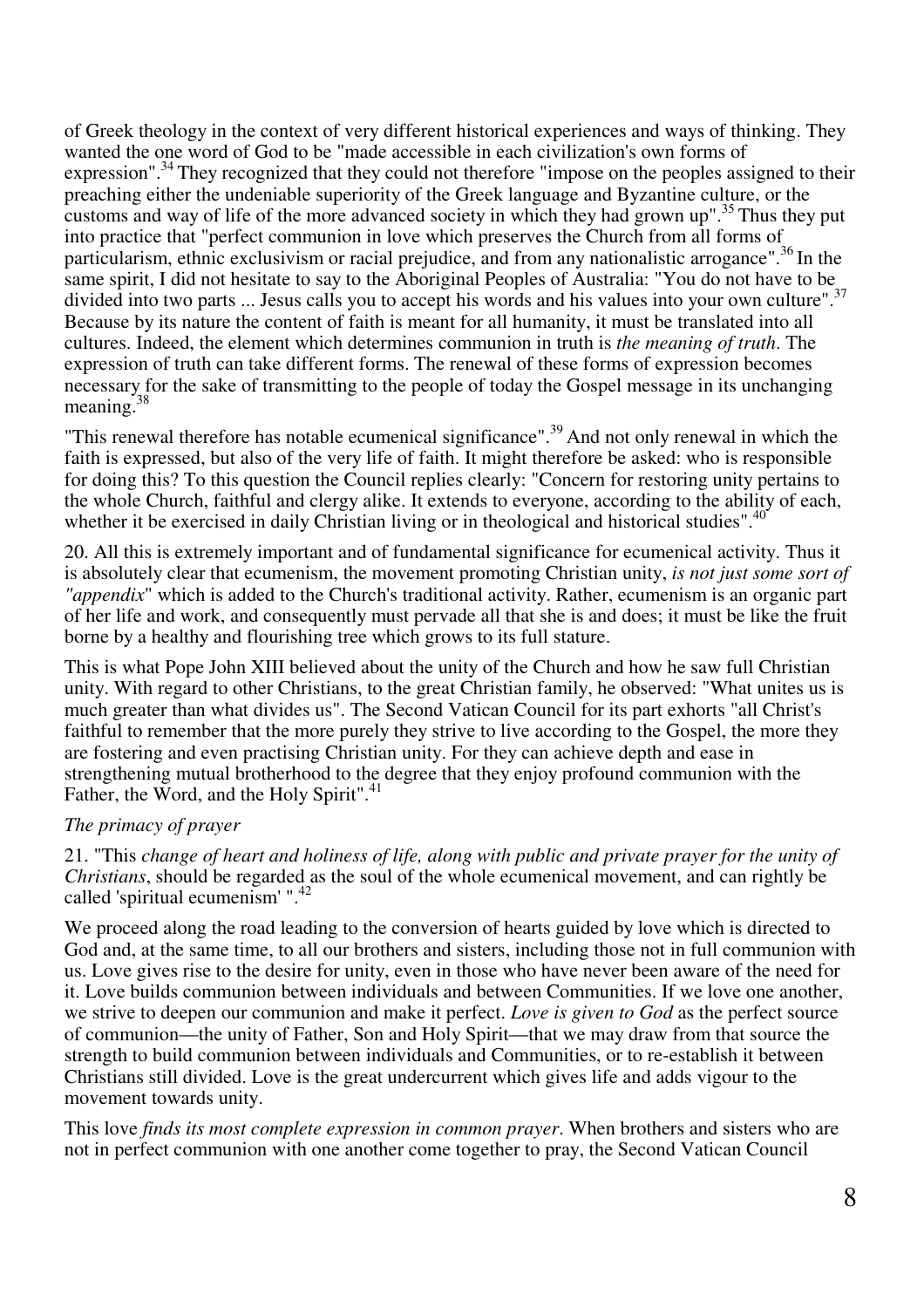defines their prayer as *the soul of the whole ecumenical movement*. This prayer is "a very effective means of petitioning for the grace of unity", "a *genuine expression of the ties which even now bind Catholics to their separated brethren*".<sup>43</sup> Even when prayer is not specifically offered for Christian unity, but for other intentions such as peace, it actually becomes an expression and confirmation of unity. The common prayer of Christians is an invitation to Christ himself to visit the community of those who call upon him: "Where two or three are gathered in my name, there am I in the midst of them" (*Mt* 18:20).

22. When Christians pray together, the goal of unity seems closer. The long history of Christians marked by many divisions seems to converge once more because it tends towards that Source of its unity which is Jesus Christ. He "is the same yesterday, today and forever!" (*Heb* 13:8). In the fellowship of prayer Christ is truly present; he prays "in us", "with us" and "for us". It is he who leads our prayer in the Spirit-Consoler whom he promised and then bestowed on his Church in the Upper Room in Jerusalem, when he established her in her original unity.

Along the ecumenical path to unity, pride of place certainly belongs to *common prayer*, the prayerful union of those who gather together around Christ himself. If Christians, despite their divisions, can grow ever more united in common prayer around Christ, they will grow in the awareness of how little divides them in comparison to what unites them. If they meet more often and more regularly before Christ in prayer, they will be able to gain the courage to face all the painful human reality of their divisions, and they will find themselves together once more in that community of the Church which Christ constantly builds up in the Holy Spirit, in spite of all weaknesses and human limitations.

23. Finally, *fellowship in prayer leads people to look at the Church and Christianity in a new way*. It must not be forgotten in fact that the Lord prayed to the Father that his disciples might be one, so that their unity might bear witness to his mission and the world would believe that the Father had sent him (cf. *Jn* 17:21). It can be said that the ecumenical movement in a certain sense was born out of the negative experience of each one of those who, in proclaiming the one Gospel, appealed to his own Church or Ecclesial Community. This was a contradiction which could not escape those who listened to the message of salvation and found in this fact an obstacle to acceptance of the Gospel. Regrettably, this grave obstacle has not been overcome. It is true that we are not yet in full communion. And yet, despite our divisions, we are on the way towards full unity, that unity which marked the Apostolic Church at its birth and which we sincerely seek. Our common prayer, inspired by faith, is proof of this. In that prayer, we gather together in the name of Christ who is One. He is our unity.

*"Ecumenical" prayer is at the service of the Christian mission and its credibility*. It must thus be especially present in the life of the Church and in every activity aimed at fostering Christian unity. It is as if we constantly need to go back and meet in the Upper Room of Holy Thursday, even though our presence together in that place will not be perfect until the obstacles to full ecclesial communion are overcome and all Christians can gather together in the common celebration of the Eucharist.<sup>44</sup>

24. It is a source of joy to see that the many ecumenical meetings almost always include and indeed culminate in prayer. The *Week of Prayer for Christian Unity*, celebrated in January or, in some countries, around Pentecost, has become a widespread and well established tradition. But there are also many other occasions during the year when Christians are led to pray together. In this context, I wish to mention the special experience of the *Pope's pilgrimages to the various Churches* in the different continents and countries of the present-day *oikoumene*. I am very conscious that it was the Second Vatican Council which led the Pope to exercise his apostolic ministry in this particular way. Even more can be said. The Council made these visits of the Pope a specific responsibility in carrying out the role of the Bishop of Rome at the service of communion.<sup>45</sup>My visits have almost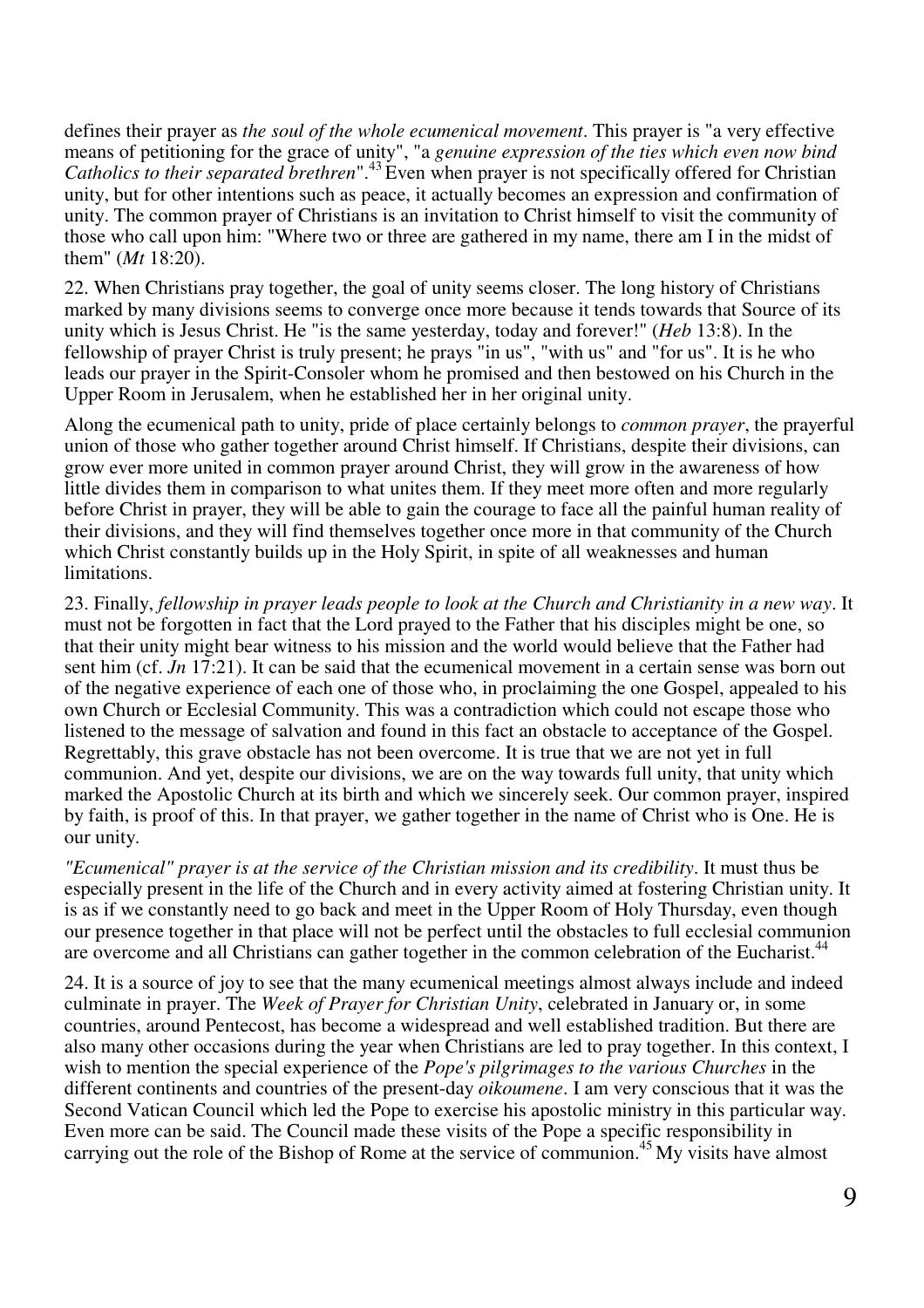always included an ecumenical meeting and *common prayer with our brothers and sisters who seek unity in Christ and in his Church*. With profound emotion I remember praying together with the Primate of the Anglican Communion at Canterbury Cathedral (29 May 1982); in that magnificent edifice, I saw "an eloquent witness *both to our long years of common inheritance and to the sad*  years of division that followed".<sup>46</sup> Nor can I forget the meetings held in the Scandinavian and Nordic Countries (1-10 June 1989), in North and South America and in Africa, and at the headquarters of the World Council of Churches (12 June 1984), the organization committed to calling its member Churches and Ecclesial Communities "to the goal of visible unity in one faith and in one Eucharistic fellowship expressed in worship and in common life in Christ".<sup>47</sup> And how could I ever forget taking part in the Eucharistic Liturgy in the Church of Saint George at the Ecumenical Patriarchate (30 November 1979), and the service held in Saint Peter's Basilica during the visit to Rome of my Venerable Brother, Patriarch Dimitrios I (6 December 1987)? On that occasion, at the Altar of the Confession, we recited together the Nicene-Constantinopolitan Creed according to its original Greek text. It is hard to describe in a few words the unique nature of each of these occasions of prayer. Given the differing ways in which each of these meetings was conditioned by past events, each had its own special eloquence. They have all become part of the Church's memory as she is guided by the Paraclete to seek the full unity of all believers in Christ.

25. It is not just the Pope who has become a pilgrim. In recent years, many distinguished leaders of other Churches and Ecclesial Communities have visited me in Rome, and I have been able to join them in prayer, both in public and in private. I have already mentioned the visit of the Ecumenical Patriarch Dimitrios I. I would now like to recall the prayer meeting, also held in Saint Peter's Basilica, at which I joined the Lutheran Archbishops, the Primates of Sweden and Finland, for the celebration of Vespers on the occasion of the Sixth Centenary of the Canonization of Saint Birgitta (5 October 1991). This is just one example, because awareness of the duty to pray for unity has become an integral part of the Church's life. There is no important or significant event which does not benefit from Christians coming together and praying. It is impossible for me to give a complete list of such meetings, even though each one deserves to be mentioned. Truly the Lord has taken us by the hand and is guiding us. These exchanges and these prayers have already written pages and pages of our "Book of unity", a "Book" which we must constantly return to and re-read so as to draw from it new inspiration and hope.

26. Prayer, the community at prayer, enables us always to discover anew the evangelical truth of the words: *"You have one Father*" (Mt 23:9), the Father*—Abba*—invoked by Christ himself, the Onlybegotten and Consubstantial Son. And again: *"You have one teacher*, and *you are all brethren*" (*Mt* 23:8). "Ecumenical" prayer discloses this fundamental dimension of brotherhood in Christ, who died to gather together the children of God who were scattered, so that in becoming "sons and daughters in the Son" (cf. *Eph* 1:5) we might show forth more fully both the mysterious reality of God's fatherhood and the truth about the human nature shared by each and every individual.

"Ecumenical" prayer, as the prayer of brothers and sisters, expresses all this. Precisely because they are separated from one another, they *meet in Christ* with all the more hope, *entrusting to him the future of their unity and their communion*. Here too we can appropriately apply the teaching of the Council: "The Lord Jesus, when he prayed to the Father *?that all may be one* ... *as we are one*' (*Jn* 17:21-22), opened up vistas closed to human reason. For he implied a certain likeness between the union of the Divine Persons, and the union of God's children in truth and charity".<sup>48</sup>

The change of heart which is the essential condition for every authentic search for unity flows from prayer and its realization is guided by prayer: "For it is from newness of attitudes, from self-denial and unstinted love, that yearnings for unity take their rise and grow towards maturity. We should therefore *pray to the divine Spirit* for the grace to be genuinely self-denying, humble, gentle in the service of others, and to have an attitude of brotherly generosity towards them".<sup>49</sup>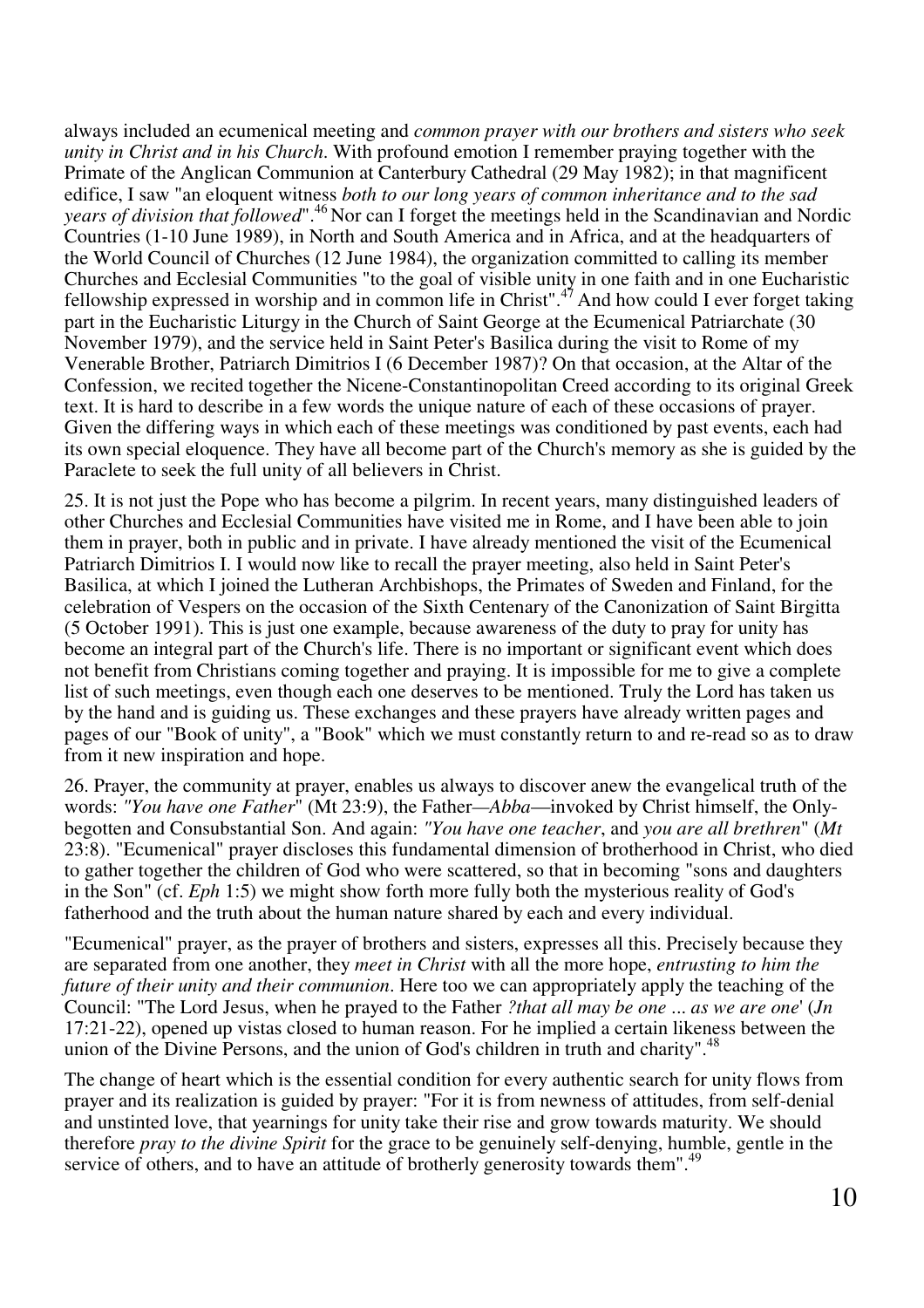27. Praying for unity is not a matter reserved only to those who actually experience the lack of unity among Christians. In the deep personal dialogue which each of us must carry on with the Lord in prayer, concern for unity cannot be absent. Only in this way, in fact, will that concern fully become part of the reality of our life and of the commitments we have taken on in the Church. It was in order to reaffirm this duty that I set before the faithful of the Catholic Church a model which I consider exemplary, the model of a Trappistine Sister, *Blessed Maria Gabriella of Unity*, whom I beatified on  $^{25}$  January 1983.<sup>50</sup> Sister Maria Gabriella, called by her vocation to be apart from the world, devoted her life to meditation and prayer centered on chapter seventeen of Saint John's Gospel, and offered her life for Christian unity. This is truly the cornerstone of all prayer: the total and unconditional offering of one's life to the Father, through the Son, in the Holy Spirit. The example of Sister Maria Gabriella is instructive; it helps us to understand that there are no special times, situations or places of prayer for unity. Christ's prayer to the Father is offered as a model for everyone, always and everywhere.

#### *Ecumenical dialogue*

28. If prayer is the "soul" of ecumenical renewal and of the yearning for unity, it is the basis and support for *everything the Council defines as "dialogue"*. This definition is certainly not unrelated to today's *personalist way of thinking*. The capacity for "dialogue" is rooted in the nature of the person and his dignity. As seen by philosophy, this approach is linked to the Christian truth concerning man as expressed by the Council: man is in fact "the only creature on earth which God willed for itself"; thus he cannot "fully find himself except through a sincere gift of himself".<sup>51</sup> Dialogue is an indispensable step along the path *towards human self-realization*, the self-realization both of *each individual* and *of every human community*. Although the concept of "dialogue" might appear to give priority to the cognitive dimension (*dia-logos*), all dialogue implies a global, existential dimension. It involves the human subject in his or her entirety; dialogue between communities involves in a particular way the subjectivity of each.

This truth about dialogue, so profoundly expressed by Pope Paul VI in his Encyclical *Ecclesiam*  Suam,<sup>52</sup> was also taken up by the Council in its teaching and ecumenical activity. Dialogue is not simply an exchange of ideas. In some way it is always an "exchange of gifts".<sup>53</sup>

29. For this reason, the Council's Decree on Ecumenism also emphasizes the importance of "every effort to eliminate words, judgments, and actions which do not respond to the condition of separated brethren with truth and fairness and so make mutual relations between them more difficult".<sup>54</sup>The Decree approaches the question from the standpoint of the Catholic Church and refers to the criteria which she must apply in relation to other Christians. In all this, however, reciprocity is required. To follow these criteria is a commitment of each of the parties which desire to enter into dialogue and it is a precondition for starting such dialogue. It is necessary to pass from antagonism and conflict to a situation where each party recognizes the other as a *partner*. When undertaking dialogue, *each side must presuppose in the other a desire for reconciliation*, for *unity in truth*. For this to happen, any display of mutual opposition must disappear. Only thus will dialogue help to overcome division and lead us closer to unity.

30. It can be said, with a sense of lively gratitude to the Spirit of Truth, that the Second Vatican Council was a blessed time, during which the bases for the Catholic Church's participation in ecumenical dialogue were laid. At the same time, the presence of many observers from various Churches and Ecclesial Communities, their deep involvement in the events of the Council, the many meetings and the common prayer which the Council made possible, also helped bring about *the conditions for dialogue with one another*. During the Council, the representatives of other Churches and Ecclesial Communities experienced the readiness of the worldwide Catholic Episcopate, and in particular of the Apostolic See, to engage in dialogue.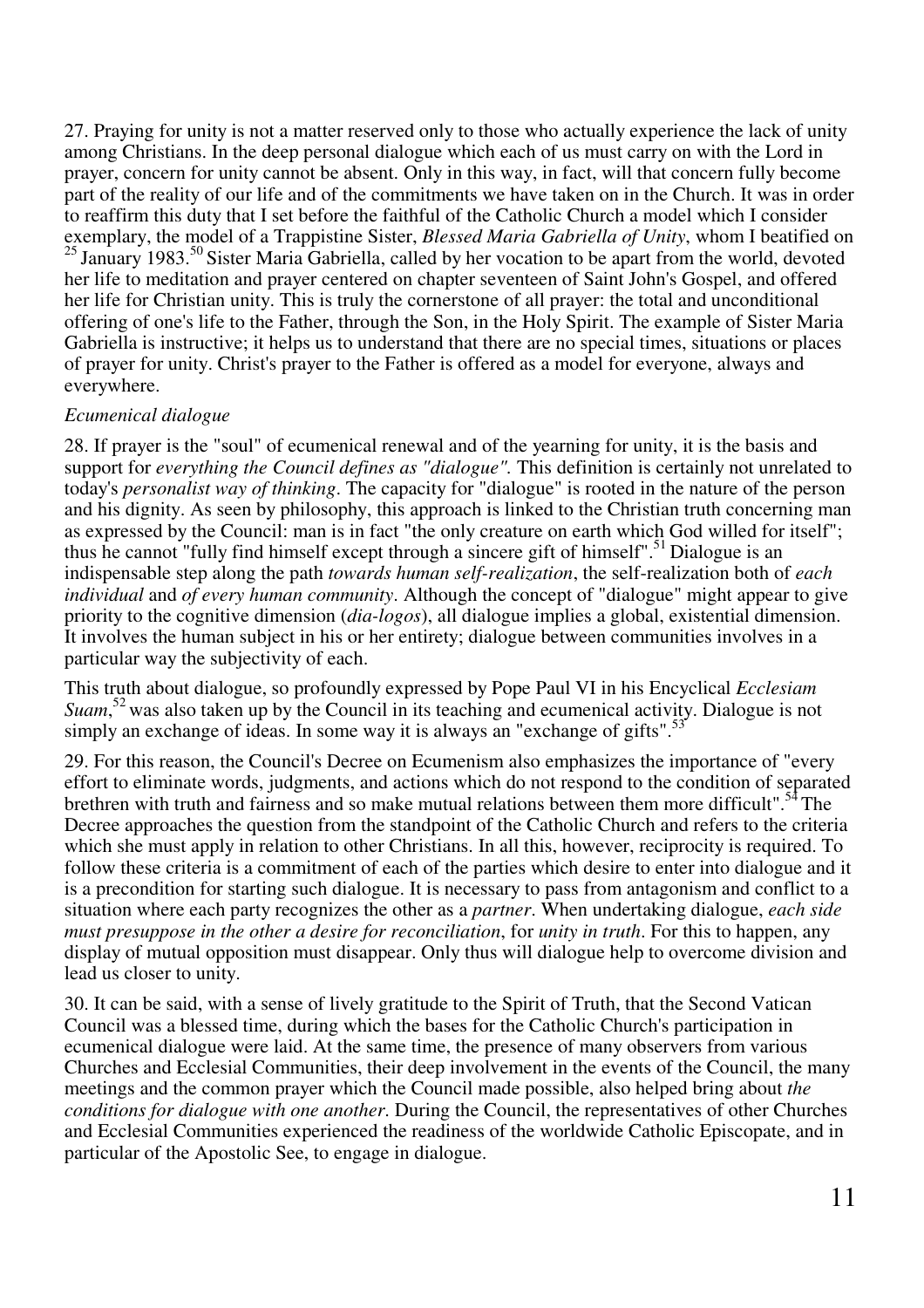# *Local structures of dialogue*

31. The Church's commitment to ecumenical dialogue, as it has clearly appeared since the Council, far from being the responsibility of the Apostolic See alone, is also the duty of individual local or particular Churches. Special commissions for fostering the ecumenical spirit and ecumenical activity have been set up by the Bishops' Conferences and the Synods of the Eastern Catholic Churches. Suitable structures similar to these are operating in individual Dioceses. These initiatives are a sign of the widespread practical commitment of the Catholic Church to apply the Council's guidelines on ecumenism: this is an essential aspect of the ecumenical movement.<sup>55</sup>Dialogue has not only been undertaken; it *has become an outright necessity*, *one of the Church's priorities*. As a result, the "methods" of dialogue have been improved, which in turn has helped the spirit of dialogue to grow. In this context mention has to be made in the first place of "dialogue between competent experts from different Churches and Communities. In their meetings, which are organized in a religious spirit, each explains the teaching of his Communion in greater depth and brings out clearly its distinctive features".<sup>56</sup> Moreover, it is useful for all the faithful to be familiar with the method which makes dialogue possible.

32. As the Council's Declaration on Religious Freedom affirms: "Truth is to be sought after in a manner proper to the dignity of the human person and his social nature. The inquiry is to be free, carried on with the aid of teaching or instruction, communication, and dialogue. In the course of these, people explain to one another the truth they have discovered, or think they have discovered, in order thus to assist one another in the quest for truth. Moreover, as the truth is discovered, it is by a personal assent that individuals are to adhere to it".<sup>57</sup>

Ecumenical dialogue is of essential importance. "Through such dialogue everyone gains a truer knowledge and *more just appreciation* of the teaching and religious life of both Communions. In addition, these Communions *cooperate more closely* in whatever projects a Christian conscience demands for the common good. They also come together for common prayer, where that is permitted. Finally, all are led to examine their own faithfulness to Christ's will for the Church and, wherever necessary, undertake with vigour the tasks of renewal and reform".<sup>58</sup>

## *Dialogue as an examination of conscience*

33. In the Council's thinking, ecumenical dialogue is marked by a common quest for truth, particularly concerning the Church. In effect, truth forms consciences and directs efforts to promote unity. At the same time, it demands that the consciences and actions of Christians, as brethren divided from one another, should be inspired by and submissive to Christ's prayer for unity. There is a close relationship between prayer and dialogue. Deeper and more conscious prayer makes dialogue more fruitful. If on the one hand, dialogue depends on prayer, so, in another sense, prayer also becomes the ever more mature fruit of dialogue.

34. Thanks to ecumenical dialogue we can speak of a greater maturity in our common prayer for one another. This is possible inasmuch as *dialogue also serves as an examination of conscience*. In this context, how can we fail to recall the words of the First Letter of John? "If we say we have no sin, we deceive ourselves, and the truth is not in us. If we confess our sins, God is faithful and just, and will forgive our sins and cleanse us from all unrighteousness" (1:8-9). John even goes so far as to state: "If we say that we have not sinned, we make him a liar, and his word is not in us" (1:10). *Such a radical exhortation to acknowledge our condition as sinners* ought also to mark the spirit which we bring to ecumenical dialogue. If such dialogue does not become an examination of conscience, a kind of "dialogue of consciences", can we count on the assurance which the First Letter of John gives us? "My little children, I am writing this to you so that you may not sin; but if any one does sin, *we have an advocate with the Father, Jesus Christ the righteous*; and he is the expiation for our sins, and not for ours only but also for the sins of the whole world" (2:1-2). All the sins of the world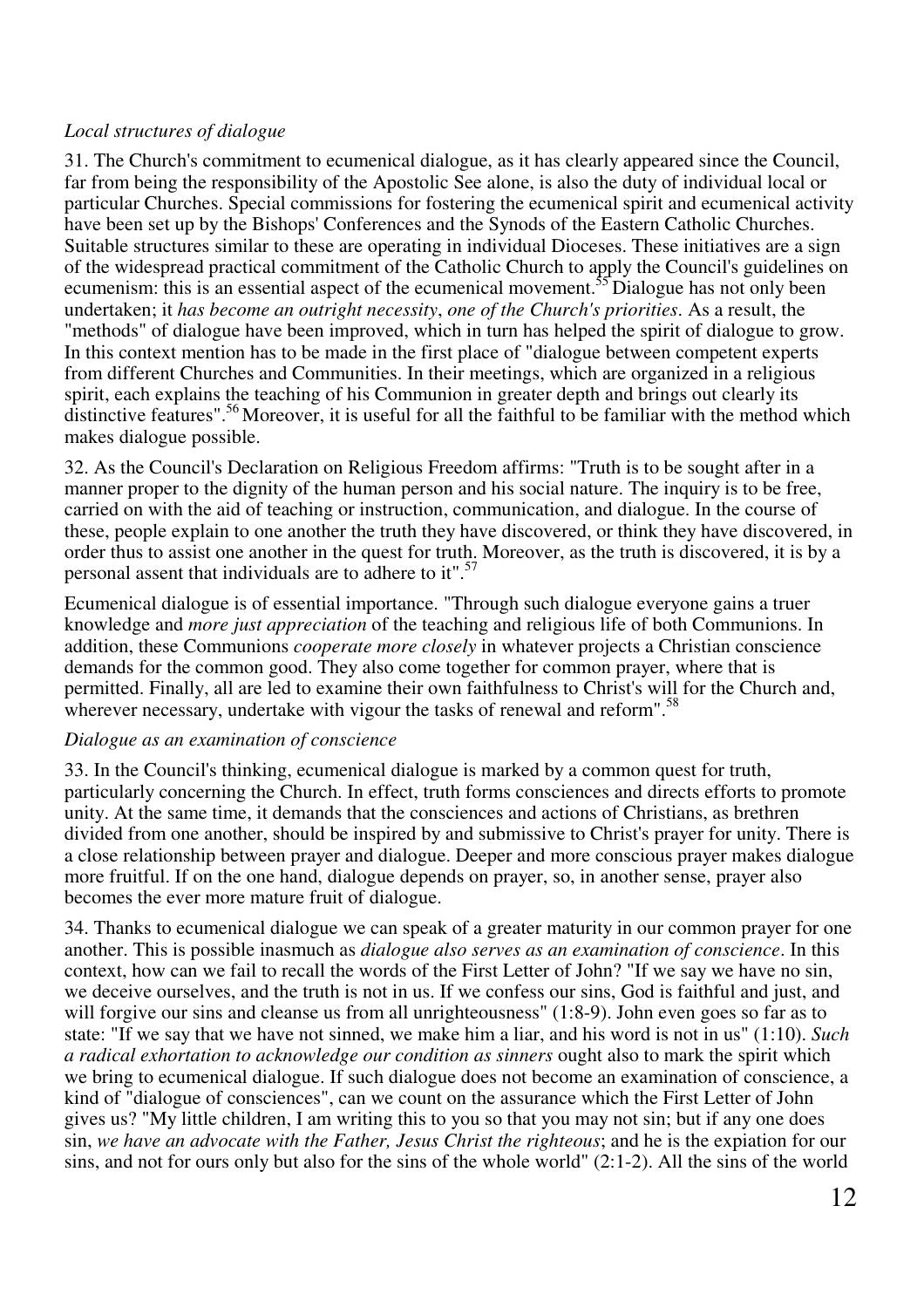were gathered up in the saving sacrifice of Christ, including the sins committed against the Church's unity: the sins of Christians, those of the pastors no less than those of the lay faithful. Even after the many sins which have contributed to our historical divisions, *Christian unity is possible*, provided that we are humbly conscious of having sinned against unity and are convinced of our need for conversion. Not only personal sins must be forgiven and left behind, but also social sins, which is to say the sinful "structures" themselves which have contributed and can still contribute to division and to the reinforcing of division.

35. Here once again the Council proves helpful. It can be said that the entire Decree on Ecumenism is permeated by the spirit of conversion.<sup>59</sup> In the Document, ecumenical dialogue takes on a specific characteristic; it becomes a *"dialogue of conversion*", and thus, in the words of Pope Paul VI, an authentic "dialogue of salvation".<sup>60</sup> Dialogue cannot take place merely on a horizontal level, being restricted to meetings, exchanges of points of view or even the sharing of gifts proper to each Community. It has also a primarily vertical thrust, directed towards the One who, as the Redeemer of the world and the Lord of history, is himself our Reconciliation. This vertical aspect of dialogue lies in our acknowledgment, jointly and to each other, that we are men and women who have sinned. It is precisely this acknowledgment which creates in brothers and sisters living in Communities not in full communion with one another that interior space where Christ, the source of the Church's unity, can effectively act, with all the power of his Spirit, the Paraclete.

## *Dialogue as a means of resolving disagreements*

36. Dialogue is also a natural instrument for comparing differing points of view and, above all, for examining those disagreements which hinder full communion between Christians. The Decree on Ecumenism dwells in the first place on a description of the attitudes under which doctrinal discussions should take place: "Catholic theologians engaged in ecumenical dialogue, while standing fast by the teaching of the Church and searching together with separated brothers and sisters into the divine mysteries, should act with love for truth, with charity, and with humility".<sup>61</sup>

Love for the truth is the deepest dimension of any authentic quest for full communion between Christians. Without this love it would be impossible to face the objective theological, cultural, psychological and social difficulties which appear when disagreements are examined. This dimension, which is interior and personal, must be inseparably accompanied by a spirit of charity and humility. There must be charity towards one's partner in dialogue, and humility with regard to the truth which comes to light and which might require a review of assertions and attitudes.

With regard to the study of areas of disagreement, the Council requires that the whole body of doctrine be clearly presented. At the same time, it asks that the manner and method of expounding the Catholic faith should not be a hindrance to dialogue with our brothers and sisters.<sup>62</sup> Certainly it is possible to profess one's faith and to explain its teaching in a way that is correct, fair and understandable, and which at the same time takes into account both the way of thinking and the actual historical experiences of the other party.

Full communion of course will have to come about through the acceptance of the whole truth into which the Holy Spirit guides Christ's disciples. Hence all forms of reductionism or facile "agreement" must be absolutely avoided. Serious questions must be resolved, for if not, they will reappear at another time, either in the same terms or in a different guise.

37. The Decree *Unitatis Redintegratio* also indicates a criterion to be followed when Catholics are presenting or comparing doctrines: "They should remember that in Catholic teaching there exists an order or 'hierarchy' of truths, since they vary in their relationship to the foundation of the Christian faith. Thus the way will be opened for this kind of fraternal rivalry to incite all to a deeper realization and a clearer expression of the unfathomable riches of Christ".<sup>63</sup>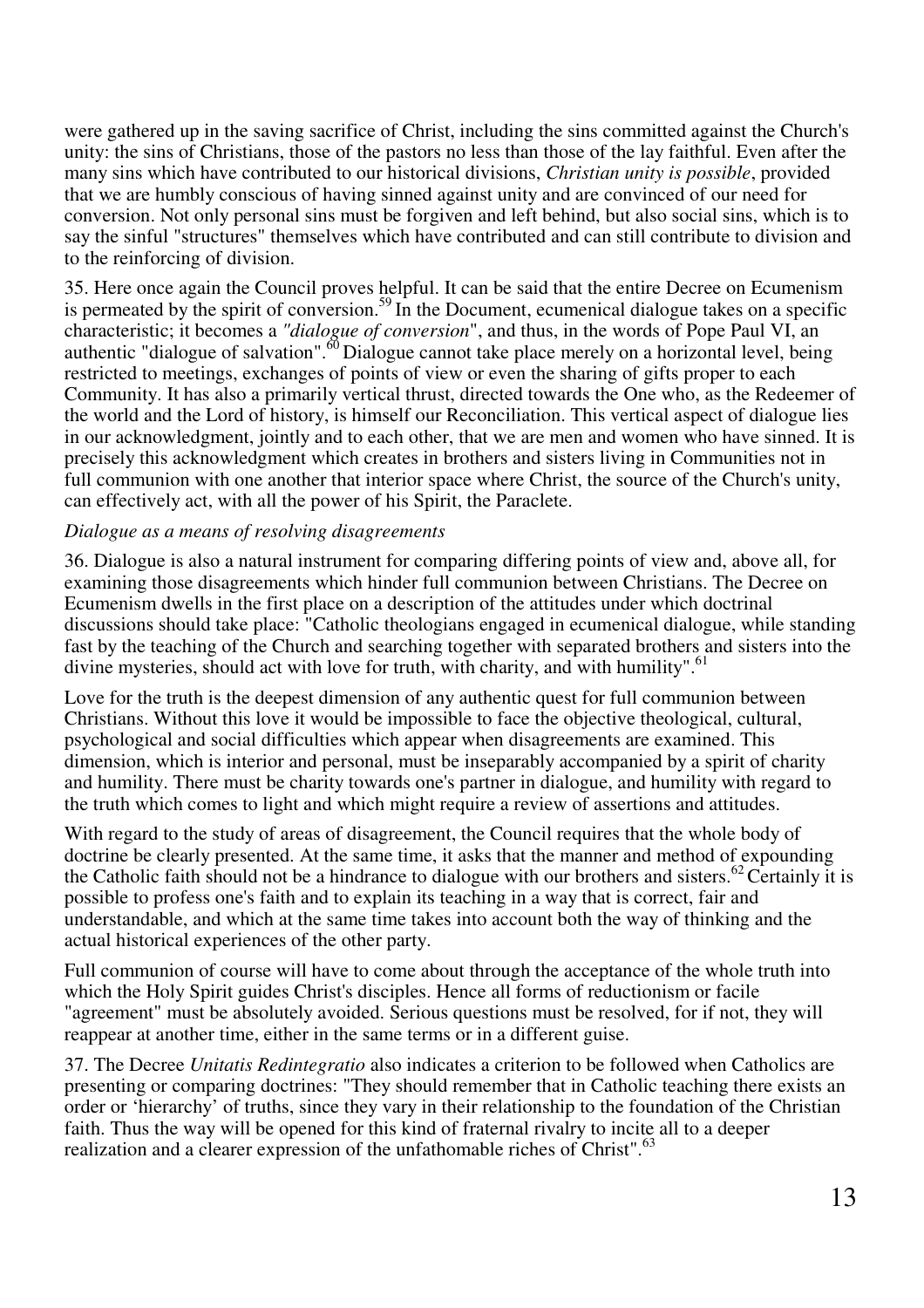38. In dialogue, one inevitably comes up against the problem of the different formulations whereby doctrine is expressed in the various Churches and Ecclesial Communities. This has more than one consequence for the work of ecumenism.

In the first place, with regard to doctrinal formulations which differ from those normally in use in the community to which one belongs, it is certainly right to determine whether the words involved say the same thing. This has been ascertained in the case for example of the recent common declarations signed by my Predecessors or by myself with the Patriarchs of Churches with which for centuries there have been disputes about Christology. As far as the formulation of revealed truths is concerned, the Declaration *Mysterium Ecclesiae* states: "Even though the truths which the Church intends to teach through her dogmatic formulas are distinct from the changeable conceptions of a given epoch and can be expressed without them, nevertheless it can sometimes happen that these truths may be enunciated by the Sacred Magisterium in terms that bear traces of such conceptions. In view of this, it must be stated that the dogmatic *formulas* of the Church's Magisterium were from the very beginning suitable for communicating revealed truth, and that as they are they remain for ever suitable for communicating this truth to those who interpret them correctly".<sup>64</sup> In this regard, ecumenical dialogue, which prompts the parties involved to question each other, to understand each other and to explain their positions to each other, makes surprising discoveries possible. Intolerant polemics and controversies have made incompatible assertions out of what was really the result of two different ways of looking at the same reality. Nowadays we need to find the formula which, by capturing the reality in its entirety, will enable us to move beyond partial readings and eliminate false interpretations.

One of the advantages of ecumenism is that it helps Christian Communities to discover the unfathomable riches of the truth. Here too, everything that the Spirit brings about in "others" can serve for the building up of all Communities<sup>65</sup> and in a certain sense instruct them in the mystery of Christ. Authentic ecumenism is a gift at the service of truth.

39. Finally, dialogue puts before the participants real and genuine disagreements in matters of faith. Above all, these disagreements should be faced in a sincere spirit of fraternal charity, of respect for the demands of one's own conscience and of the conscience of the other party, with profound humility and love for the truth. The examination of such disagreements has two essential points of reference: Sacred Scripture and the great Tradition of the Church. Catholics have the help of the Church's living Magisterium.

## *Practical cooperation*

40. Relations between Christians are not aimed merely at mutual knowledge, common prayer and dialogue. They presuppose and from now on call for every possible form of practical cooperation at all levels: pastoral, cultural and social, as well as that of witnessing to the Gospel message.<sup>66</sup>

"Cooperation among all Christians vividly expresses that bond which already unites them, and it sets in clearer relief the features of Christ the Servant".<sup>67</sup> This cooperation based on our common faith is not only filled with fraternal communion, but is a manifestation of Christ himself.

Moreover, ecumenical cooperation is a true school of ecumenism, a dynamic road to unity. Unity of action leads to the full unity of faith: "Through such cooperation, all believers in Christ are able to learn easily how they can understand each other better and esteem each other more, and how the road to the unity of Christians may be made smooth".<sup>68</sup>

In the eyes of the world, cooperation among Christians becomes a form of common Christian witness and a means of evangelization which benefits all involved.

# **CHAPTER II**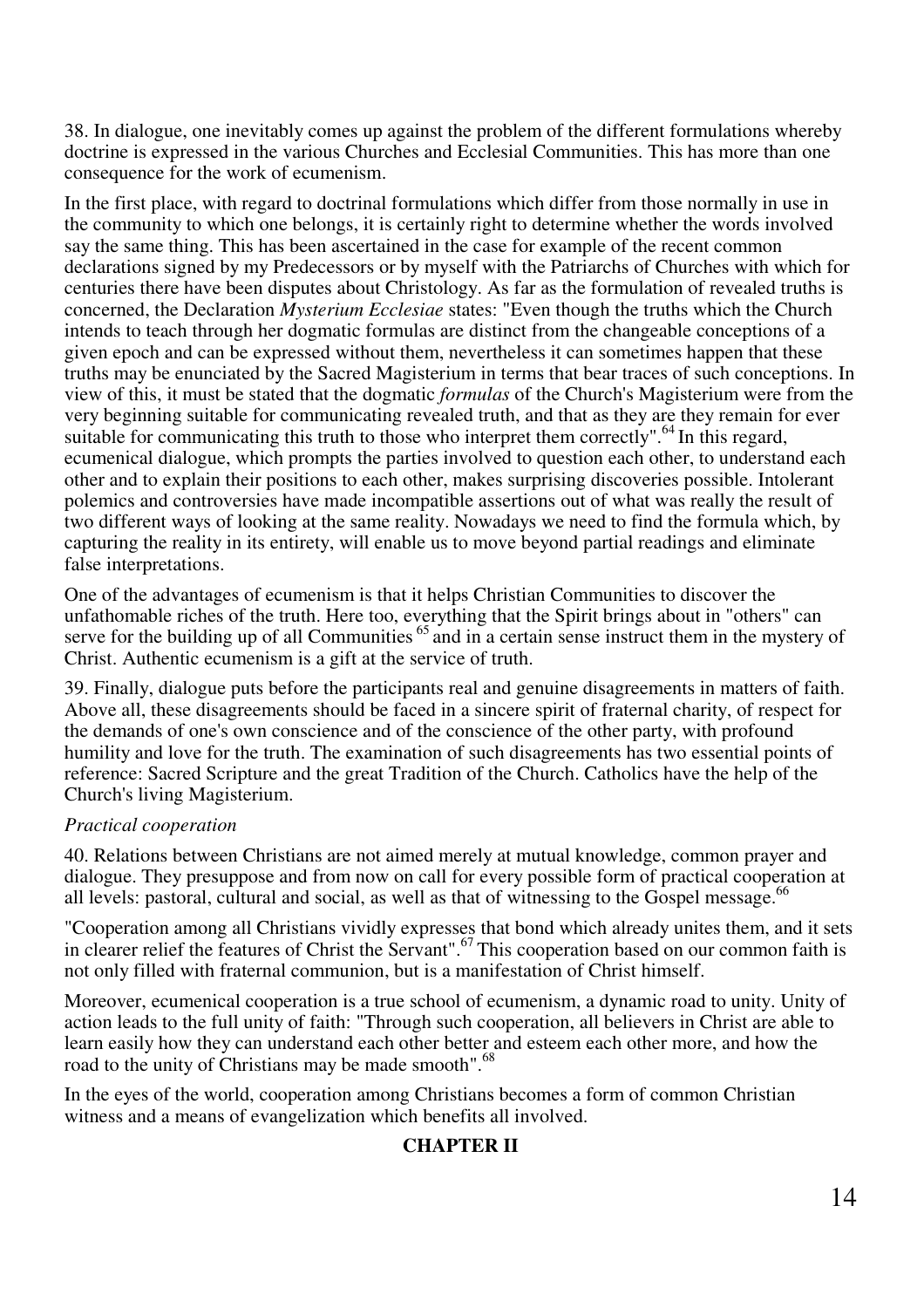# **THE FRUITS OF DIALOGUE**

#### *Brotherhood rediscovered*

41. What has been said above about ecumenical dialogue since the end of the Council inspires us to give thanks to the Spirit of Truth promised by Christ the Lord to the Apostles and the Church (cf. *Jn* 14:26). It is the first time in history that efforts on behalf of Christian unity have taken on such great proportions and have become so extensive. This is truly an immense gift of God, one which deserves all our gratitude. From the fullness of Christ we receive "grace upon grace" (*Jn* 1:16). An appreciation of how much God has already given is the condition which disposes us to receive those gifts still indispensable for bringing to completion the ecumenical work of unity.

An overall view of the last thirty years enables us better to appreciate many of the fruits of this common conversion to the Gospel which the Spirit of God has brought about by means of the ecumenical movement.

42. It happens for example that, in the spirit of the Sermon on the Mount, Christians of one confession no longer consider other Christians as enemies or strangers but see them as brothers and sisters. Again, the very expression *separated brethren* tends to be replaced today by expressions which more readily evoke the deep communion — linked to the baptismal character — which the Spirit fosters in spite of historical and canonical divisions. Today we speak of "other Christians", "others who have received Baptism", and "Christians of other Communities". The *Directory for the Application of Principles and Norms on Ecumenism* refers to the Communities to which these Christians belong as "Churches and Ecclesial Communities that are not in full communion with the Catholic Church<sup>".69</sup>This broadening of vocabulary is indicative of a significant change in attitudes. There is an increased awareness that we all belong to Christ. I have personally been able many times to observe this during the ecumenical celebrations which are an important part of my Apostolic Visits to various parts of the world, and also in the meetings and ecumenical celebrations which have taken place in Rome. The "universal brotherhood" of Christians has become a firm ecumenical conviction. Consigning to oblivion the excommunications of the past, Communities which were once rivals are now in many cases helping one another: places of worship are sometimes lent out; scholarships are offered for the training of ministers in the Communities most lacking in resources; approaches are made to civil authorities on behalf of other Christians who are unjustly persecuted; and the slander to which certain groups are subjected is shown to be unfounded.

In a word, Christians have been converted to a fraternal charity which embraces all Christ's disciples. If it happens that, as a result of violent political disturbances, a certain aggressiveness or a spirit of vengeance appears, the leaders of the parties in question generally work to make the "New Law" of the spirit of charity prevail. Unfortunately, this spirit has not been able to transform every situation where brutal conflict rages. In such circumstances those committed to ecumenism are often required to make choices which are truly heroic.

It needs be reaffirmed in this regard that acknowledging our brotherhood is not the consequence of a large-hearted philanthropy or a vague family spirit. It is rooted in recognition of the oneness of Baptism and the subsequent duty to glorify God in his work. The *Directory for the Application of Principles and Norms on Ecumenism* expresses the hope that Baptisms will be mutually and officially recognized.<sup>70</sup>This is something much more than an act of ecumenical courtesy; it constitutes a basic ecclesiological statement.

It is fitting to recall that the fundamental role of Baptism in building up the Church has been clearly brought out thanks also to multilateral dialogues.<sup>71</sup>

#### *Solidarity in the service of humanity*

43. It happens more and more often that the leaders of Christian Communities join together in taking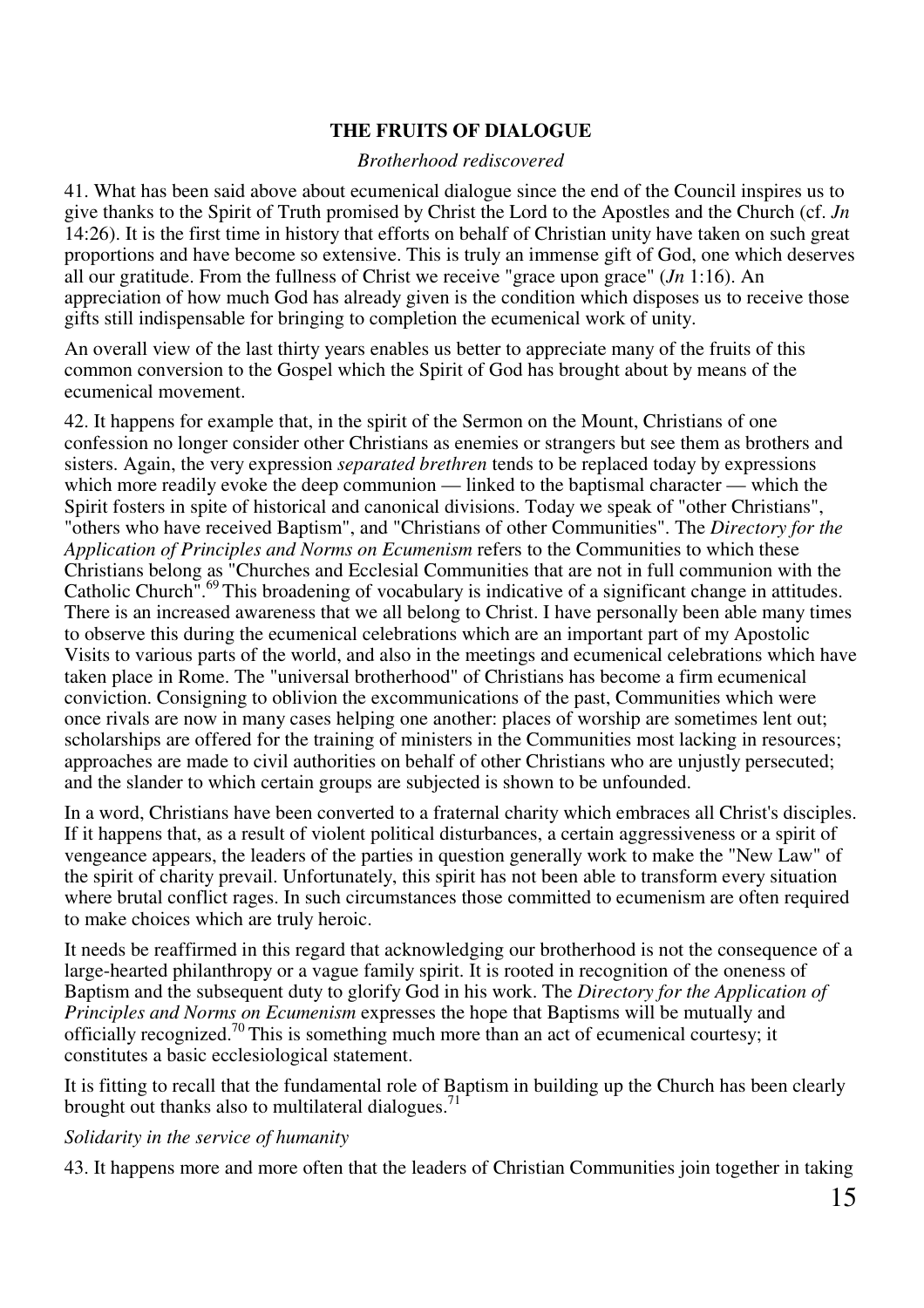a stand in the name of Christ on important problems concerning man's calling and on freedom, justice, peace, and the future of the world. In this way they "communicate" in one of the tasks which constitutes the mission of Christians: that of reminding society of God's will in a realistic manner, warning the authorities and their fellow-citizens against taking steps which would lead to the trampling of human rights. It is clear, as experience shows, that in some circumstances the united voice of Christians has more impact than any one isolated voice.

Nor are the leaders of Communities the only ones joined in the work for unity. Many Christians from all Communities, by reason of their faith, are jointly involved in bold projects aimed at changing the world by inculcating respect for the rights and needs of everyone, especially the poor, the lowly and the defenceless. In my Encyclical Letter *Sollicitudo Rei Socialis*, I was pleased to note this cooperation, stressing that the Catholic Church cannot fail to take part in these efforts.<sup>72</sup> In effect, Christians who once acted independently are now engaged together in the service of this cause, so that God's mercy may triumph.

This way of thinking and acting is already that of the Gospel. Hence, reaffirming what I wrote in my first Encyclical Letter *Redemptor Hominis*, I have had occasion "to insist on this point and to encourage every effort made in this direction, at all levels where we meet our other brother Christians".<sup>73</sup>I have thanked God "for what he has already accomplished in the other Churches and Ecclesial Communities and through them", as well as through the Catholic Church.<sup>74</sup> Today I see with satisfaction that the already vast network of ecumenical cooperation is constantly growing. Thanks also to the influence of the World Council of Churches, much is being accomplished in this field.

# *Approaching one another through the Word of God and through divine worship*

44. Significant progress in ecumenical cooperation has also been made in another area, that of the Word of God. I am thinking above all of the importance for the different language groups of ecumenical translations of the Bible. Following the promulgation by the Second Vatican Council of the Constitution *Dei Verbum*, the Catholic Church could not fail to welcome this development.<sup>75</sup> These translations, prepared by experts, generally offer a solid basis for the prayer and pastoral activity of all Christ's followers. Anyone who recalls how heavily debates about Scripture influenced divisions, especially in the West, can appreciate the significant step forward which these common translations represent.

45. Corresponding to the liturgical renewal carried out by the Catholic Church, certain other Ecclesial Communities have made efforts to renew their worship. Some, on the basis of a recommendation expressed at the ecumenical level,<sup>76</sup> have abandoned the custom of celebrating their liturgy of the Lord's Supper only infrequently and have opted for a celebration each Sunday. Again, when the cycles of liturgical readings used by the various Christian Communities in the West are compared, they appear to be essentially the same. Still on the ecumenical level, $^{77}$  very special prominence has been given to the liturgy and liturgical signs (images, icons, vestments, light, incense, gestures). Moreover, in schools of theology where future ministers are trained, courses in the history and significance of the liturgy are beginning to be part of the curriculum in response to a newly discovered need.

These are signs of convergence which regard various aspects of the sacramental life. Certainly, due to disagreements in matters of faith, it is not yet possible to celebrate together the same Eucharistic Liturgy. And yet we do have a burning desire to join in celebrating the one Eucharist of the Lord, and this desire itself is already a common prayer of praise, a single supplication. Together we speak to the Father and increasingly we do so "with one heart". At times it seems that we are closer to being able finally to seal this "real although not yet full" communion. A century ago who could even have imagined such a thing?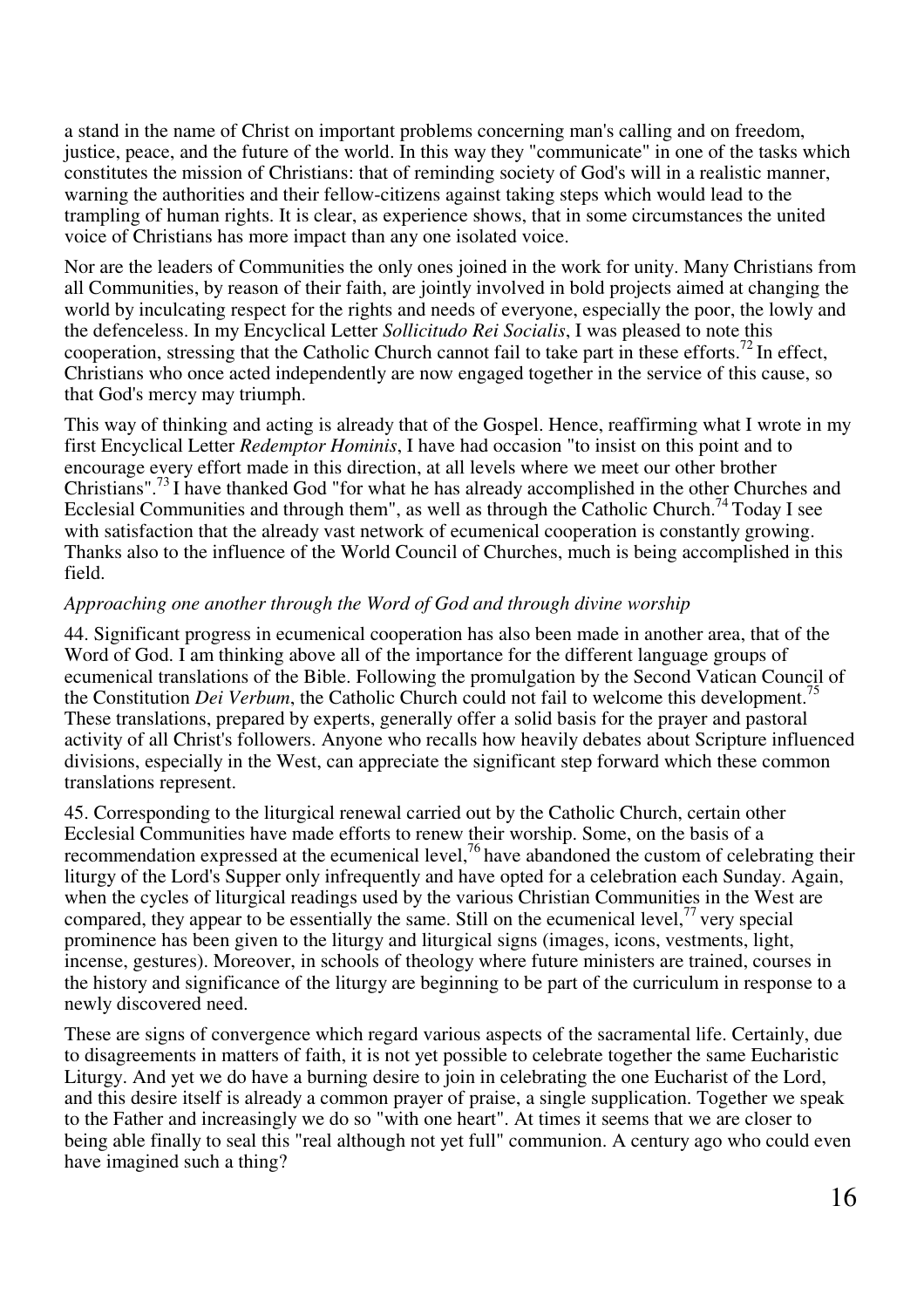46. In this context, it is a source of joy to note that Catholic ministers are able, in certain particular cases, to administer the Sacraments of the Eucharist, Penance and Anointing of the Sick to Christians who are not in full communion with the Catholic Church but who greatly desire to receive these sacraments, freely request them and manifest the faith which the Catholic Church professes with regard to these sacraments. Conversely, in specific cases and in particular circumstances, Catholics too can request these same sacraments from ministers of Churches in which these sacraments are valid. The conditions for such reciprocal reception have been laid down in specific norms; for the sake of furthering ecumenism these norms must be respected.<sup>78</sup>

## *Appreciating the endowments present among other Christians*

47. Dialogue does not extend exclusively to matters of doctrine but engages the whole person; it is also a dialogue of love. The Council has stated: "Catholics must joyfully acknowledge and esteem the truly Christian endowments from our common heritage which are to be found among our separated brothers and sisters. It is right and salutary to recognize the riches of Christ and virtuous works in the lives of others who are bearing witness to Christ, sometimes even to the shedding of their blood. For God is always wonderful in his works and worthy of admiration".<sup>79</sup>

48. The relationships which the members of the Catholic Church have established with other Christians since the Council have enabled us to discover what God is bringing about in the members of other Churches and Ecclesial Communities. This direct contact, at a variety of levels, with pastors and with the members of these Communities has made us aware of the witness which other Christians bear to God and to Christ. A vast new field has thus opened up for the whole ecumenical experience, which at the same time is the great challenge of our time. Is not the twentieth century a time of great witness, which extends "even to the shedding of blood"? And does not this witness also involve the various Churches and Ecclesial Communities which take their name from Christ, Crucified and Risen?

Such a joint witness of holiness, as fidelity to the one Lord, has an ecumenical potential extraordinarily rich in grace. The Second Vatican Council made it clear that elements present among other Christians can contribute to the edification of Catholics: "Nor should we forget that whatever is wrought by the grace of the Holy Spirit in the hearts of our separated brothers and sisters can contribute to our own edification. Whatever is truly Christian never conflicts with the genuine interests of the faith; indeed, it can always result in a more ample realization of the very mystery of Christ and the Church". $80$  Ecumenical dialogue, as a true dialogue of salvation, will certainly encourage this process, which has already begun well, to advance towards true and full communion.

## *The growth of communion*

49. A valuable result of the contacts between Christians and of the theological dialogue in which they engage is the growth of communion. Both contacts and dialogue have made Christians aware of the elements of faith which they have in common. This has served to consolidate further their commitment to full unity. In all of this, the Second Vatican Council remains a powerful source of incentive and orientation.

The Dogmatic Constitution *Lumen Gentium* links its teaching on the Catholic Church to an acknowledgment of the saving elements found in other Churches and Ecclesial Communities.<sup>81</sup> It is not a matter of becoming aware of static elements passively present in those Churches and Communities. Insofar as they are elements of the Church of Christ, these are by their nature a force for the re-establishment of unity. Consequently, the quest for Christian unity is not a matter of choice or expediency, but a duty which springs from the very nature of the Christian community.

In a similar way, the bilateral theological dialogues carried on with the major Christian Communities start from a recognition of the degree of communion already present, in order to go on to discuss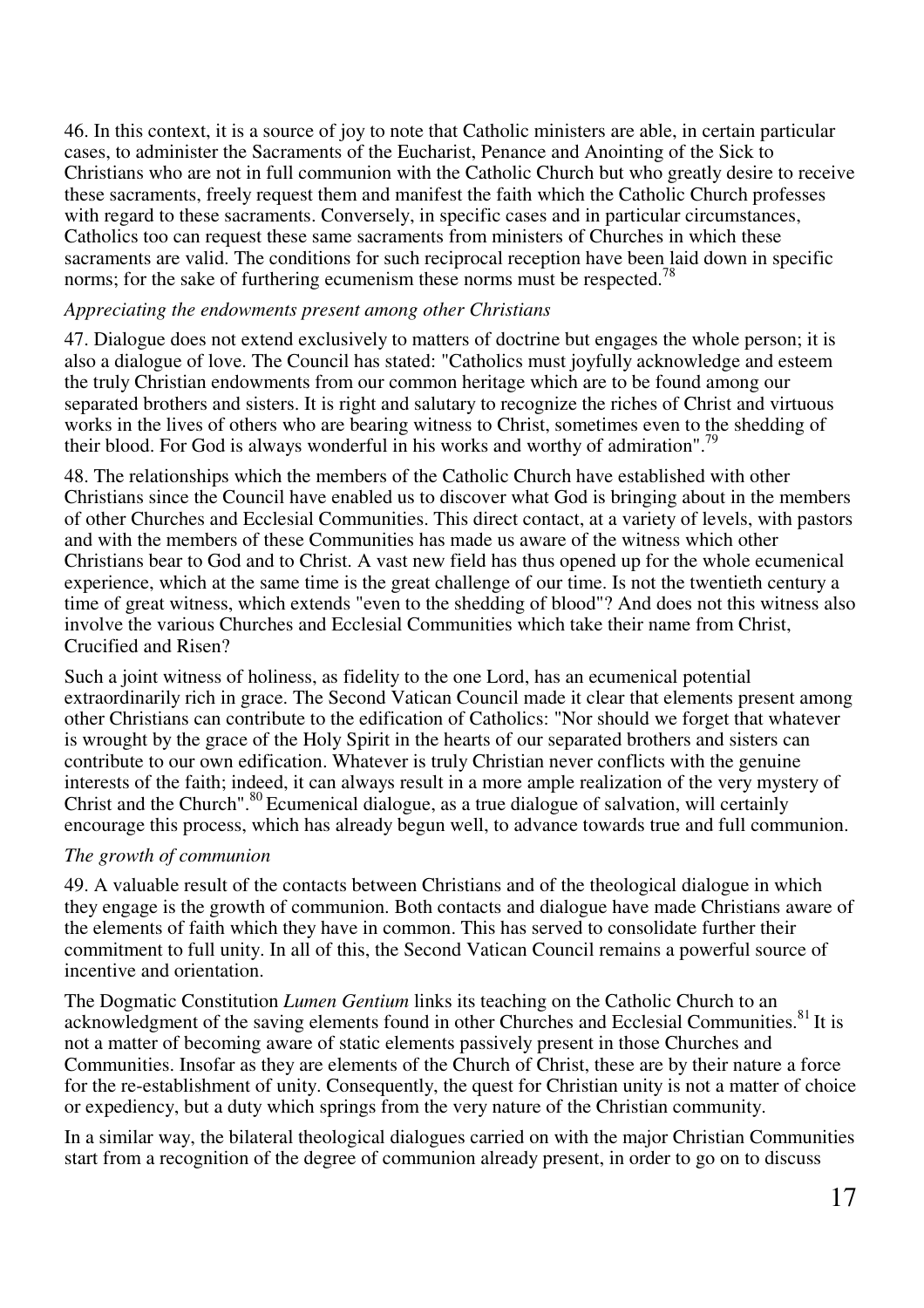specific areas of disagreement. The Lord has made it possible for Christians in our day to reduce the number of matters traditionally in dispute.

## *Dialogue with the Churches of the East*

50. In this regard, it must first be acknowledged, with particular gratitude to Divine Providence, that our bonds with the Churches of the East, weakened in the course of the centuries, were strengthened through the Second Vatican Council. The observers from these Churches present at the Council, together with representatives of the Churches and Ecclesial Communities of the West, stated publicly, at that very solemn moment for the Catholic Church, their common willingness to seek the re-establishment of communion.

The Council, for its part, considered the Churches of the East with objectivity and deep affection, stressing their ecclesial nature and the real bonds of communion linking them with the Catholic Church. The Decree on Ecumenism points out: "Through the celebration of the Eucharist of the Lord in each of these Churches, the Church of God is built up and grows in stature". It adds, as a consequence, that "although these Churches are separated from us, they possess true sacraments, above all—by apostolic succession— the priesthood and the Eucharist, whereby they are still joined to us in a very close relationship". $^{82}$ 

Speaking of the Churches of the East, the Council acknowledged their great liturgical and spiritual tradition, the specific nature of their historical development, the disciplines coming from the earliest times and approved by the Holy Fathers and Ecumenical Councils, and their own particular way of expressing their teaching. The Council made this acknowledgement in the conviction that legitimate diversity is in no way opposed to the Church's unity, but rather enhances her splendour and contributes greatly to the fulfilment of her mission.

The Second Vatican Ecumenical Council wished to base dialogue on the communion which already exists, and it draws attention to the noble reality of the Churches of the East: "Therefore, this Sacred Synod urges all, but especially those who plan to devote themselves to the work of restoring the full communion that is desired between the Eastern Churches and the Catholic Church, to give due consideration to these special aspects of the origin and growth of the Churches of the East, and to the character of the relations which obtained between them and the Roman See before the separation, and to form for themselves a correct evaluation of these facts".<sup>83</sup>

51. The Council's approach has proved fruitful both for the steady maturing of fraternal relations through the dialogue of charity, and for doctrinal discussion in the framework of the *Joint International Commission for the Theological Dialogue between the Catholic Church and the Orthodox Church*. It has likewise proved most fruitful in relations with the Ancient Churches of the East.

The process has been slow and arduous, yet a source of great joy; and it has been inspiring, for it has led to the gradual rediscovery of brotherhood.

#### *Resuming contacts*

52. With regard to the Church of Rome and the Ecumenical Patriarchate of Constantinople, the process which we have just mentioned began thanks to the mutual openness demonstrated by Popes John XXIII and Paul VI on the one hand, and by the Ecumenical Patriarch Athenagoras I and his successors on the other. The resulting change found its historical expression in the ecclesial act whereby "there was removed from memory and from the midst of the Church"<sup>84</sup> the remembrance of the excommunications which nine hundred years before, in 1054, had become the symbol of the schism between Rome and Constantinople. That ecclesial event, so filled with ecumenical commitment, took place during the last days of the Council, on  $\overline{'}$  December 1965. The Council thus ended with a solemn act which was at once a healing of historical memories, a mutual forgiveness,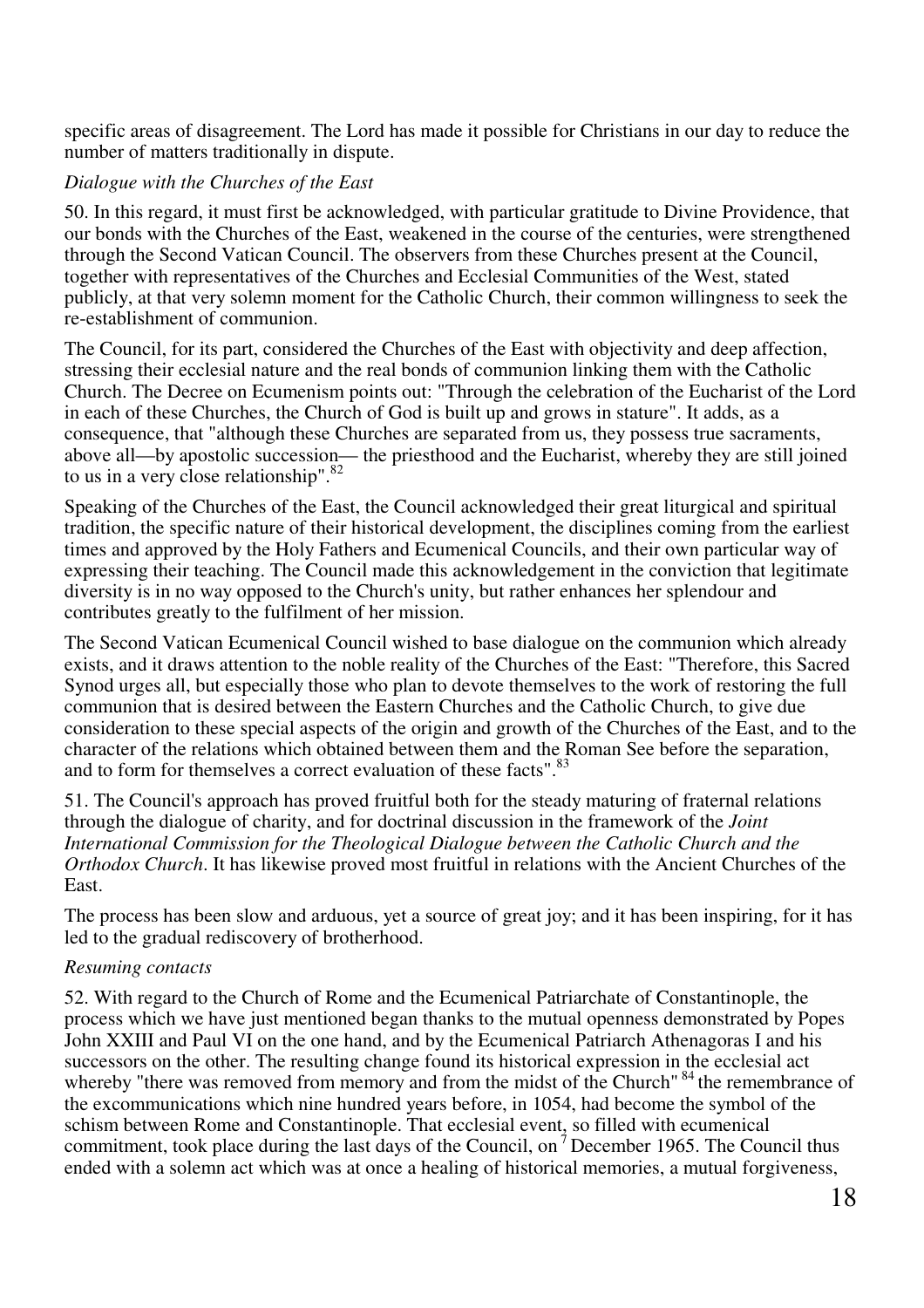and a firm commitment to strive for communion.

This gesture had been preceded by the meeting of Pope Paul VI and Patriarch Athenagoras I in Jerusalem, in January 1964, during the Pope's pilgrimage to the Holy Land. At that time Pope Paul was also able to meet Benedictos, the Orthodox Patriarch of Jerusalem. Later, Pope Paul visited Patriarch Athenagoras at the Phanar (Istanbul), on <sup>25</sup> July 1967, and in October of the same year the Patriarch was solemnly received in Rome. These prayer-filled meetings mapped out the path of rapprochement between the Church of the East and the Church of the West, and of the reestablishment of the unity they shared in the first millennium.

Following the death of Pope Paul VI and the brief pontificate of Pope John I, when the ministry of Bishop of Rome was entrusted to me, I considered it one of the first duties of my pontificate to renew personal contact with the Ecumenical Patriarch Dimitrios I, who had meanwhile succeeded Patriarch Athenagoras in the See of Constantinople. During my visit to the Phanar on<sup>29</sup> November 1979, the Patriarch and I were able to decide to begin theological dialogue between the Catholic Church and all the Orthodox Churches in canonical communion with the See of Constantinople. In this regard it would seem important to add that at that time preparations were already under way for the convocation of a future Council of the Orthodox Churches. The quest for harmony between them contributes to the life and vitality of these sister Churches; this is also significant in view of the role they are called to play in the path towards unity. The Ecumenical Patriarch decided to repay my visit, and in December 1987 I had the joy of welcoming him to Rome with deep affection and with the solemnity due to him. It is in this context of ecclesial fraternity that we should mention the practice, which has now been in place for a number of years, of welcoming a delegation from the Ecumenical Patriarchate to Rome for the Feast of the Holy Apostles Peter and Paul, as well as the custom of sending a delegation of the Holy See to the Phanar for the solemn celebration of Saint Andrew.

53. Among other things, these regular contacts permit a direct exchange of information and opinions with a view to fostering fraternal coordination. Furthermore, taking part together in prayer accustoms us once more to living side by side and helps us in accepting and putting into practice the Lord's will for his Church.

On the path which we have travelled since the Second Vatican Council, at least two particularly telling events of great ecumenical significance for relations between East and West should be mentioned. The first of these was the 1984 Jubilee in commemoration of the eleventh centenary of the evangelizing activity of Saints Cyril and Methodius, an occasion which enabled me to proclaim the two Holy Apostles of the Slavs, those heralds of faith, co-patrons of Europe. In 1964, during the Council, Pope Paul VI had already proclaimed Saint Benedict patron of Europe. Associating the two Brothers from Thessalonica with the great founder of Western monasticism serves indirectly to highlight that twofold ecclesial and cultural tradition which has proved so significant for the two thousand years of Christianity which mark the history of Europe. Consequently it is worth recalling that Saints Cyril and Methodius came from the background of the Byzantine Church of their day, at a time when the latter was in communion with Rome. In proclaiming them patrons of Europe, together with Saint Benedict, it was my intention not only to reaffirm the historical truth about Christianity in Europe, but also to provide an important topic for the dialogue between East and West which has raised such high hopes in the period since the Council. As in Saint Benedict, so in Saints Cyril and Methodius, Europe can rediscover its spiritual roots. Now, as the second millennium since the Birth of Christ draws to a close, they must be venerated *together*, as the patrons of our past and as the Saints to whom the Churches and nations of Europe entrust their future.

54. The other event which I am pleased to recall is the celebration of the Millennium of the Baptism of Rus' (988-1988). The Catholic Church, and this Apostolic See in particular, desired to take part in the Jubilee celebrations and also sought to emphasize that the Baptism conferred on Saint Vladimir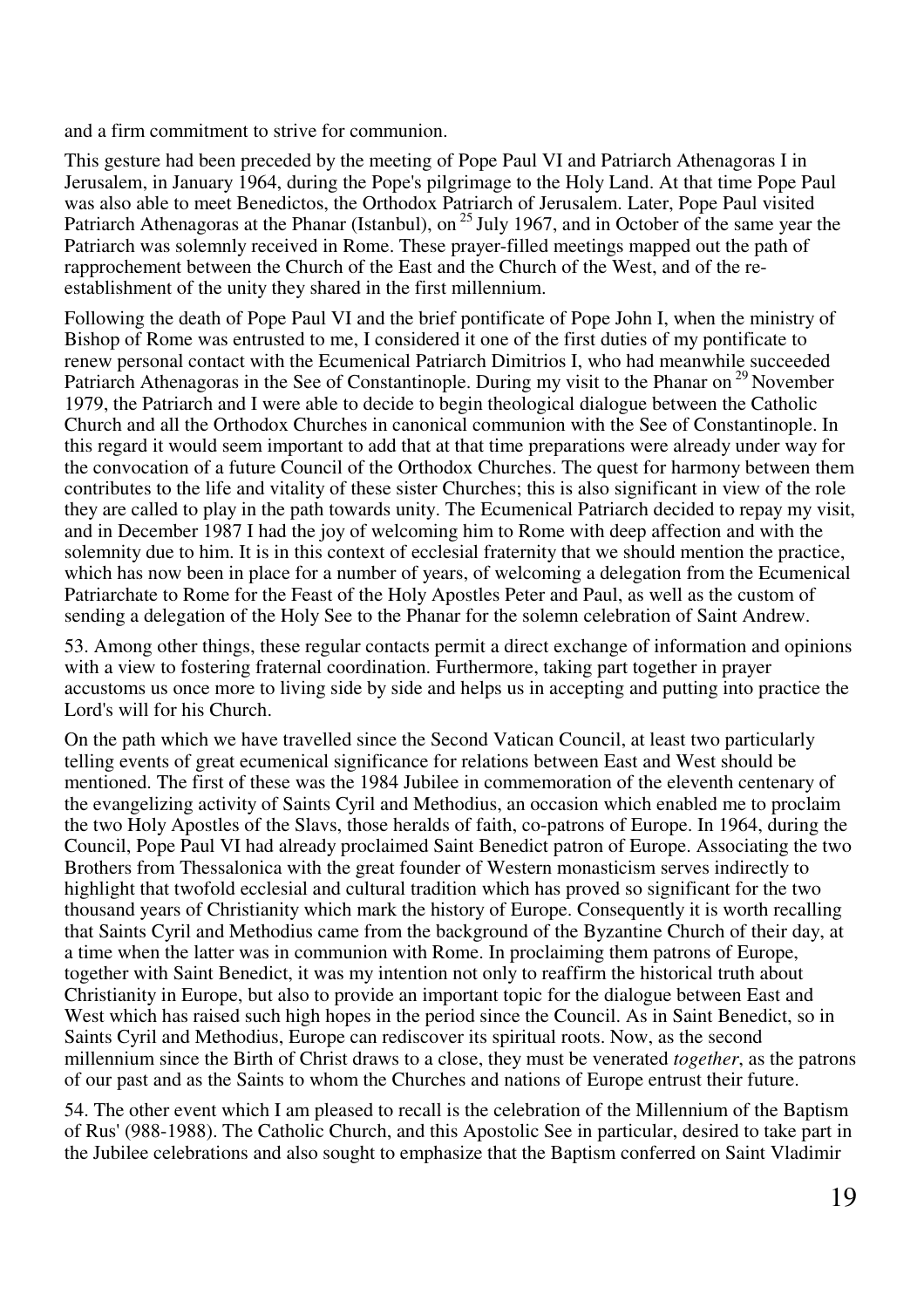in Kiev was a key event in the evangelization of the world. The great Slav nations of Eastern Europe owe their faith to this event, as do the peoples living beyond the Ural Mountains and as far as Alaska.

In this perspective an expression which I have frequently employed finds its deepest meaning: the Church must breathe with her two lungs! In the first millennium of the history of Christianity, this expression refers primarily to the relationship between Byzantium and Rome. From the time of the Baptism of Rus' it comes to have an even wider application: evangelization spread to a much vaster area, so that it now includes the entire Church. If we then consider that the salvific event which took place on the banks of the Dnieper goes back to a time when the Church in the East and the Church in the West were not divided, we understand clearly that the vision of the full communion to be sought is that of unity in legitimate diversity. This is what I strongly asserted in my Encyclical Epistle *Slavorum Apostoli*<sup>85</sup> on Saints Cyril and Methodius and in my Apostolic Letter *Euntes in Mundum*<sup>86</sup> addressed to the faithful of the Catholic Church in commemoration of the Millennium of the Baptism of Kievan Rus'.

# *Sister Churches*

55. In its historical survey the Council Decree *Unitatis Redintegratio* has in mind the unity which, in spite of everything, was experienced in the first millennium and in a certain sense now serves as a kind of model. "This most sacred Synod gladly reminds all ... that in the East there flourish many particular or local Churches; among them the Patriarchal Churches hold first place; and of these, many glory in taking their origin from the Apostles themselves".<sup>87</sup> The Church's journey began in Jerusalem on the day of Pentecost and its original expansion in the *oikoumene* of that time was centred around Peter and the Eleven (cf. *Acts* 2:14). The structures of the Church in the East and in the West evolved in reference to that Apostolic heritage. Her unity during the first millennium was maintained within those same structures through the Bishops, Successors of the Apostles, in communion with the Bishop of Rome. If today at the end of the second millennium we are seeking to restore full communion, it is to that unity, thus structured, which we must look.

The Decree on Ecumenism highlights a further distinctive aspect, thanks to which all the particular Churches remained in unity: "an eager desire to perpetuate in a communion of faith and charity those family ties which ought to thrive between local Churches, as between sisters".<sup>88</sup>

56. Following the Second Vatican Council, and in the light of earlier tradition, it has again become usual to refer to the particular or local Churches gathered around their Bishop as "Sister Churches". In addition, the lifting of the mutual excommunications, by eliminating a painful canonical and psychological obstacle, was a very significant step on the way towards full communion.

The structures of unity which existed before the separation are a heritage of experience that guides our common path towards the re-establishment of full communion. Obviously, during the second millennium the Lord has not ceased to bestow on his Church abundant fruits of grace and growth. Unfortunately, however, the gradual and mutual estrangement between the Churches of the West and the East deprived them of the benefits of mutual exchanges and cooperation. With the grace of God a great effort must be made to re-establish full communion among them, the source of such good for the Church of Christ. This effort calls for all our good will, humble prayer and a steadfast cooperation which never yields to discouragement. Saint Paul urges us: "Bear one another's burdens" (*Gal* 6:2). How appropriate and relevant for us is the Apostle's exhortation! The traditional designation of "Sister Churches" should ever accompany us along this path.

57. In accordance with the hope expressed by Pope Paul VI, our declared purpose is to re-establish together full unity in legitimate diversity: "God has granted us to receive in faith what the Apostles saw, understood, and proclaimed to us. By Baptism ?we are *one in Christ Jesus*' (*Gal* 3:28). In virtue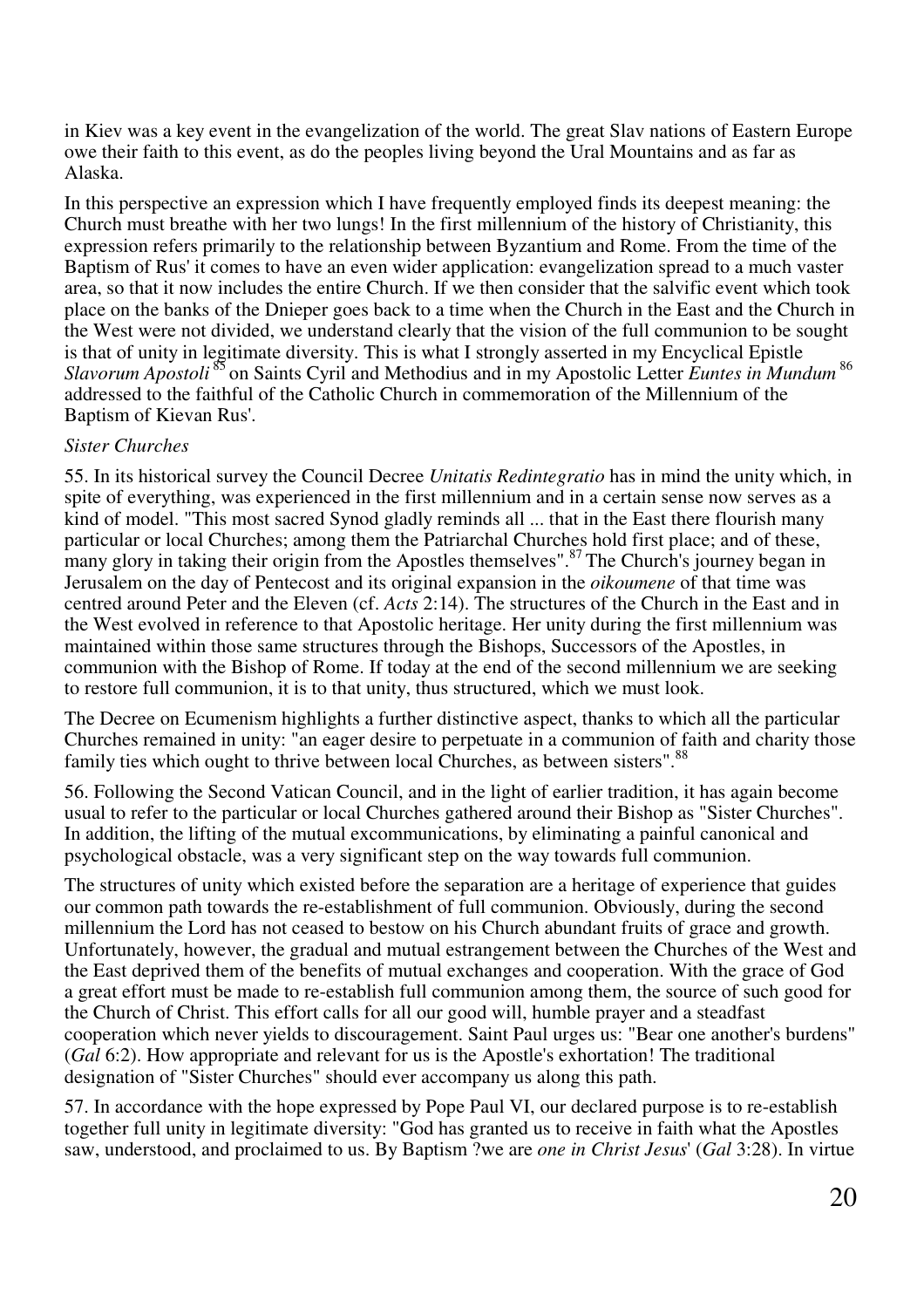of the apostolic succession, we are united more closely by the priesthood and the Eucharist. By participating in the gifts of God to his Church we are brought into communion with the Father through the Son in the Holy Spirit ... In each local Church this mystery of divine love is enacted, and surely this is the ground of the traditional and very beautiful expression ?Sister Churches', which local Churches were fond of applying to one another (cf. Decree, *Unitatis Redintegratio*, 14). For centuries we lived this life of ?Sister Churches', and together held Ecumenical Councils which guarded the deposit of faith against all corruption. And now, after a long period of division and mutual misunderstanding, the Lord is enabling us to discover ourselves as ?Sister Churches' once more, in spite of the obstacles which were once raised between us". $^{89}$  If today, on the threshold of the third millennium, we are seeking the re-establishment of full communion, it is for the accomplishment of this reality that we must work and it is to this reality that we must refer.

Contact with this glorious tradition is most fruitful for the Church. As the Council points out: "From their very origins the Churches of the East have had a treasury from which the Church of the West has amply drawn for its liturgy, spiritual tradition and jurisprudence".  $90$ 

Part of this "treasury" are also "the riches of those spiritual traditions to which monasticism gives special expression. From the glorious days of the Holy Fathers, there flourished in the East that monastic spirituality which later flowed over into the Western world". As I have had the occasion to emphasize in my recent Apostolic Letter *Orientale Lumen*, the Churches of the East have lived with great generosity the commitment shown by monastic life, "starting with evangelization, the highest service that the Christian can offer his brother, followed by many other forms of spiritual and material service. Indeed it can be said that monasticism in antiquity—and at various times in subsequent ages too—has been the privileged means for the evangelization of peoples".<sup>92</sup>

The Council does not limit itself to emphasizing the elements of similarity between the Churches in the East and in the West. In accord with historical truth, it does not hesitate to say: "It is hardly surprising if sometimes one tradition has come nearer than the other to an apt appreciation of certain aspects of the revealed mystery or has expressed them in a clearer manner. As a result, these various theological formulations are often to be considered as complementary rather than conflicting".  $93$ Communion is made fruitful by the exchange of gifts between the Churches insofar as they complement each other.

58. From the reaffirmation of an already existing communion of faith, the Second Vatican Council drew pastoral consequences which are useful for the everyday life of the faithful and for the promotion of the spirit of unity. By reason of the very close sacramental bonds between the Catholic Church and the Orthodox Churches, the Decree on Eastern Catholic Churches *Orientalium Ecclesiarum* has stated: "Pastoral experience clearly shows that with respect to our Eastern brethren there should and can be taken into consideration various circumstances affecting individuals, wherein the unity of the Church is not jeopardized nor are intolerable risks involved, but in which salvation itself and the spiritual profit of souls are urgently at issue. Hence, in view of special circumstances of time, place and personage, the Catholic Church has often adopted and now adopts a milder policy, offering to all the means of salvation and an example of charity among Christians through participation in the Sacraments and in other sacred functions and objects".<sup>94</sup>

In the light of experience gained in the years following the Council, this theological and pastoral orientation has been incorporated into the two Codes of Canon Law.<sup>95</sup> It has been explicitly treated from the pastoral standpoint in the *Directory for the Application of Principles and Norms on Ecumenism*. 96

In so important and sensitive a matter, it is necessary for Pastors to instruct the faithful with care, making them clearly aware of the specific reasons both for this sharing in liturgical worship and for the various regulations which govern it.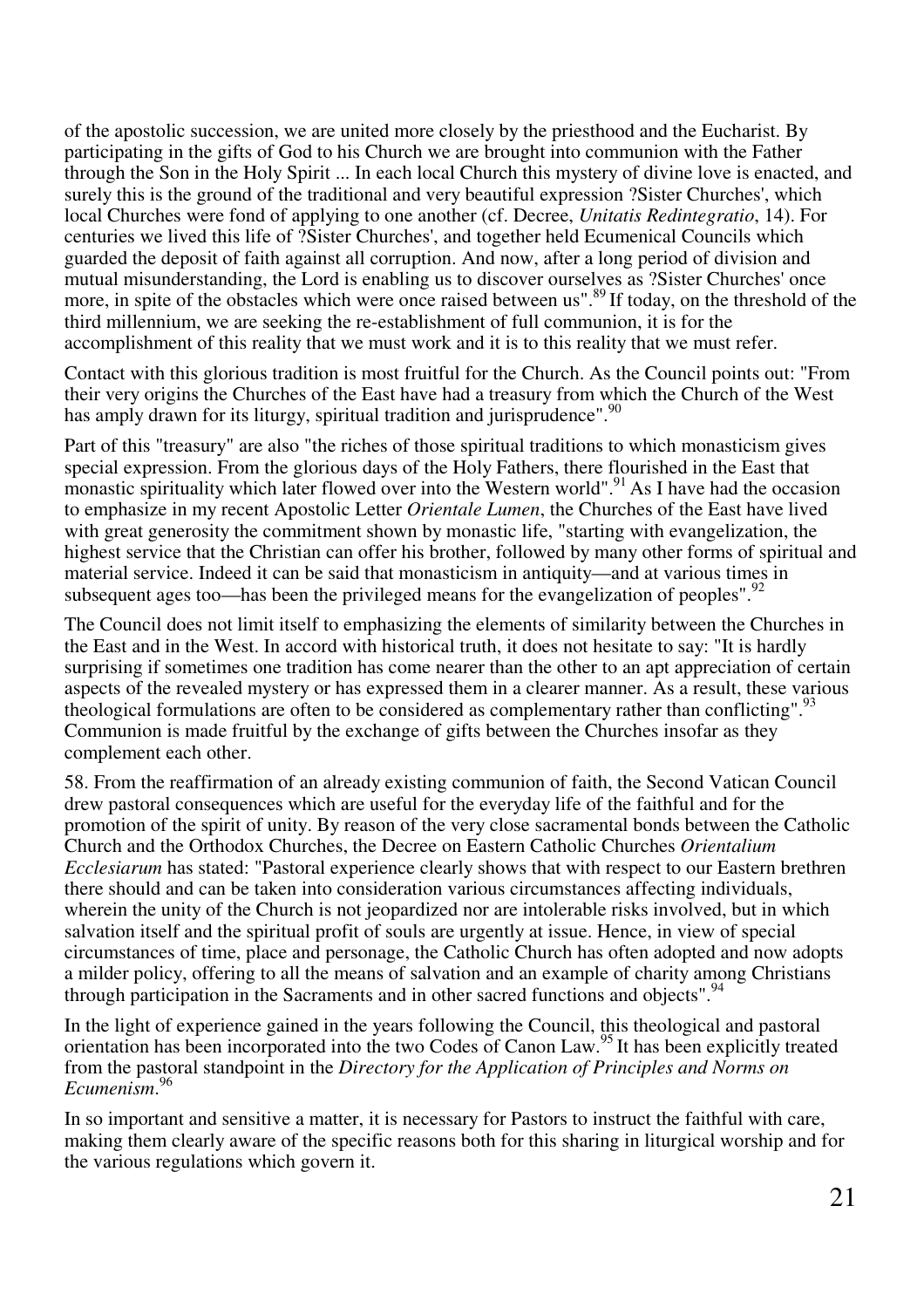There must never be a loss of appreciation for the ecclesiological implication of sharing in the sacraments, especially in the Holy Eucharist.

#### *Progress in dialogue*

59. Since its establishment in 1979, the *Joint International Commission for the Theological Dialogue between the Catholic Church and the Orthodox Church* has worked steadily, directing its study to areas decided upon by mutual agreement, with the purpose of re-establishing full communion between the two Churches. This communion which is founded on the unity of faith, following in the footsteps of the experience and tradition of the ancient Church, will find its fulfilment in the common celebration of the Holy Eucharist. In a positive spirit, and on the basis of what we have in common, the Joint Commission has been able to make substantial progress and, as I was able to declare in union with my Venerable Brother, His Holiness Dimitrios I, the Ecumenical Patriarch, it has concluded "that the Catholic Church and the Orthodox Church can already profess together that common faith in the mystery of the Church and the bond between faith and sacraments".<sup>97</sup>The Commission was then able to acknowledge that "in our Churches apostolic succession is fundamental for the sanctification and the unity of the people of God".<sup>98</sup>These are important points of reference for the continuation of the dialogue. Moreover, these joint affirmations represent the basis for Catholics and Orthodox to be able from now on to bear a faithful and united common witness in our time, that the name of the Lord may be proclaimed and glorified.

60. More recently, the Joint International Commission took a significant step forward with regard to the very sensitive question of the method to be followed in re-establishing full communion between the Catholic Church and the Orthodox Church, an issue which has frequently embittered relations between Catholics and Orthodox. The Commission has laid the doctrinal foundations for a positive solution to this problem on the basis of the doctrine of Sister Churches. Here too it has become evident that the method to be followed towards full communion is the dialogue of truth, fostered and sustained by the dialogue of love. A recognition of the right of the Eastern Catholic Churches to have their own organizational structures and to carry out their own apostolate, as well as the actual involvement of these Churches in the dialogue of charity and in theological dialogue, will not only promote a true and fraternal mutual esteem between Orthodox and Catholics living in the same territory, but will also foster their joint commitment to work for unity.<sup>99</sup> A step forward has been taken. The commitment must continue. Already there are signs of a lessening of tensions, which is making the quest for unity more fruitful.

With regard to the Eastern Catholic Churches in communion with the Catholic Church, the Council expressed its esteem in these terms: "While thanking God that many Eastern sons of the Catholic Church ... are already living in full communion with their brethren who follow the tradition of the West, this sacred Synod declares that this entire heritage of spirituality and liturgy, of discipline and theology, in their various traditions, belongs to the full catholic and apostolic character of the Church".<sup>100</sup> Certainly the Eastern Catholic Churches, in the spirit of the Decree on Ecumenism, will play a constructive role in the dialogue of love and in the theological dialogue at both the local and international levels, and thus contribute to mutual understanding and the continuing pursuit of full unity.<sup>101</sup>

61. In view of all this, the Catholic Church desires nothing less than full communion between East and West. She finds inspiration for this in the experience of the first millennium. In that period, indeed, "the development of different experiences of ecclesial life did not prevent Christians, through mutual relations, from continuing to feel certain that they were at home in any Church, because praise of the one Father, through Christ in the Holy Spirit, rose from them all, in a marvellous variety of languages and melodies; all were gathered together to celebrate the Eucharist, the heart and model for the community regarding not only spirituality and the moral life, but also the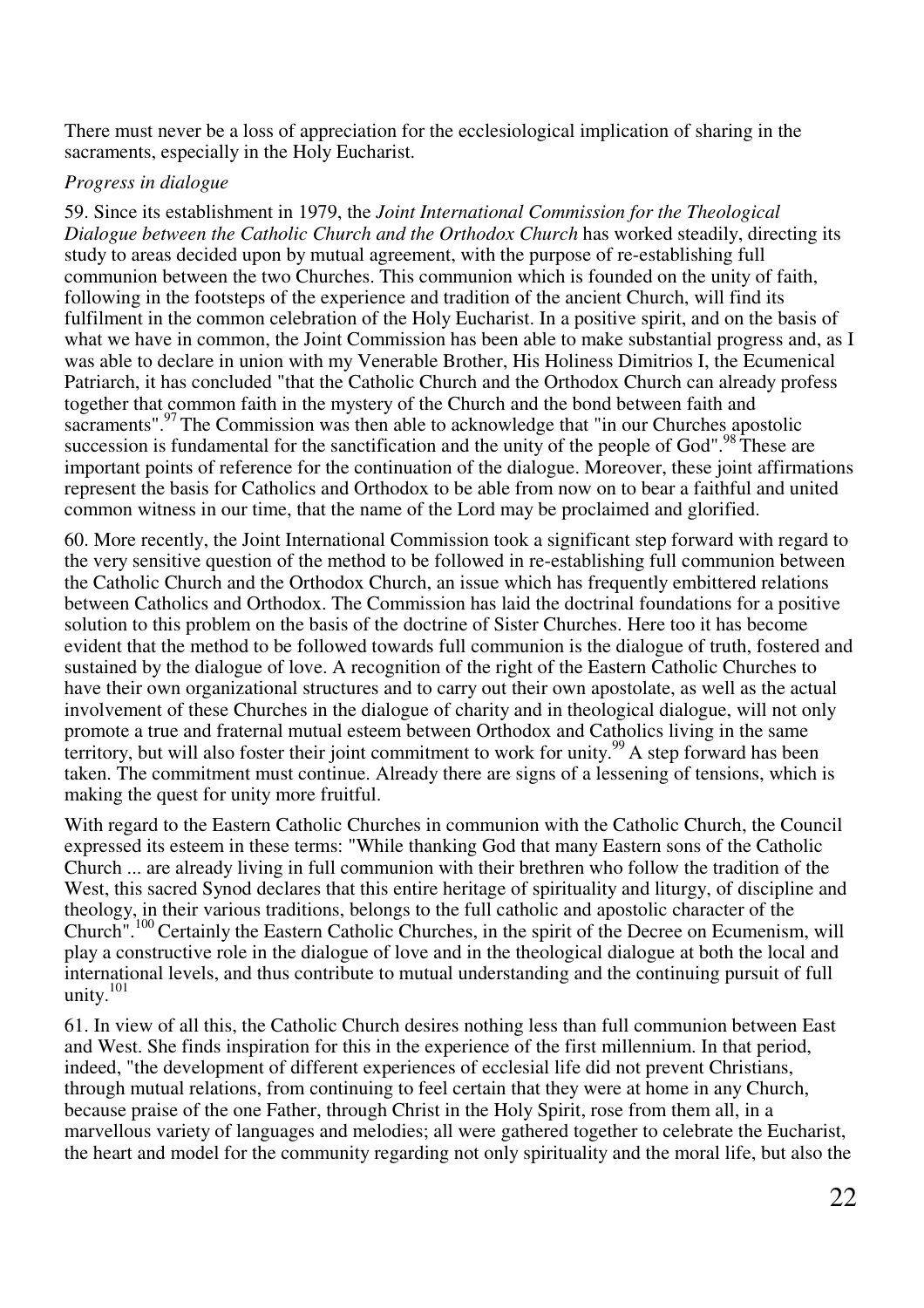Church's very structure, in the variety of ministries and services under the leadership of the Bishop, successor of the Apostles. The first Councils are an eloquent witness to this enduring unity in diversity".<sup>102</sup> How can unity be restored after almost a thousand years? This is the great task which the Catholic Church must accomplish, a task equally incumbent on the Orthodox Church. Thus can be understood the continuing relevance of dialogue, guided by the light and strength of the Holy Spirit.

# *Relations with the Ancient Churches of the East*

62. In the period following the Second Vatican Council, the Catholic Church has also, in different ways and with greater or lesser rapidity, restored fraternal relations with the Ancient Churches of the East which rejected the dogmatic formulations of the Councils of Ephesus and Chalcedon. All these Churches sent official observers to the Second Vatican Council; their Patriarchs have honoured us by their visits, and the Bishop of Rome has been able to converse with them as with brothers who, after a long time, joyfully meet again.

The return of fraternal relations with the Ancient Churches of the East witnesses to the Christian faith in situations which are often hostile and tragic. This is a concrete sign of how we are united in Christ in spite of historical, political, social and cultural barriers. And precisely in relation to Christology, we have been able to join the Patriarchs of some of these Churches in declaring our common faith in Jesus Christ, true God and true man. Pope Paul VI of venerable memory signed declarations to this effect with His Holiness Shenouda III, the Coptic Orthodox Pope and Patriarch,<sup>103</sup> and with His Beatitude Jacoub III, the Syrian Orthodox Patriarch of Antioch.<sup>104</sup> I myself have been able to confirm this Christological agreement and draw on it for the development of dialogue with Pope Shenouda,<sup>105</sup> and for pastoral cooperation with the Syrian Patriarch of Antioch Mor Ignatius Zakka I Iwas.<sup>106</sup>

When the Venerable Patriarch of the Ethiopian Church, Abuna Paulos, paid me a visit in Rome on  $<sup>11</sup>$ </sup> June 1993, together we emphasized the deep communion existing between our two Churches: "We share the faith handed down from the Apostles, as also the same sacraments and the same ministry, rooted in the apostolic succession ... Today, moreover, we can affirm that we have the one faith in Christ, even though for a long time this was a source of division between us".<sup>107</sup>

More recently, the Lord has granted me the great joy of signing a common Christological declaration with the Assyrian Patriarch of the East, His Holiness Mar Dinkha IV, who for this purpose chose to visit me in Rome in November 1994. Taking into account the different theological formulations, we were able to profess together the true faith in Christ.<sup>108</sup> I wish to express my joy at all this in the words of the Blessed Virgin: "My soul proclaims the greatness of the Lord" (*Lk* 1:46).

63. Ecumenical contacts have thus made possible essential clarifications with regard to the traditional controversies concerning Christology, so much so that we have been able to profess together the faith which we have in common. Once again it must be said that this important achievement is truly a fruit of theological investigation and fraternal dialogue. And not only this. It is an encouragement for us: for it shows us that the path followed is the right one and that we can reasonably hope to discover together the solution to other disputed questions.

## *Dialogue with other Churches and Ecclesial Communities in the West*

64. In its great plan for the re-establishment of unity among all Christians, the Decree on Ecumenism also speaks of relations with the Churches and Ecclesial Communities of the West. Wishing to create a climate of Christian fraternity and dialogue, the Council situates its guidelines in the context of two general considerations: one of an historical and psychological nature, and the other theological and doctrinal. On the one hand, this Decree affirms: "The Churches and Ecclesial Communities which were separated from the Apostolic See of Rome during the very serious crisis that began in the West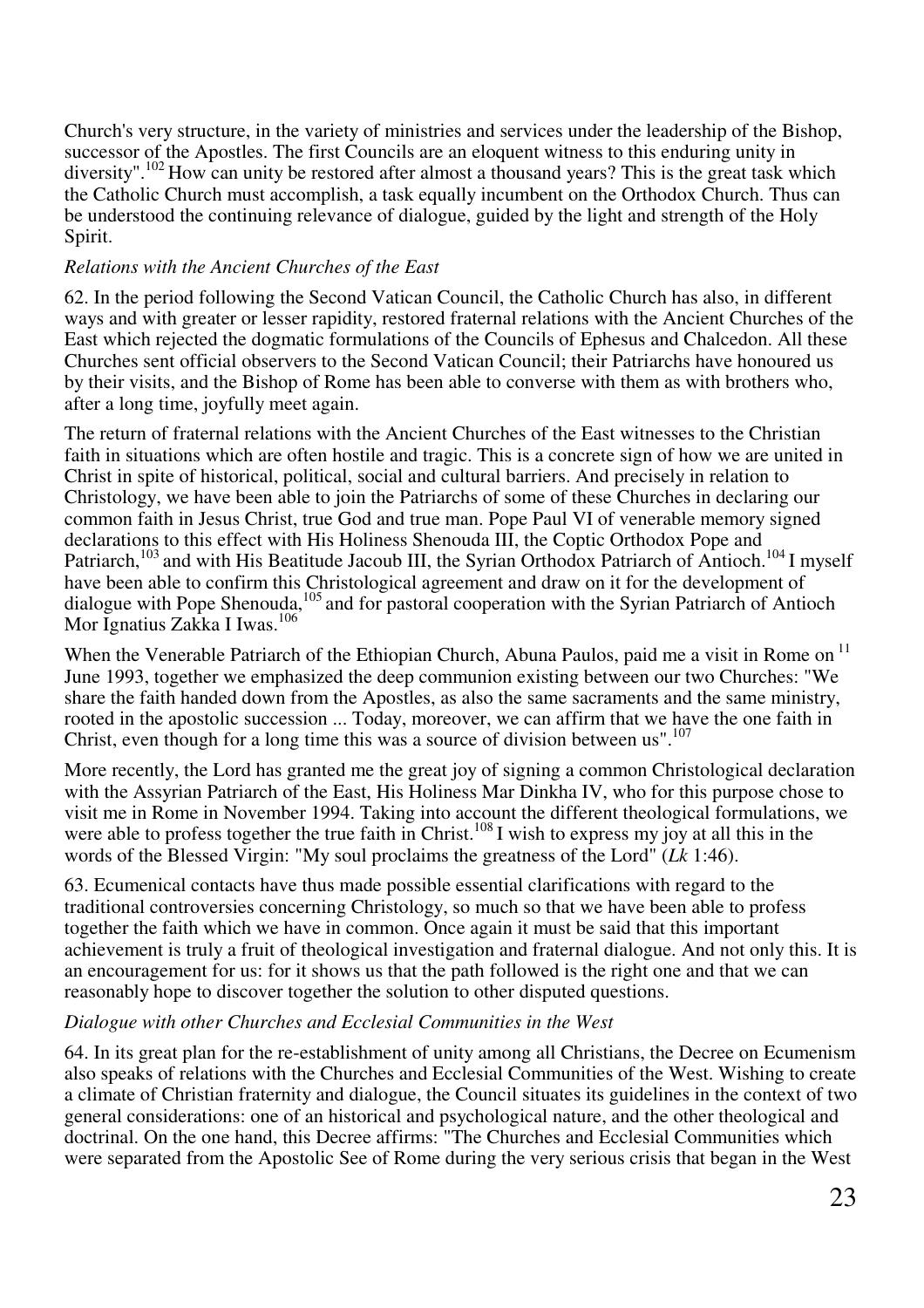at the end of the Middle Ages, or during later times, are bound to the Catholic Church by a special affinity and close relationship in view of the long span of earlier centuries when the Christian people lived in ecclesiastical communion".<sup>109</sup> On the other hand, with equal realism the same Document states: "At the same time one should recognize that between these Churches and Communities on the one hand, and the Catholic Church on the other, there are very weighty differences not only of a historical, sociological, psychological and cultural nature, but especially in the interpretation of revealed truth".<sup>110</sup>

65. Common roots and similar, if distinct, considerations have guided the development in the West of the Catholic Church and of the Churches and Communities which have their origins in the Reformation. Consequently these share the fact that they are "Western" in character. Their "diversities", although significant as has been pointed out, do not therefore preclude mutual interaction and complementarity.

The ecumenical movement really began within the Churches and Ecclesial Communities of the Reform. At about the same time, in January, 1920, the Ecumenical Patriarchate expressed the hope that some kind of cooperation among the Christian Communions could be organized. This fact shows that the weight of cultural background is not the decisive factor. What is essential is the question of faith. The prayer of Christ, our one Lord, Redeemer and Master, speaks to everyone in the same way, both in the East and in the West. That prayer becomes an imperative to leave behind our divisions in order to seek and re-establish unity, as a result also of the bitter experiences of division itself.

66. The Second Vatican Council did not attempt to give a "description" of post-Reformation Christianity, since "in origin, teaching and spiritual practice, these Churches and Ecclesial Communities differ not only from us but also among themselves to a considerable degree".<sup>111</sup> Furthermore, the Decree observes that the ecumenical movement and the desire for peace with the Catholic Church have not yet taken root everywhere.<sup>112</sup> These circumstances notwithstanding, the Council calls for dialogue.

The Council Decree then seeks to "propose ... some considerations which can and ought to serve as a basis and motivation for such dialogue". $113$ 

"Our thoughts are concerned ... with those Christians who openly confess Jesus Christ as God and Lord and as the sole Mediator between God and man unto the glory of the one God, Father, Son and Holy Spirit".<sup>114</sup>

These brothers and sisters promote love and veneration for the Sacred Scriptures: "Calling upon the Holy Spirit, they seek in these Sacred Scriptures God as he speaks to them in Christ, the One whom the prophets foretold, God's Word made flesh for us. In the Scriptures they contemplate the life of Christ, as well as the teachings and the actions of the Divine Master on behalf of the salvation of all, in particular the mysteries of his Death and Resurrection ... They affirm the divine authority of the Sacred Books".<sup>115</sup>

At the same time, however, they "think differently from us ... about the relationship between the Scriptures and the Church. In the Church, according to Catholic belief, an authentic teaching office plays a special role in the explanation and proclamation of the written word of God".<sup>116</sup>Even so, "in<sup>1</sup> dialogue itself, the sacred utterances are precious instruments in the mighty hand of God for attaining that unity which the Saviour holds out to all".<sup>117</sup>

Furthermore, the Sacrament of Baptism, which we have in common, represents "a sacramental bond of unity linking all who have been reborn by means of it".<sup>118</sup>The theological, pastoral and ecumenical implications of our common Baptism are many and important. Although this sacrament of itself is "only a beginning, a point of departure", it is "oriented towards a complete profession of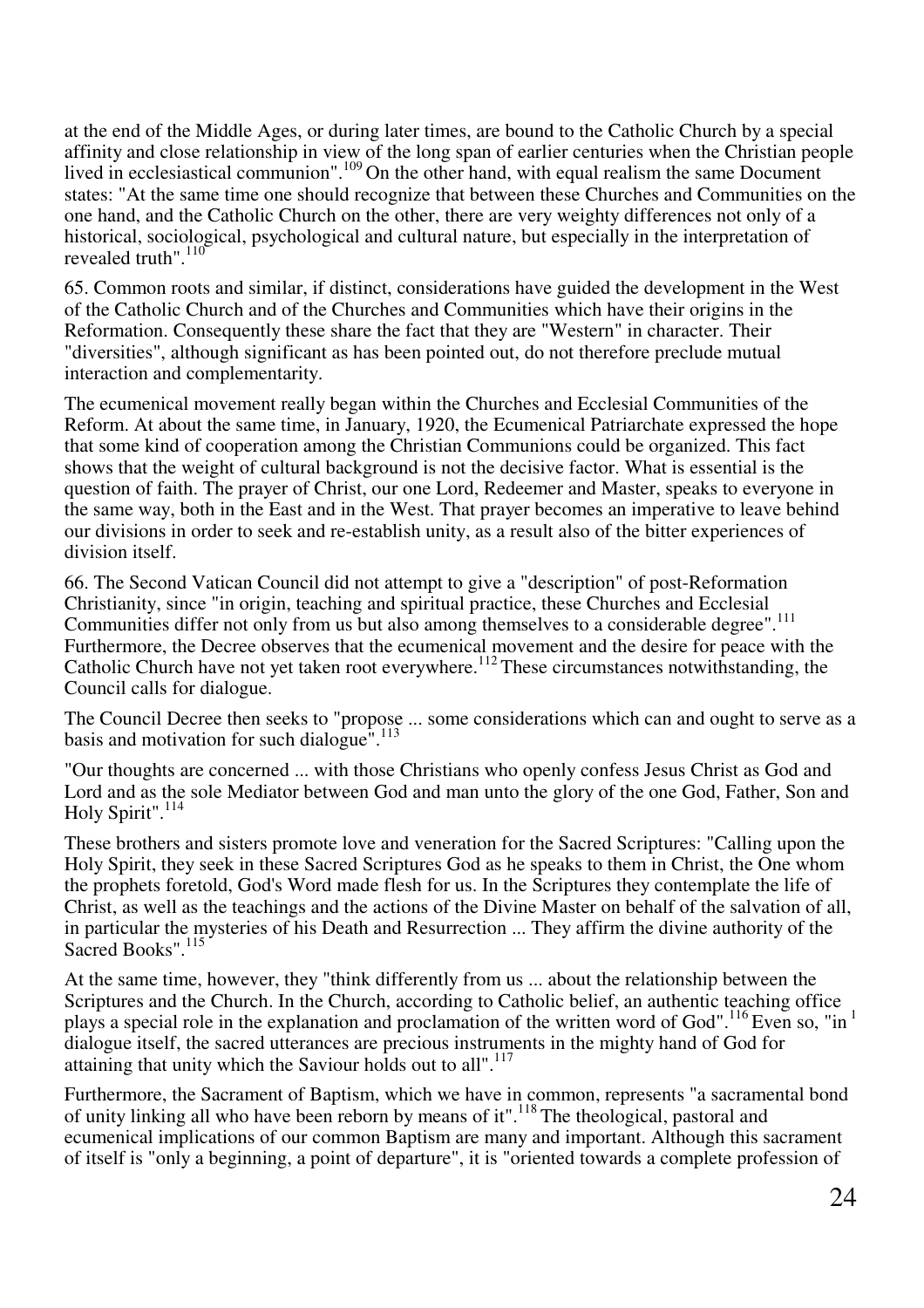faith, a complete incorporation into the system of salvation such as Christ himself willed it to be, and finally, towards a complete participation in Eucharistic communion". $^{119}$ 

67. Doctrinal and historical disagreements at the time of the Reformation emerged with regard to the Church, the sacraments and the ordained ministry. The Council therefore calls for "dialogue to be undertaken concerning the true meaning of the Lord's Supper, the other sacraments and the Church's worship and ministry".<sup>120</sup>

The Decree *Unitatis Redintegratio*, pointing out that the post-Reformation Communities lack that "fullness of unity with us which should flow from Baptism", observes that "especially because of the lack of the Sacrament of Orders they have not preserved the genuine and total reality of the Eucharistic mystery", even though "when they commemorate the Lord's Death and Resurrection in the Holy Supper, they profess that it signifies life in communion with Christ and they await his coming in glory". $^{121}$ 

68. The Decree does not overlook the spiritual life and its moral consequences: "The Christian way of life of these brethren is nourished by faith in Christ. It is strengthened by the grace of Baptism and the hearing of God's Word. This way of life expresses itself in private prayer, in meditation on the Bible, in Christian family life, and in services of worship offered by Communities assembled to praise God. Furthermore, their worship sometimes displays notable features of the ancient, common  $liturgy"$ .<sup>122</sup>

The Council document moreover does not limit itself to these spiritual, moral and cultural aspects but extends its appreciation to the lively sense of justice and to the sincere charity towards others which are present among these brothers and sisters. Nor does it overlook their efforts to make social conditions more humane and to promote peace. All this is the result of a sincere desire to be faithful to the Word of Christ as the source of Christian life.

The text thus raises a series of questions which, in the area of ethics and morality, is becoming ever more urgent in our time: "There are many Christians who do not always understand the Gospel in the same way as Catholics".<sup>123</sup>In this vast area there is much room for dialogue concerning the moral principles of the Gospel and their implications.

69. The hopes and invitation expressed by the Second Vatican Council have been acted upon, and bilateral theological dialogue with the various worldwide Churches and Christian Communities in the West has been progressively set in motion.

Moreover, with regard to multilateral dialogue, as early as 1964 the process of setting up a "Joint Working Group" with the World Council of Churches was begun, and since 1968 Catholic theologians have been admitted as full members of the theological Department of the Council, the Commission on Faith and Order.

This dialogue has been and continues to be fruitful and full of promise. The topics suggested by the Council Decree have already been addressed, or will be in the near future. The reflections of the various bilateral dialogues, conducted with a dedication which deserves the praise of all those committed to ecumenism, have concentrated on many disputed questions such as Baptism, the Eucharist, the ordained ministry, the sacramentality and authority of the Church and apostolic succession. As a result, unexpected possibilities for resolving these questions have come to light, while at the same time there has been a realization that certain questions need to be studied more deeply.

70. This difficult and delicate research, which involves questions of faith and respect for one's own conscience as well as for the consciences of others, has been accompanied and sustained by the prayer of the Catholic Church and of the other Churches and Ecclesial Communities. Prayer for unity, already so deeply rooted in and spread throughout the body of the Church, shows that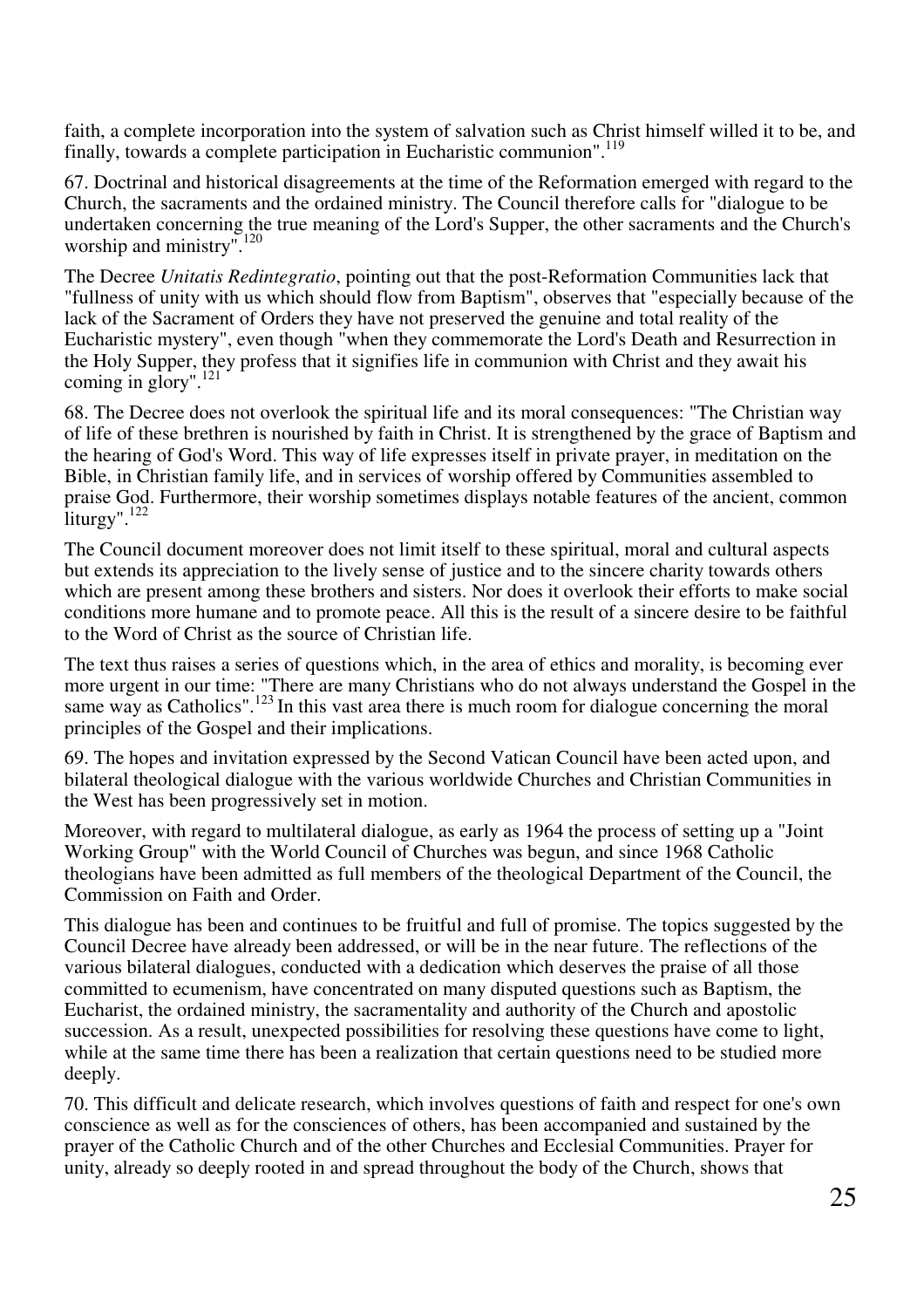Christians do indeed see the importance of ecumenism. Precisely because the search for full unity requires believers to question one another in relation to their faith in the one Lord, prayer is the source of enlightenment concerning the truth which has to be accepted in its entirety.

Moreover, through prayer the quest for unity, far from being limited to a group of specialists, comes to be shared by all the baptized. Everyone, regardless of their role in the Church or level of education, can make a valuable contribution, in a hidden and profound way.

## *Ecclesial relations*

71. We must give thanks to Divine Providence also for all the events which attest to progress on the path to unity. Besides theological dialogue, mention should be made of other forms of encounter, common prayer and practical cooperation. Pope Paul VI strongly encouraged this process by his visit to the headquarters of the World Council of Churches in Geneva on  $^{10}$  June 1969, and by his many meetings with representatives of various Churches and Ecclesial Communities. Such contacts greatly help to improve mutual knowledge and to increase Christian fraternity.

Pope John Paul I, during his very brief Pontificate, expressed the desire to continue on this path.<sup>124</sup> The Lord has enabled me to carry on this work. In addition to important ecumenical meetings held in Rome, a significant part of my Pastoral Visits is regularly devoted to fostering Christian unity. Some of my journeys have a precise ecumenical "priority", especially in countries where the Catholic communities constitute a minority with respect to the post-Reformation communities or where the latter represent a considerable portion of the believers in Christ in a given society.

72. This is true above all for the European countries, in which these divisions first appeared, and for North America. In this regard, without wishing to minimize the other visits, I would especially mention those within Europe which took me twice to Germany, in November 1980 and in April-May 1987; to the United Kingdom (England, Scotland and Wales) in May-June 1982; to Switzerland in June 1984; and to the Scandinavian and Nordic countries (Finland, Sweden, Norway, Denmark and Iceland) in June 1989. In an atmosphere of joy, mutual respect, Christian solidarity and prayer I met so very many brothers and sisters, all making a committed effort to be faithful to the Gospel. Seeing all this has been for me a great source of encouragement. We experienced the Lord's presence among us.

In this respect I would like to mention one demonstration dictated by fraternal charity and marked by deep clarity of faith which made a profound impression on me. I am speaking of the Eucharistic celebrations at which I presided in Finland and Sweden during my journey to the Scandinavian and Nordic countries. At Communion time, the Lutheran Bishops approached the celebrant. They wished, by means of an agreed gesture, to demonstrate their desire for that time when we, Catholics and Lutherans, will be able to share the same Eucharist, and they wished to receive the celebrant's blessing. With love I blessed them. The same gesture, so rich in meaning, was repeated in Rome at the Mass at which I presided in Piazza Farnese, on the sixth centenary of the canonization of Saint Birgitta of Sweden, on <sup>6</sup>October 1991.

I have encountered similar sentiments on the other side of the ocean also: in Canada, in September 1984; and particularly in September 1987 in the United States, where one notices a great ecumenical openness. This was the case, to give one example, of the ecumenical meeting held at Columbia, South Carolina on  $^{11}$  September 1987. The very fact that such meetings regularly take place between the Pope and these brothers and sisters whose Churches and Ecclesial Communities originate in the Reformation is important in itself. I am deeply grateful for the warm reception which I have received both from the leaders of the various Communities and from the Communities as a whole. From this standpoint, I consider significant the ecumenical celebration of the Word held in Columbia on the theme of the family.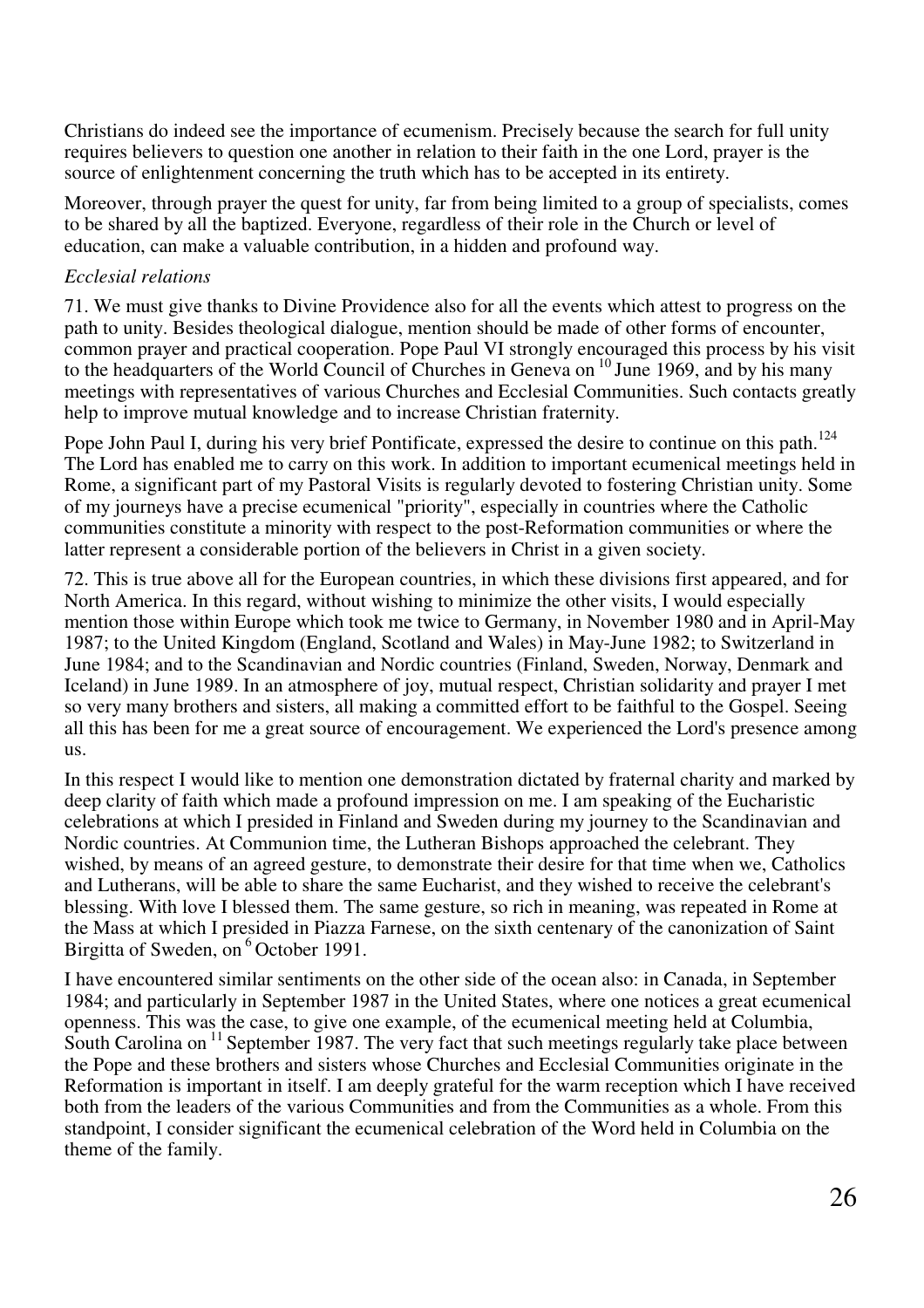73. It is also a source of great joy to observe how in the postconciliar period and in the local Churches many programmes and activities on behalf of Christian unity are in place, programmes and activities which have a stimulating effect at the level of Episcopal Conferences, individual Dioceses and parishes, and at the level of the various ecclesial organizations and movements.

# *Achievements of cooperation*

74. "Not every one who says to me, ?Lord, Lord', will enter the kingdom of heaven, but he who does the will of my Father who is in heaven" (*Mt* 7:21). The consistency and honesty of intentions and of statements of principles are verified by their application to real life. The Council Decree on Ecumenism notes that among other Christians "the faith by which they believe in Christ bears fruit in praise and thanksgiving for the benefits received from the hands of God. Joined to it are a lively sense of justice and a true neighbourly charity".<sup>125</sup>

What has just been outlined is fertile ground not only for dialogue but also for practical cooperation: "Active faith has produced many organizations for the relief of spiritual and bodily distress, the education of youth, the advancement of humane social conditions, and the promotion of peace throughout the world". $^{126}$ 

Social and cultural life offers ample opportunities for ecumenical cooperation. With increasing frequency Christians are working together to defend human dignity, to promote peace, to apply the Gospel to social life, to bring the Christian spirit to the world of science and of the arts. They find themselves ever more united in striving to meet the sufferings and the needs of our time: hunger, natural disasters and social injustice.

75. For Christians, this cooperation, which draws its inspiration from the Gospel itself, is never mere humanitarian action. It has its reason for being in the Lord's words: "For I was hungry and you gave me food" (*Mt* 25:35). As I have already emphasized, the cooperation among Christians clearly manifests that degree of communion which already exists among them.<sup>127</sup>

Before the world, united action in society on the part of Christians has the clear value of a joint witness to the name of the Lord. It is also a form of proclamation, since it reveals the face of Christ.

The doctrinal disagreements which remain exercise a negative influence and even place limits on cooperation. Still, the communion of faith which already exists between Christians provides a solid foundation for their joint action not only in the social field but also in the religious sphere.

Such cooperation will facilitate the quest for unity. The Decree on Ecumenism noted that "through such cooperation, all believers in Christ are able to learn easily how they can understand each other better and esteem each other more, and how the road to the unity of Christians may be made smooth".<sup>128</sup>

76. In this context, how can I fail to mention the ecumenical interest in peace, expressed in prayer and action by ever greater numbers of Christians and with a steadily growing theological inspiration? It could not be otherwise. Do we not believe in Jesus Christ, the Prince of Peace? Christians are becoming ever more united in their rejection of violence, every kind of violence, from wars to social injustice.

We are called to make ever greater efforts, so that it may be ever more apparent that religious considerations are not the real cause of current conflicts, even though, unfortunately, there is still a risk of religion being exploited for political and polemical purposes.

In 1986, at Assisi, during the *World Day of Prayer for Peace*, Christians of the various Churches and Ecclesial Communities prayed with one voice to the Lord of history for peace in the world. That same day, in a different but parallel way, Jews and representatives of non-Christian religions also prayed for peace in a harmonious expression of feelings which struck a resonant chord deep in the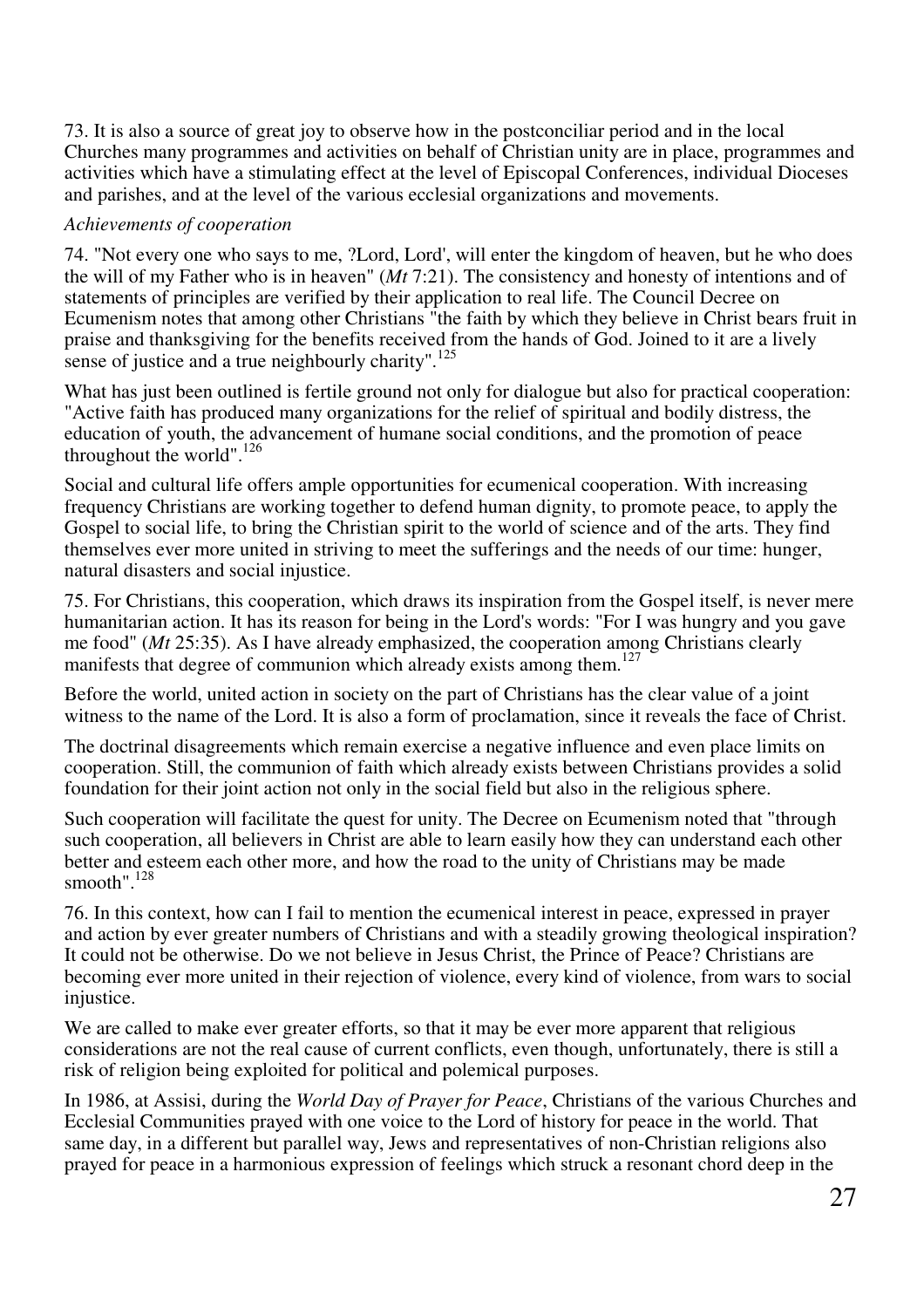human spirit.

Nor do I wish to overlook the *Day of Prayer for Peace in Europe, especially in the Balkans*, which took me back to the town of Saint Francis as a pilgrim on 9-10 January 1993, and the *Mass for Peace in the Balkans and especially in Bosnia-Hercegovina*, which I celebrated on<sup>23</sup> January 1994 in Saint Peter's Basilica during the *Week of Prayer for Christian Unity*.

When we survey the world joy fills our hearts. For we note that Christians feel ever more challenged by the issue of peace. They see it as intimately connected with the proclamation of the Gospel and with the coming of God's Kingdom.

## **CHAPTER III**

# **QUANTA EST NOBIS VIA?**

## *Continuing and deepening dialogue*

77. We can now ask how much further we must travel until that blessed day when full unity in faith will be attained and we can celebrate together in peace the Holy Eucharist of the Lord. The greater mutual understanding and the doctrinal convergences already achieved between us, which have resulted in an affective and effective growth of communion, cannot suffice for the conscience of Christians who profess that the Church is one, holy, catholic and apostolic. The ultimate goal of the ecumenical movement is to re-establish full visible unity among all the baptized.

In view of this goal, all the results so far attained are but one stage of the journey, however promising and positive.

78. In the ecumenical movement, it is not only the Catholic Church and the Orthodox Churches which hold to this demanding concept of the unity willed by God. The orientation towards such unity is also expressed by others.<sup>129</sup>

Ecumenism implies that the Christian communities should help one another so that there may be truly present in them the full content and all the requirements of "the heritage handed down by the Apostles".<sup>130</sup> Without this, full communion will never be possible. This mutual help in the search for truth is a sublime form of evangelical charity.

The documents of the many International Mixed Commissions of dialogue have expressed this commitment to seeking unity. On the basis of a certain fundamental doctrinal unity, these texts discuss Baptism, Eucharist, ministry and authority.

From this basic but partial unity it is now necessary to advance towards the visible unity which is required and sufficient and which is manifested in a real and concrete way, so that the Churches may truly become a sign of that full communion in the one, holy, catholic and apostolic Church which will be expressed in the common celebration of the Eucharist.

This journey towards the necessary and sufficient visible unity, in the communion of the one Church willed by Christ, continues to require patient and courageous efforts. In this process, one must not impose any burden beyond that which is strictly necessary (cf. *Acts* 15:28).

79. It is already possible to identify the areas in need of fuller study before a true consensus of faith can be achieved: 1) the relationship between Sacred Scripture, as the highest authority in matters of faith, and Sacred Tradition, as indispensable to the interpretation of the Word of God; 2) the Eucharist, as the Sacrament of the Body and Blood of Christ, an offering of praise to the Father, the sacrificial memorial and Real Presence of Christ and the sanctifying outpouring of the Holy Spirit; 3) Ordination, as a Sacrament, to the threefold ministry of the episcopate, presbyterate and diaconate; 4) the Magisterium of the Church, entrusted to the Pope and the Bishops in communion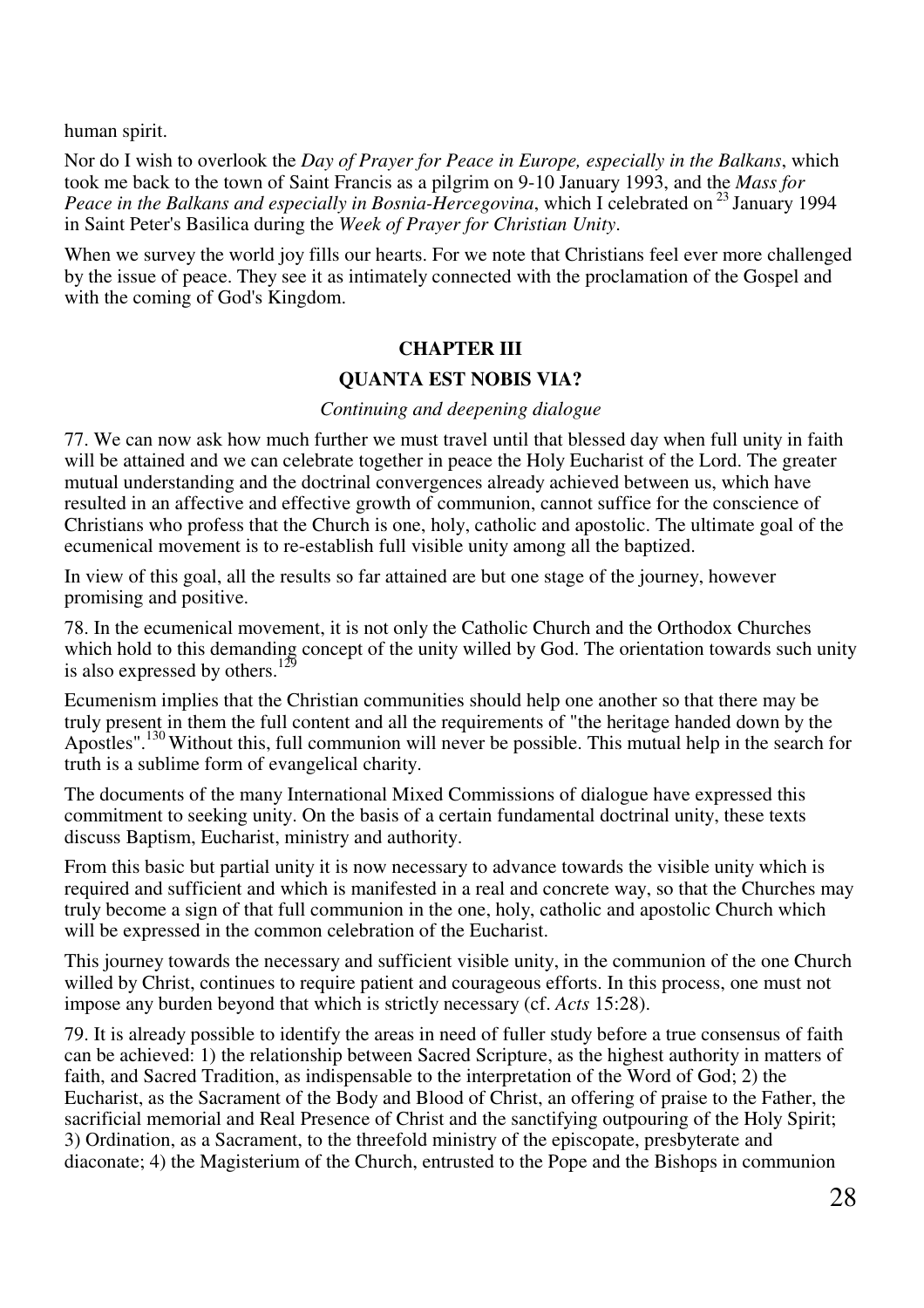with him, understood as a responsibility and an authority exercised in the name of Christ for teaching and safeguarding the faith; 5) the Virgin Mary, as Mother of God and Icon of the Church, the spiritual Mother who intercedes for Christ's disciples and for all humanity.

In this courageous journey towards unity, the transparency and the prudence of faith require us to avoid both false irenicism and indifference to the Church's ordinances.<sup>131</sup>Conversely, that same transparency and prudence urge us to reject a halfhearted commitment to unity and, even more, a prejudicial opposition or a defeatism which tends to see everything in negative terms.

To uphold a vision of unity which takes account of all the demands of revealed truth does not mean to put a brake on the ecumenical movement.<sup>132</sup> On the contrary, it means preventing it from settling for apparent solutions which would lead to no firm and solid results.<sup>133</sup>The obligation to respect the truth is absolute. Is this not the law of the Gospel?

# *Reception of the results already achieved*

80. While dialogue continues on new subjects or develops at deeper levels, a new task lies before us: that of receiving the results already achieved. These cannot remain the statements of bilateral commissions but must become a common heritage. For this to come about and for the bonds of communion to be thus strengthened, a serious examination needs to be made, which, by different ways and means and at various levels of responsibility, must involve the whole People of God. We are in fact dealing with issues which frequently are matters of faith, and these require universal consent, extending from the Bishops to the lay faithful, all of whom have received the anointing of the Holy Spirit.<sup>134</sup>It is the same Spirit who assists the Magisterium and awakens the *sensus fidei*.

Consequently, for the outcome of dialogue to be received, there is needed a broad and precise critical process which analyzes the results and rigorously tests their consistency with the Tradition of faith received from the Apostles and lived out in the community of believers gathered around the Bishop, their legitimate Pastor.

81. This process, which must be carried forward with prudence and in a spirit of faith, will be assisted by the Holy Spirit. If it is to be successful, its results must be made known in appropriate ways by competent persons. Significant in this regard is the contribution which theologians and faculties of theology are called to make by exercising their charism in the Church. It is also clear that ecumenical commissions have very specific responsibilities and tasks in this regard.

The whole process is followed and encouraged by the Bishops and the Holy See. The Church's teaching authority is responsible for expressing a definitive judgment.

In all this, it will be of great help methodologically to keep carefully in mind the distinction between the deposit of faith and the formulation in which it is expressed, as Pope John XXIII recommended in his opening address at the Second Vatican Council.<sup>135</sup>

## *Continuing spiritual ecumenism and bearing witness to holiness*

82. It is understandable how the seriousness of the commitment to ecumenism presents a deep challenge to the Catholic faithful. The Spirit calls them to make a serious examination of conscience. The Catholic Church must enter into what might be called a "dialogue of conversion", which constitutes the spiritual foundation of ecumenical dialogue. In this dialogue, which takes place before God, each individual must recognize his own faults, confess his sins and place himself in the hands of the One who is our Intercessor before the Father, Jesus Christ.

Certainly, in this attitude of conversion to the will of the Father and, at the same time, of repentance and absolute trust in the reconciling power of the truth which is Christ, we will find the strength needed to bring to a successful conclusion the long and arduous pilgrimage of ecumenism. The "dialogue of conversion" with the Father on the part of each Community, with the full acceptance of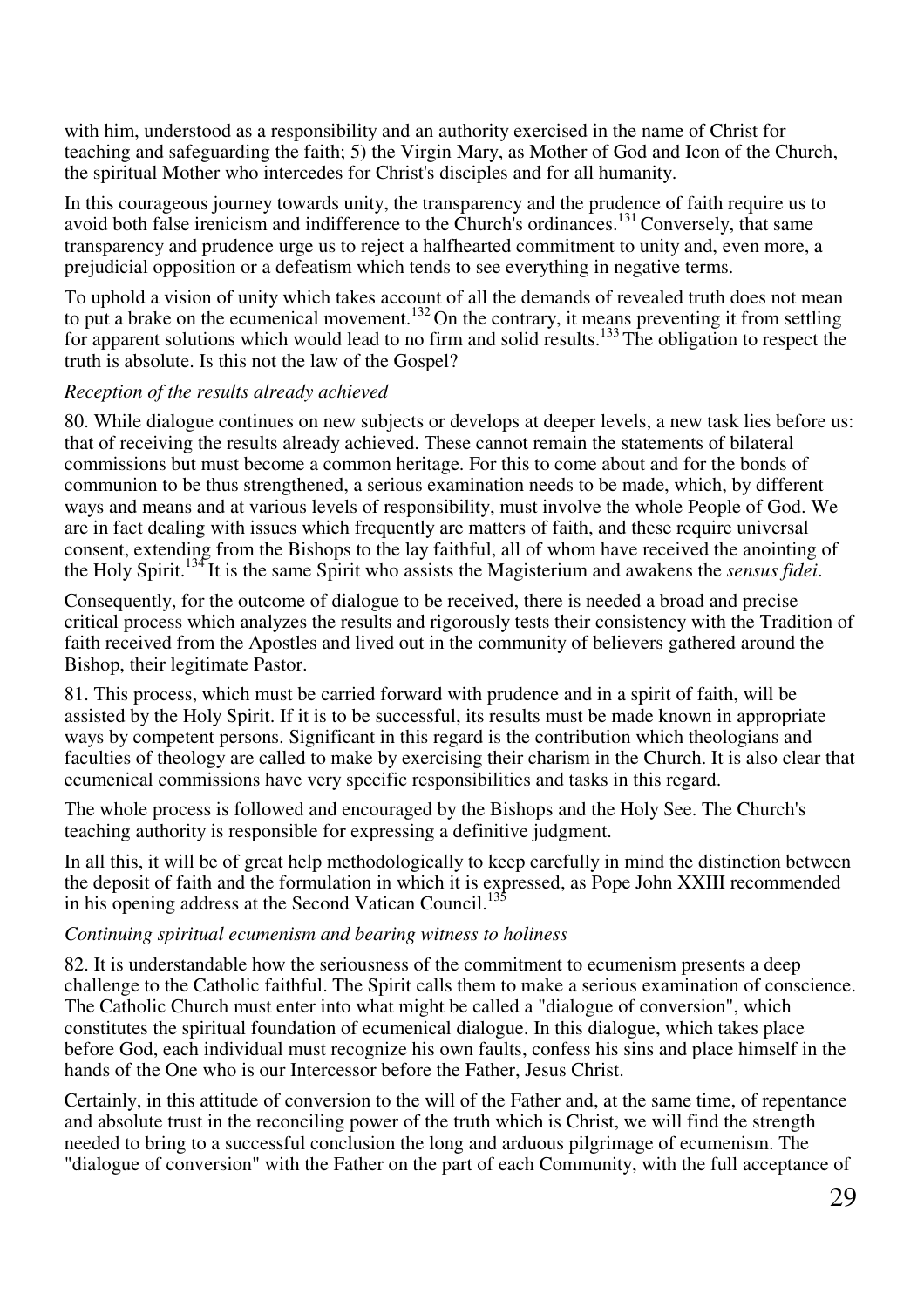all that it demands, is the basis of fraternal relations which will be something more than a mere cordial understanding or external sociability. The bonds of fraternal *koinonia* must be forged before God and in Christ Jesus.

Only the act of placing ourselves before God can offer a solid basis for that conversion of individual Christians and for that constant reform of the Church, insofar as she is also a human and earthly institution,<sup>136</sup> which represent the preconditions for all ecumenical commitment. One of the first steps in ecumenical dialogue is the effort to draw the Christian Communities into this completely interior spiritual space in which Christ, by the power of the Spirit, leads them all, without exception, to examine themselves before the Father and to ask themselves whether they have been faithful to his plan for the Church.

83. I have mentioned the will of the Father and the spiritual space in which each community hears the call to overcome the obstacles to unity. All Christian Communities know that, thanks to the power given by the Spirit, obeying that will and overcoming those obstacles are not beyond their power given by the spirit, obeying that win and overcoming those obstactes are not beyond then reach. All of them in fact have martyrs for the Christian faith.<sup>137</sup> Despite the tragedy of our divisions, these brothers and sisters have preserved an attachment to Christ and to the Father so radical and absolute as to lead even to the shedding of blood. But is not this same attachment at the heart of what I have called a "dialogue of conversion"? Is it not precisely this dialogue which clearly shows the need for an ever more profound experience of the truth if full communion is to be attained?

84. In a theocentric vision, we Christians already have a common *Martyrology*. This also includes the martyrs of our own century, more numerous than one might think, and it shows how, at a profound level, God preserves communion among the baptized in the supreme demand of faith, manifested in the sacrifice of life itself.<sup>138</sup> The fact that one can die for the faith shows that other demands of the faith can also be met. I have already remarked, and with deep joy, how an imperfect but real communion is preserved and is growing at many levels of ecclesial life. I now add that this communion is already perfect in what we all consider the highest point of the life of grace, *martyria* unto death, the truest communion possible with Christ who shed his Blood, and by that sacrifice brings near those who once were far off (cf. *Eph* 2:13).

While for all Christian communities the martyrs are the proof of the power of grace, they are not the only ones to bear witness to that power. Albeit in an invisible way, the communion between our Communities, even if still incomplete, is truly and solidly grounded in the full communion of the Saints—those who, at the end of a life faithful to grace, are in communion with Christ in glory. These *Saints* come from all the Churches and Ecclesial Communities which gave them entrance into the communion of salvation.

When we speak of a common heritage, we must acknowledge as part of it not only the institutions, rites, means of salvation and the traditions which all the communities have preserved and by which they have been shaped, but first and foremost this reality of holiness.<sup>139</sup>

In the radiance of the "heritage of the saints" belonging to all Communities, the "dialogue of conversion" towards full and visible unity thus appears as a source of hope. This universal presence of the Saints is in fact a proof of the transcendent power of the Spirit. It is the sign and proof of God's victory over the forces of evil which divide humanity. As the liturgies sing: "You are glorified in your Saints, for their glory is the crowning of your gifts".<sup>140</sup>

Where there is a sincere desire to follow Christ, the Spirit is often able to pour out his grace in extraordinary ways. The experience of ecumenism has enabled us to understand this better. If, in the interior spiritual space described above, Communities are able truly to "be converted" to the quest for full and visible communion, God will do for them what he did for their Saints. He will overcome the obstacles inherited from the past and will lead Communities along his paths to where he wills: to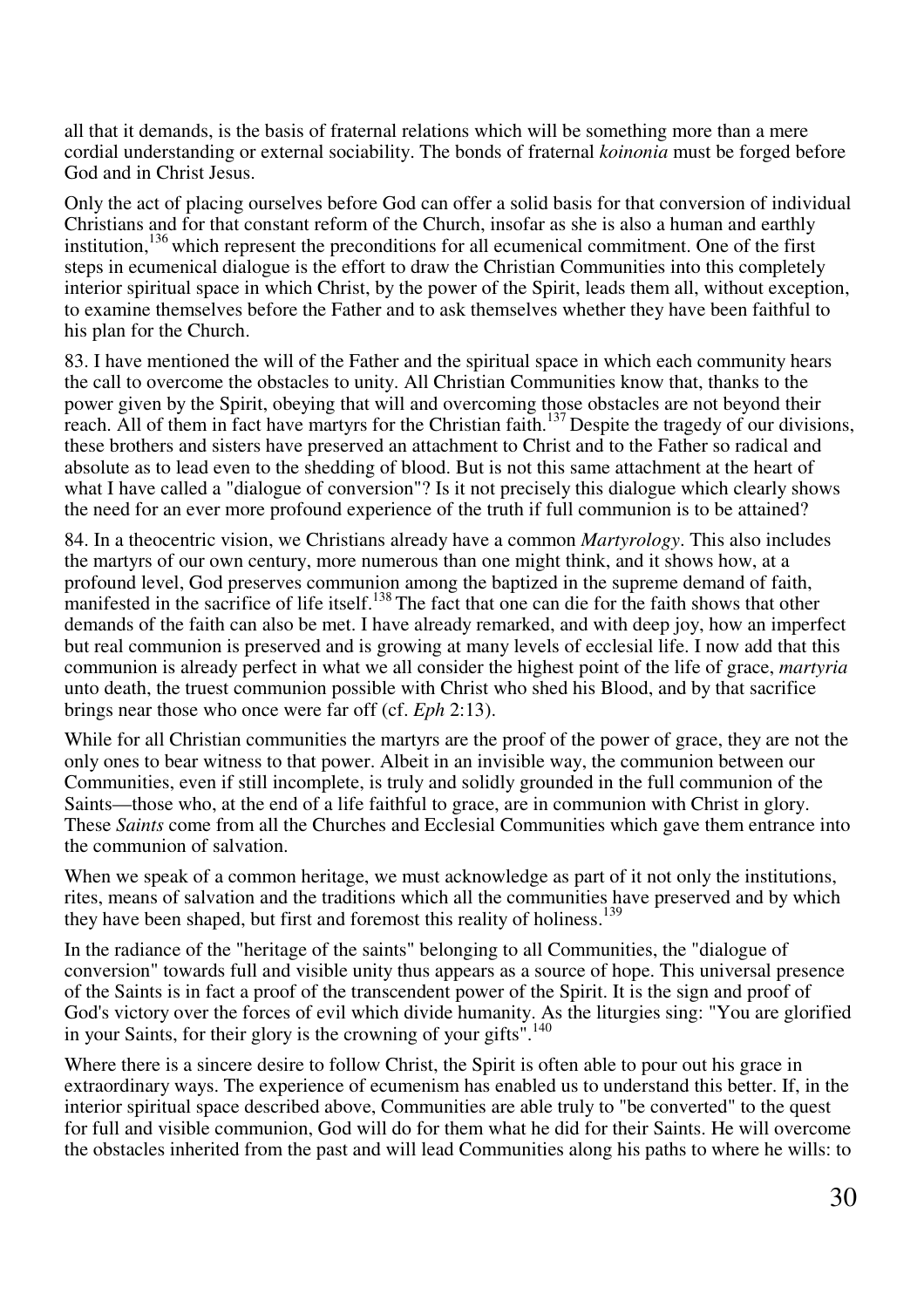the visible *koinonia* which is both praise of his glory and service of his plan of salvation.

85. Since God in his infinite mercy can always bring good even out of situations which are an offence to his plan, we can discover that the Spirit has allowed conflicts to serve in some circumstances to make explicit certain aspects of the Christian vocation, as happens in the lives of the Saints. In spite of fragmentation, which is an evil from which we need to be healed, there has resulted a kind of rich bestowal of grace which is meant to embellish the *koinonia*. God's grace will be with all those who, following the example of the Saints, commit themselves to meeting its demands. How can we hesitate to be converted to the Father's expectations? He is with us.

# *Contribution of the Catholic Church to the quest for Christian unity*

86. The Constitution *Lumen Gentium*, in a fundamental affirmation echoed by the Decree *Unitatis Redintegratio*,<sup>141</sup> states that the one Church of Christ subsists in the Catholic Church.<sup>142</sup> The Decree on Ecumenism emphasizes the presence in her of the fullness (*plenitudo*) of the means of salvation.<sup>143</sup> Full unity will come about when all share in the fullness of the means of salvation entrusted by Christ to his Church.

87. Along the way that leads to full unity, ecumenical dialogue works to awaken a reciprocal fraternal assistance, whereby Communities strive to give in mutual exchange what each one needs in order to grow towards definitive fullness in accordance with God's plan (cf. *Eph* 4:11-13). I have said how we are aware, as the Catholic Church, that we have received much from the witness borne by other Churches and Ecclesial Communities to certain common Christian values, from their study of those values, and even from the way in which they have emphasized and experienced them. Among the achievements of the last thirty years, this reciprocal fraternal influence has had an important place. At the stage which we have now reached,<sup>144</sup> this process of mutual enrichment must be taken seriously into account. Based on the communion which already exists as a result of the ecclesial elements present in the Christian communities, this process will certainly be a force impelling towards full and visible communion, the desired goal of the journey we are making. Here we have the ecumenical expression of the Gospel law of sharing. This leads me to state once more: "We must take every care to meet the legitimate desires and expectations of our Christian brethren, coming to know their way of thinking and their sensibilities ... The talents of each must be developed for the utility and the advantage of all".<sup>145</sup>

# *The ministry of unity of the Bishop of Rome*

88. Among all the Churches and Ecclesial Communities, the Catholic Church is conscious that she has preserved the ministry of the Successor of the Apostle Peter, the Bishop of Rome, whom God established as her "perpetual and visible principle and foundation of unity"<sup>146</sup> and whom the Spirit sustains in order that he may enable all the others to share in this essential good. In the beautiful expression of Pope Saint Gregory the Great, my ministry is that of *servus servorum Dei*. This designation is the best possible safeguard against the risk of separating power (and in particular the primacy) from ministry. Such a separation would contradict the very meaning of power according to the Gospel: "I am among you as one who serves" (*Lk* 22:27), says our Lord Jesus Christ, the Head of the Church. On the other hand, as I acknowledged on the important occasion of a visit to the World Council of Churches in Geneva on 12 June 1984, the Catholic Church's conviction that in the ministry of the Bishop of Rome she has preserved, in fidelity to the Apostolic Tradition and the faith of the Fathers, the visible sign and guarantor of unity, constitutes a difficulty for most other Christians, whose memory is marked by certain painful recollections. To the extent that we are responsible for these, I join my Predecessor Paul VI in asking forgiveness.<sup>147</sup>

89. It is nonetheless significant and encouraging that the question of the primacy of the Bishop of Rome has now become a subject of study which is already under way or will be in the near future. It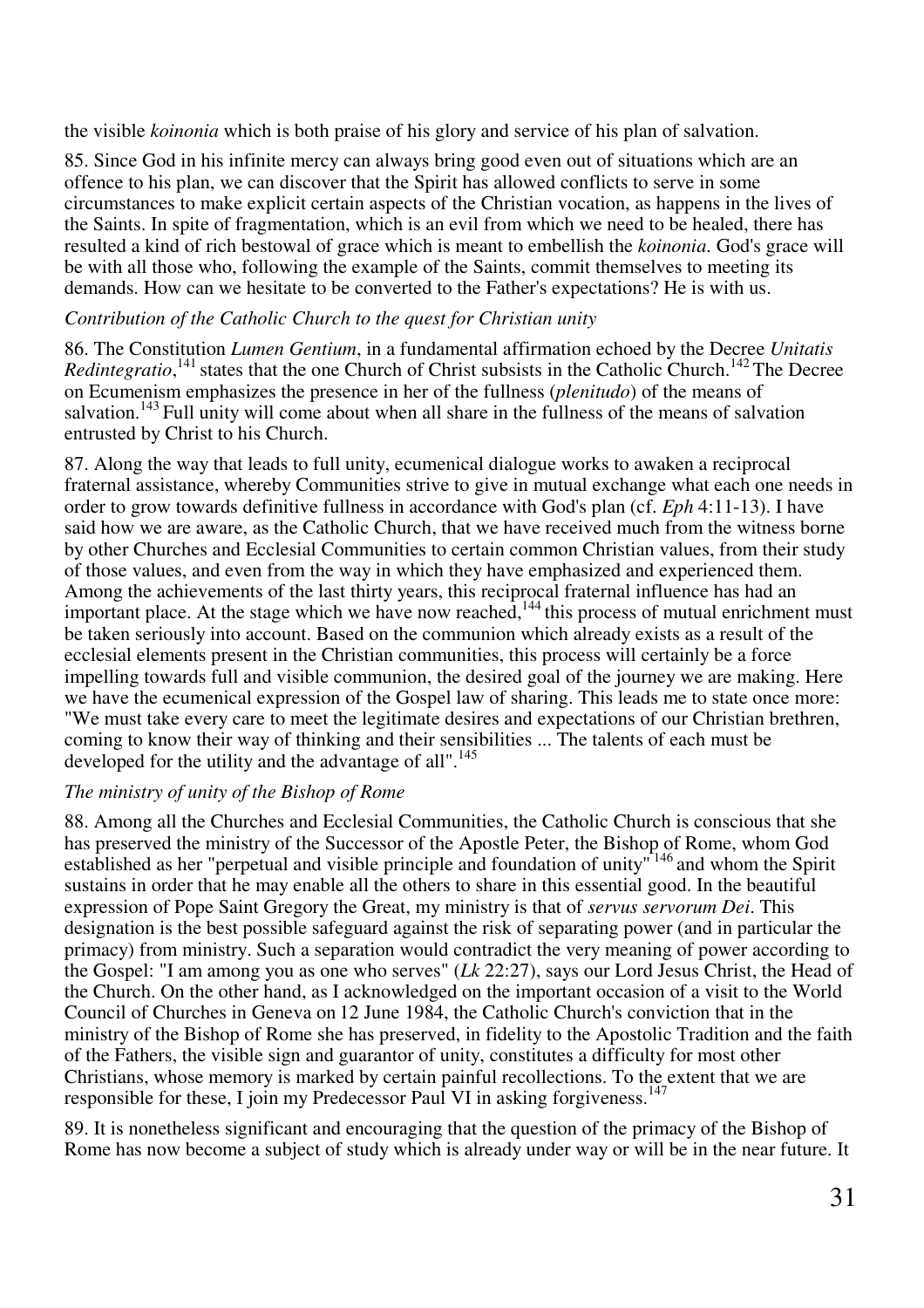is likewise significant and encouraging that this question appears as an essential theme not only in the theological dialogues in which the Catholic Church is engaging with other Churches and Ecclesial Communities, but also more generally in the ecumenical movement as a whole. Recently the delegates to the Fifth World Assembly of the Commission on Faith and Order of the World Council of Churches, held in Santiago de Compostela, recommended that the Commission "begin a new study of the question of a universal ministry of Christian unity".<sup>148</sup> After centuries of bitter controversies, the other Churches and Ecclesial Communities are more and more taking a fresh look at this ministry of unity.<sup>149</sup>

90. The Bishop of Rome is the Bishop of the Church which preserves the mark of the martyrdom of Peter and of Paul: "By a mysterious design of Providence it is at Rome that  $\frac{1}{1}$  concludes his journey in following Jesus, and it is at Rome that he gives his greatest proof of love and fidelity. Likewise Paul, the Apostle of the Gentiles, gives his supreme witness at Rome. In this way the Church of Rome became the Church of Peter and of Paul".<sup>150</sup>

In the New Testament, the person of Peter has an eminent place. In the first part of the Acts of the Apostles, he appears as the leader and spokesman of the Apostolic College described as "Peter ... and the Eleven" (2:14; cf. 2:37, 5:29). The place assigned to Peter is based on the words of Christ himself, as they are recorded in the Gospel traditions.

91. The Gospel of Matthew gives a clear outline of the pastoral mission of Peter in the Church: "Blessed are you, Simon Bar-Jona! For flesh and blood has not revealed this to you, but my Father who is in heaven. And I tell you, you are Peter, and on this rock I will build my Church and the powers of death shall not prevail against it. I will give you the keys of the kingdom of heaven, and whatever you bind on earth shall be bound in heaven, and whatever you loose on earth shall be loosed in heaven" (16:17-19). Luke makes clear that Christ urged Peter to strengthen his brethren, while at the same time reminding him of his own human weakness and need of conversion (cf. 22:31-32). It is just as though, against the backdrop of Peter's human weakness, it were made fully evident that his particular ministry in the Church derives altogether from grace. It is as though the Master especially concerned himself with Peter's conversion as a way of preparing him for the task he was about to give him in his Church, and for this reason was very strict with him. This same role of Peter, similarly linked with a realistic affirmation of his weakness, appears again in the Fourth Gospel: "Simon, son of John, do you love me more than these? ... Feed my sheep" (cf. *Jn* 21:15-19). It is also significant that according to the First Letter of Paul to the Corinthians the Risen Christ appears to Cephas and then to the Twelve (cf. 15:5).

It is important to note how the weakness of Peter and of Paul clearly shows that the Church is founded upon the infinite power of grace (cf. *Mt* 16:17;  $^2$  *Cor* 12:7-10). Peter, immediately after receiving his mission, is rebuked with unusual severity by Christ, who tells him: "You are a hindrance to me" (*Mt* 16:23). How can we fail to see that the mercy which Peter needs is related to the ministry of that mercy which he is the first to experience? And yet, Peter will deny Jesus three times. The Gospel of John emphasizes that Peter receives the charge of shepherding the flock on the occasion of a threefold profession of love (cf. 21:15-17), which corresponds to his threefold denial (cf. 13:38). Luke, for his part, in the words of Christ already quoted, words which the early tradition will concentrate upon in order to clarify the mission of Peter, insists on the fact that he will have to "strengthen his brethren when he has turned again" (cf. 22:32).

92. As for Paul, he is able to end the description of his ministry with the amazing words which he had heard from the Lord himself: "My grace is sufficient for you, for my power is made perfect in weakness"; consequently, he can exclaim: "When I am weak, then I am strong" (*2 Cor* 12:9-10). This is a basic characteristic of the Christian experience.

As the heir to the mission of Peter in the Church, which has been made fruitful by the blood of the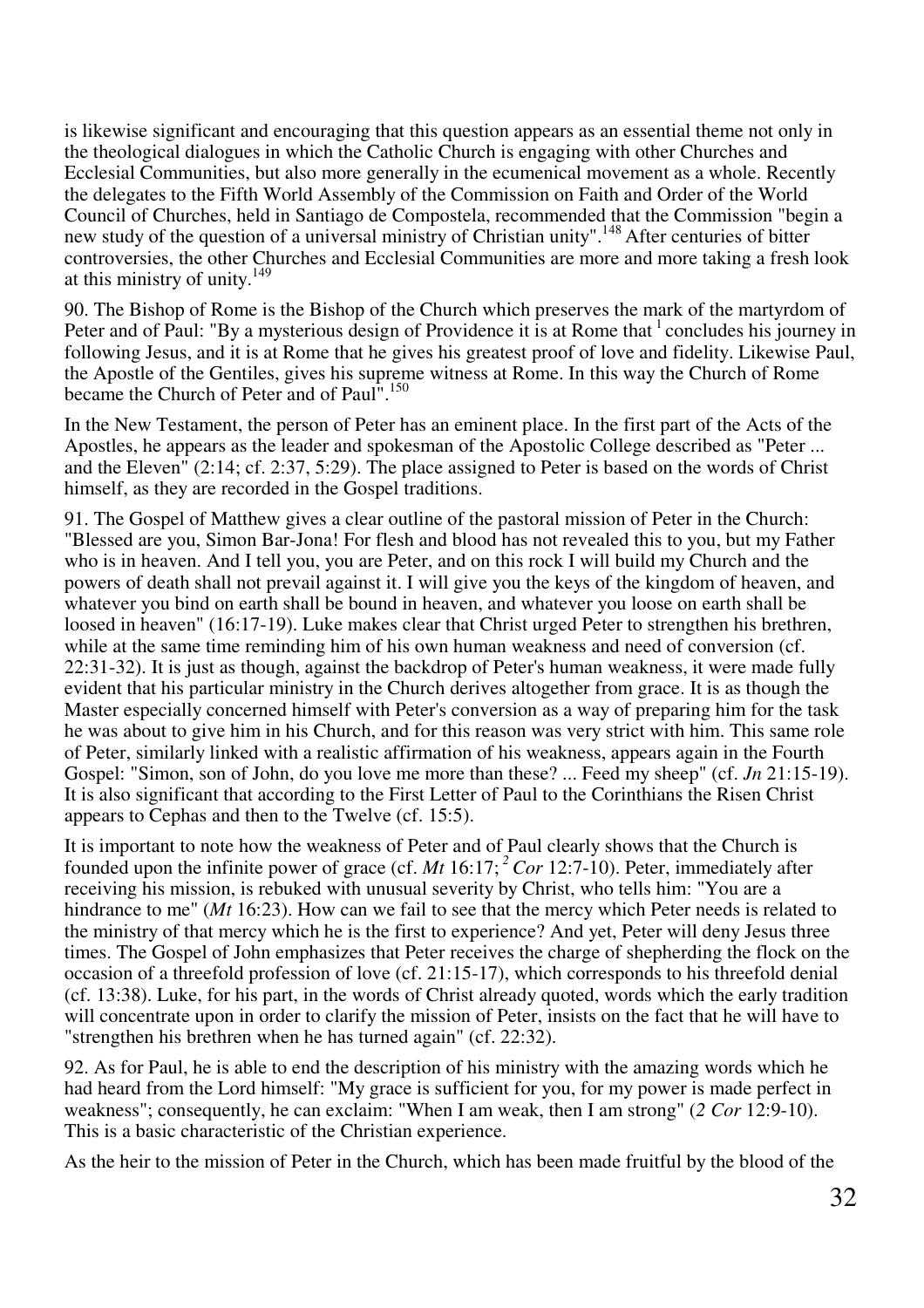Princes of the Apostles, the Bishop of Rome exercises a ministry originating in the manifold mercy of God. This mercy converts hearts and pours forth the power of grace where the disciple experiences the bitter taste of his personal weakness and helplessness. The authority proper to this ministry is completely at the service of God's merciful plan and it must always be seen in this perspective. Its power is explained from this perspective.

93. Associating himself with Peter's threefold profession of love, which corresponds to the earlier threefold denial, his Successor knows that he must be a sign of mercy. His is a ministry of mercy, born of an act of Christ's own mercy. This whole lesson of the Gospel must be constantly read anew, so that the exercise of the Petrine ministry may lose nothing of its authenticity and transparency.

The Church of God is called by Christ to manifest to a world ensnared by its sins and evil designs that, despite everything, God in his mercy can convert hearts to unity and enable them to enter into communion with him.

94. This service of unity, rooted in the action of divine mercy, is entrusted within the College of Bishops to one among those who have received from the Spirit the task, not of exercising power over the people—as the rulers of the Gentiles and their great men do (cf. *Mt* 20:25; *Mk* 10:42)—but of leading them towards peaceful pastures. This task can require the offering of one's own life (cf. *Jn* 10:11-18). Saint Augustine, after showing that Christ is "the one Shepherd, in whose unity all are one", goes on to exhort: "May all shepherds thus be one in the one Shepherd; may they let the one voice of the Shepherd be heard; may the sheep hear this voice and follow their Shepherd, not this shepherd or that, but the only one; in him may they all let one voice be heard and not a babble of voices ... the voice free of all division, purified of all heresy, that the sheep hear".<sup>151</sup>The mission of the Bishop of Rome within the College of all the Pastors consists precisely in "keeping watch" (*episkopein*), like a sentinel, so that, through the efforts of the Pastors, the true voice of Christ the Shepherd may be heard in all the particular Churches. In this way, in each of the particular Churches entrusted to those Pastors, the *una, sancta, catholica et apostolica Ecclesia* is made present. All the Churches are in full and visible communion, because all the Pastors are in communion with Peter and therefore united in Christ.

With the power and the authority without which such an office would be illusory, the Bishop of Rome must ensure the communion of all the Churches. For this reason, he is the first servant of unity. This primacy is exercised on various levels, including vigilance over the handing down of the Word, the celebration of the Liturgy and the Sacraments, the Church's mission, discipline and the Christian life. It is the responsibility of the Successor of Peter to recall the requirements of the common good of the Church, should anyone be tempted to overlook it in the pursuit of personal interests. He has the duty to admonish, to caution and to declare at times that this or that opinion being circulated is irreconcilable with the unity of faith. When circumstances require it, he speaks in the name of all the Pastors in communion with him. He can also—under very specific conditions clearly laid down by the First Vatican Council— declare *ex cathedra* that a certain doctrine belongs to the deposit of faith.<sup>152</sup>By thus bearing witness to the truth, he serves unity.

95. All this however must always be done in communion. When the Catholic Church affirms that the office of the Bishop of Rome corresponds to the will of Christ, she does not separate this office from the mission entrusted to the whole body of Bishops, who are also "vicars and ambassadors of Christ".<sup>153</sup>The Bishop of Rome is a member of the "College", and the Bishops are his brothers in the ministry.

Whatever relates to the unity of all Christian communities clearly forms part of the concerns of the primacy. As Bishop of Rome I am fully aware, as I have reaffirmed in the present Encyclical Letter, that Christ ardently desires the full and visible communion of all those Communities in which, by virtue of God's faithfulness, his Spirit dwells. I am convinced that I have a particular responsibility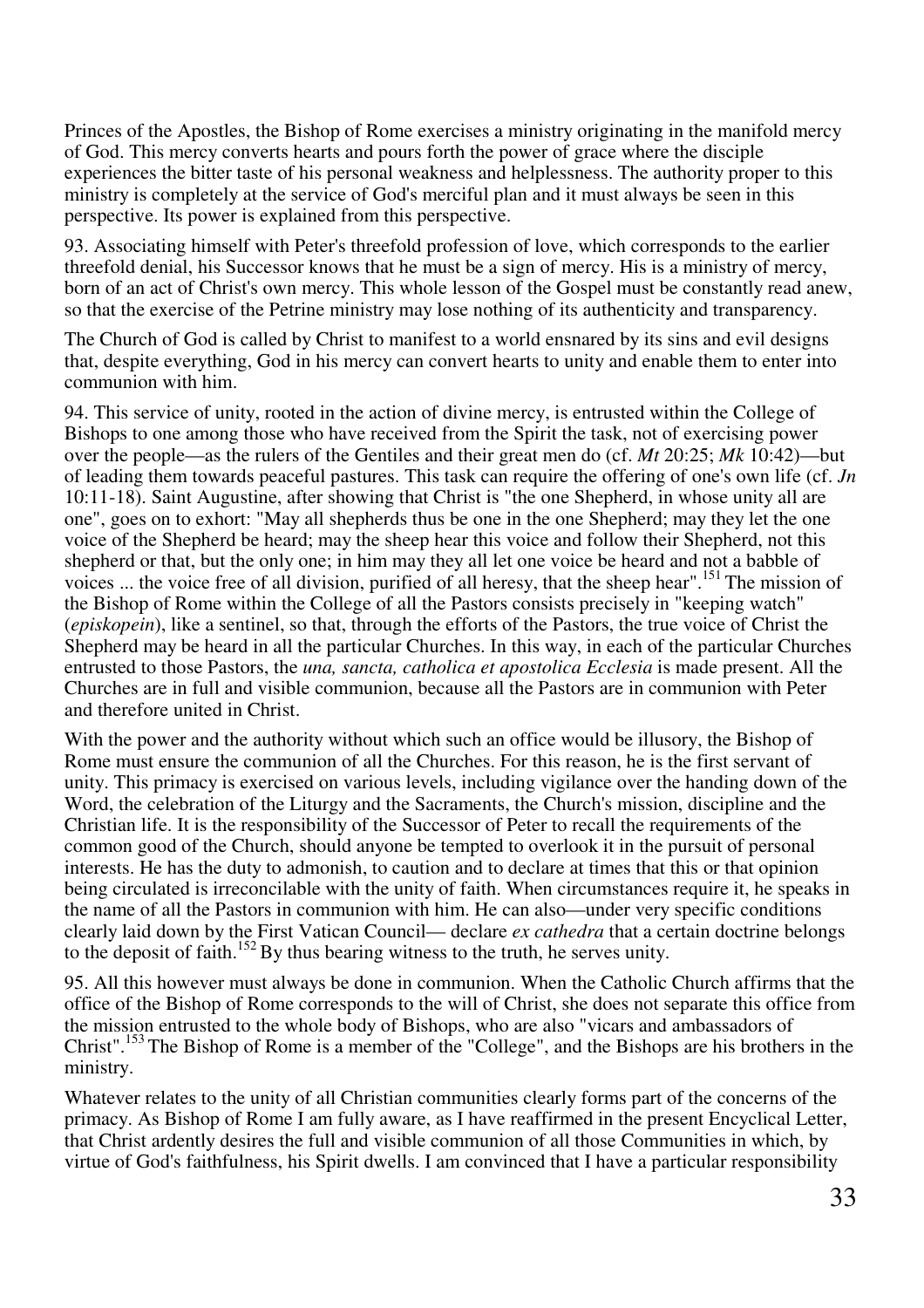in this regard, above all in acknowledging the ecumenical aspirations of the majority of the Christian Communities and in heeding the request made of me to find a way of exercising the primacy which, while in no way renouncing what is essential to its mission, is nonetheless open to a new situation. For a whole millennium Christians were united in "a brotherly fraternal communion of faith and sacramental life ... If disagreements in belief and discipline arose among them, the Roman See acted by common consent as moderator".<sup>154</sup>

In this way the primacy exercised its office of unity. When addressing the Ecumenical Patriarch His Holiness Dimitrios I, I acknowledged my awareness that "for a great variety of reasons, and against the will of all concerned, what should have been a service sometimes manifested itself in a very different light. But ... it is out of a desire to obey the will of Christ truly that I recognize that as Bishop of Rome I am called to exercise that ministry ... I insistently pray the Holy Spirit to shine his light upon us, enlightening all the Pastors and theologians of our Churches, that we may seek together, of course—the forms in which this ministry may accomplish a service of love recognized by all concerned".<sup>155</sup>

96. This is an immense task, which we cannot refuse and which I cannot carry out by myself. Could not the real but imperfect communion existing between us persuade Church leaders and their theologians to engage with me in a patient and fraternal dialogue on this subject, a dialogue in which, leaving useless controversies behind, we could listen to one another, keeping before us only the will of Christ for his Church and allowing ourselves to be deeply moved by his plea "that they may all be one ... so that the world may believe that you have sent me" (*Jn* 17:21)?

# *The communion of all particular Churches with the Church of Rome: a necessary condition for unity*

97. The Catholic Church, both in her *praxis* and in her solemn documents, holds that the communion of the particular Churches with the Church of Rome, and of their Bishops with the Bishop of Rome, is—in God's plan—an essential requisite of full and visible communion. Indeed full communion, of which the Eucharist is the highest sacramental manifestation, needs to be visibly expressed in a ministry in which all the Bishops recognize that they are united in Christ and all the faithful find confirmation for their faith. The first part of the Acts of the Apostles presents Peter as the one who speaks in the name of the apostolic group and who serves the unity of the community—all the while respecting the authority of James, the head of the Church in Jerusalem. This function of Peter must continue in the Church so that under her sole Head, who is Jesus Christ, she may be visibly present in the world as the communion of all his disciples.

Do not many of those involved in ecumenism today feel a need for such a ministry? A ministry which presides in truth and love so that the ship—that beautiful symbol which the World Council of Churches has chosen as its emblem— will not be buffeted by the storms and will one day reach its haven.

# *Full unity and evangelization*

98. The ecumenical movement in our century, more than the ecumenical undertakings of past centuries, the importance of which must not however be underestimated, has been characterized by a missionary outlook. In the verse of John's Gospel which is ecumenism's inspiration and guiding motif—"that they may all be one ... so that the world may believe that you have sent me" (*Jn* 17:21)—the phrase *that the world may believe* has been so strongly emphasized that at times we run the risk of forgetting that, in the mind of the Evangelist, unity is above all for the glory of the Father. At the same time it is obvious that the lack of unity among Christians contradicts the Truth which Christians have the mission to spread and, consequently, it gravely damages their witness. This was clearly understood and expressed by my Predecessor Pope Paul VI, in his Apostolic Exhortation *Evangelii Nuntiandi*: "As evangelizers, we must offer Christ's faithful not the image of people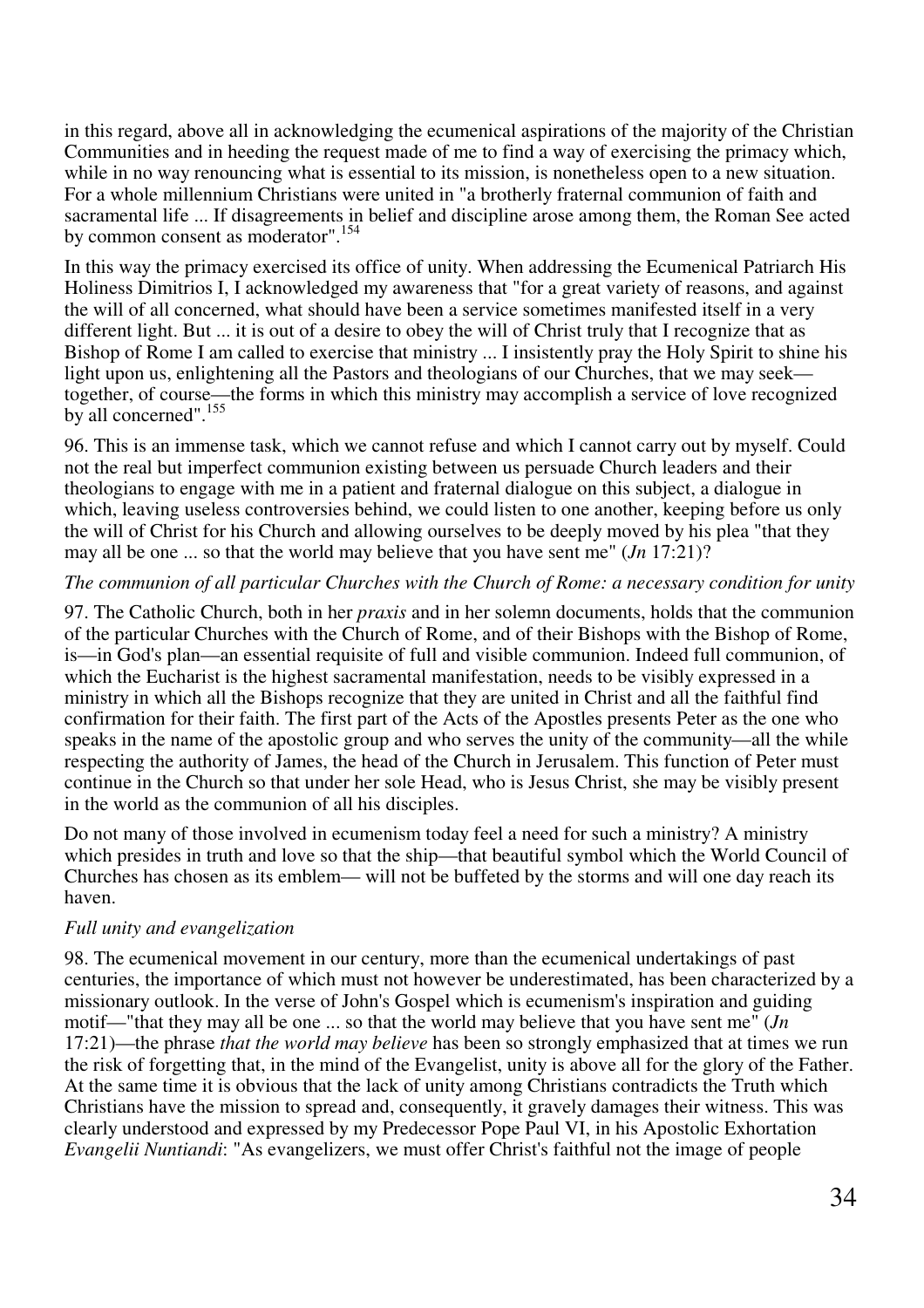divided and separated by unedifying quarrels, but the image of people who are mature in faith and capable of finding a meeting-point beyond the real tensions, thanks to a shared, sincere and disinterested search for truth. Yes, the destiny of evangelization is certainly bound up with the witness of unity given by the Church ... At this point we wish to emphasize the sign of unity among all Christians as the way and instrument of evangelization. The division among Christians is a serious reality which impedes the very work of Christ".<sup>156</sup>

How indeed can we proclaim the Gospel of reconciliation without at the same time being committed to working for reconciliation between Christians? However true it is that the Church, by the prompting of the Holy Spirit and with the promise of indefectibility, has preached and still preaches the Gospel to all nations, it is also true that she must face the difficulties which derive from the lack of unity. When non-believers meet missionaries who do not agree among themselves, even though they all appeal to Christ, will they be in a position to receive the true message? Will they not think that the Gospel is a cause of division, despite the fact that it is presented as the fundamental law of love?

99. When I say that for me, as Bishop of Rome, the ecumenical task is "one of the pastoral priorities" of my Pontificate,<sup>157</sup>I think of the grave obstacle which the lack of unity represents for the proclamation of the Gospel. A Christian Community which believes in Christ and desires, with Gospel fervour, the salvation of mankind can hardly be closed to the promptings of the Holy Spirit, who leads all Christians towards full and visible unity. Here an imperative of charity is in question, an imperative which admits of no exception. Ecumenism is not only an internal question of the Christian Communities. It is a matter of the love which God has in Jesus Christ for all humanity; to stand in the way of this love is an offence against him and against his plan to gather all people in Christ. As Pope Paul VI wrote to the Ecumenical Patriarch Athenagoras I: "May the Holy Spirit guide us along the way of reconciliation, so that the unity of our Churches may become an ever more radiant sign of hope and consolation for all mankind".<sup>158</sup>

#### **EXHORTATION**

100. In my recent Letter to the Bishops, clergy and faithful of the Catholic Church indicating the path to be followed towards the celebration of the *Great Jubilee of the Holy Year 2000*, I wrote that "the best preparation for the new millennium can only be expressed in a *renewed commitment to apply, as faithfully as possible, the teachings of Vatican II to the life of every individual and of the whole Church*".<sup>159</sup>The Second Vatican Council is the great beginning—the Advent as it were—of the journey leading us to the threshold of the Third Millennium. Given the importance which the Council attributed to the work of rebuilding Christian unity, and in this our age of grace for ecumenism, I thought it necessary to reaffirm the fundamental convictions which the Council impressed upon the consciousness of the Catholic Church, recalling them in the light of the progress subsequently made towards the full communion of all the baptized.

There is no doubt that the Holy Spirit is active in this endeavour and that he is leading the Church to the full realization of the Father's plan, in conformity with the will of Christ. This will was expressed with heartfelt urgency in the prayer which, according to the Fourth Gospel, he uttered at the moment when he entered upon the saving mystery of his Passover. Just as he did then, today too Christ calls everyone to renew their commitment to work for full and visible communion.

101. I therefore exhort my Brothers in the Episcopate to be especially mindful of this commitment. The two *Codes of Canon Law* include among the responsibilities of the Bishop that of promoting the unity of all Christians by supporting all activities or initiatives undertaken for this purpose, in the awareness that the Church has this obligation from the will of Christ himself.<sup>160</sup> This is part of the episcopal mission and it is a duty which derives directly from fidelity to Christ, the Shepherd of the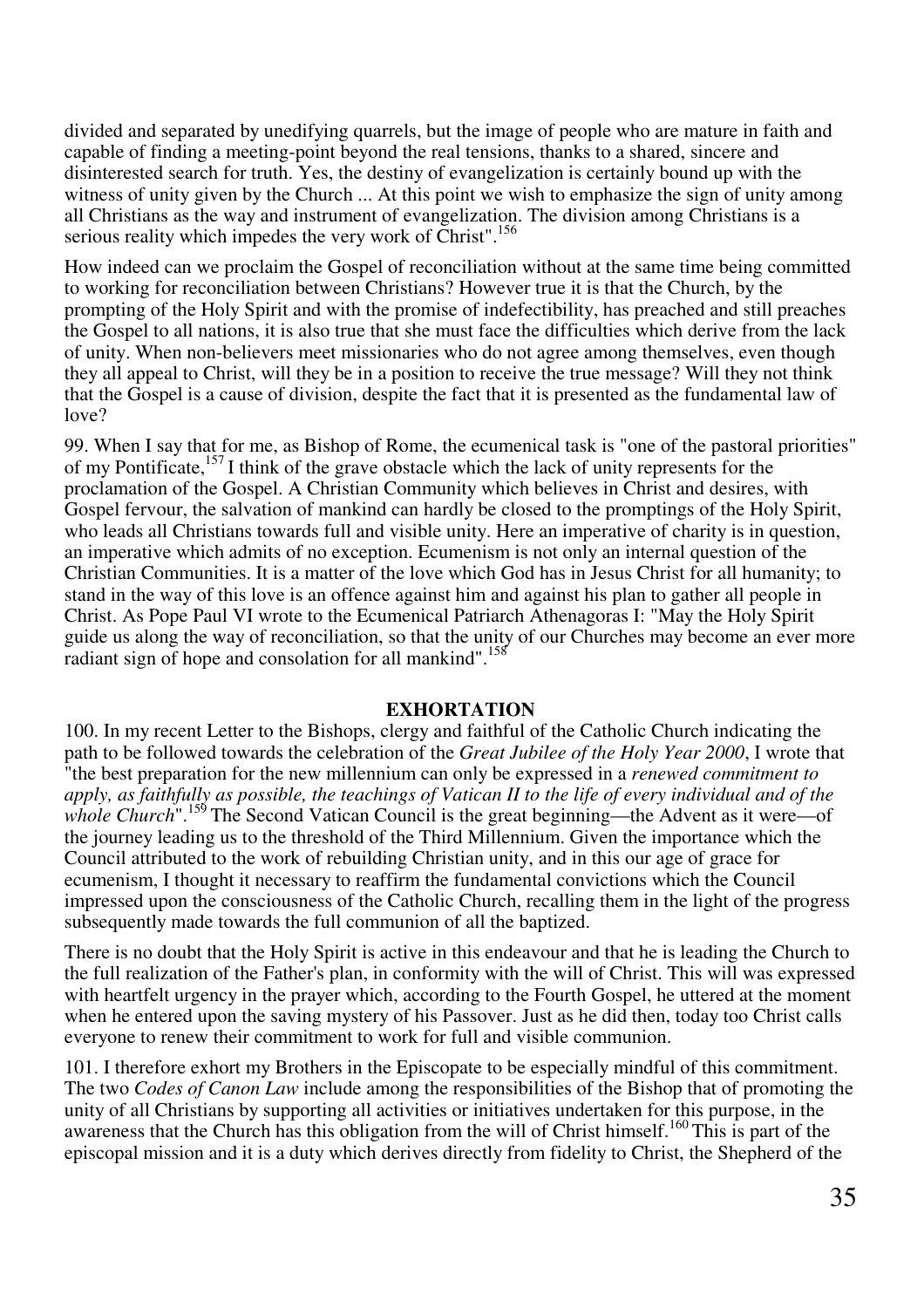Church. Indeed all the faithful are asked by the Spirit of God to do everything possible to strengthen the bonds of communion between all Christians and to increase cooperation between Christ's followers: "Concern for restoring unity pertains to the whole Church, faithful and clergy alike. It extends to everyone according to the potential of each".<sup>161</sup>

102. The power of God's Spirit gives growth and builds up the Church down the centuries. As the Church turns her gaze to the new millennium, she asks the Spirit for the grace to strengthen her own unity and to make it grow towards full communion with other Christians.

How is the Church to obtain this grace? In the first place, through *prayer*. Prayer should always concern itself with the longing for unity, and as such is one of the basic forms of our love for Christ and for the Father who is rich in mercy. In this journey which we are undertaking with other Christians towards the new millennium prayer must occupy the first place.

How is she to obtain this grace? Through *giving thanks*, so that we do not present ourselves emptyhanded at the appointed time: "Likewise the Spirit helps us in our weakness  $\ldots$ <sup>2</sup> intercedes for us with sighs too deep for words" (*Rom* 8:26), disposing us to ask God for what we need.

How is she to obtain this grace? Through *hope* in the Spirit, who can banish from us the painful memories of our separation. The Spirit is able to grant us clear-sightedness, strength and courage to take whatever steps are necessary, that our commitment may be ever more authentic.

And should we ask if all this is possible, the answer will always be yes. It is the same answer which Mary of Nazareth heard: with God nothing is impossible.

I am reminded of the words of Saint Cyprian's commentary on *the Lord's Prayer*, the prayer of every Christian: "God does not accept the sacrifice of a sower of disunion, but commands that he depart from the altar so that he may first be reconciled with his brother. For God can be appeased only by prayers that make peace. To God, the better offering is peace, brotherly concord and a people made one in the unity of the Father, Son and Holy Spirit".<sup>162</sup>

At the dawn of the new millennium, how can we not implore from the Lord, with renewed enthusiasm and a deeper awareness, the grace to prepare ourselves, together, to offer this *sacrifice of unity*?

103. I, John Paul, *servus servorum Dei*, venture to make my own the words of the Apostle Paul, whose martyrdom, together with that of the Apostle Peter, has bequeathed to this See of Rome the splendour of its witness, and I say to you, the faithful of the Catholic Church, and to you, my brothers and sisters of the other Churches and Ecclesial Communities: *"Mend your ways, encourage one another, live in harmony, and the God of love and peace will be with you ... The grace of the Lord Jesus Christ and the love of God and the fellowship of the Holy Spirit be with you all*" (*2 Co*r 13:11,13).

*Given in Rome, at Saint Peter's, on<sup>25</sup>May, the Solemnity of the Ascension of the Lord, in the year 1995, the seventeenth of my Pontificate.* 

2 SECOND VATICAN ECUMENICAL COUNCIL, Declaration On Religious Freedom Dignitatis Humanae, 1.

<sup>1</sup> Cf. Address following the Way of the Cross on Good Friday (1 April 1994), 3: AAS 87 (1995), 88.

<sup>3</sup> Cf. Apostolic Letter Tertio Millennio Adveniente (10 November 1994), 16: AAS 87 (1995), 15.

<sup>4</sup> CONGREGATION FOR THE DOCTRINE OF THE FAITH, Letter to the Bishops of the Catholic Church on Some Aspects of the Church Understood as Communion Communionis Notio (28 May 1992), 4: AAS 85 (1993), 840.

<sup>5</sup> SECOND VATICAN ECUMENICAL COUNCIL, Decree on Ecumenism Unitatis Redintegratio, 1. 6 Ibid.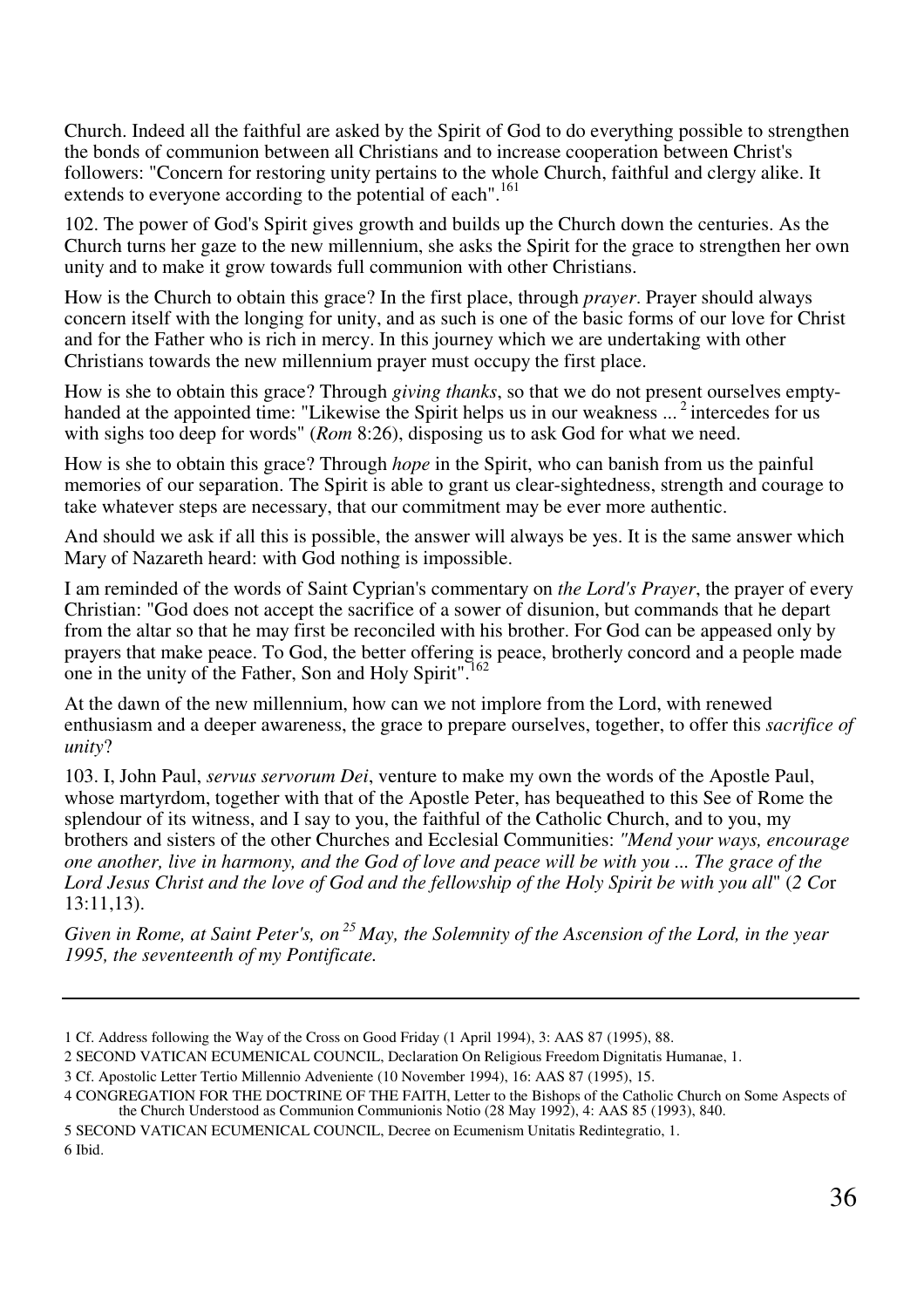7 Ibid., 4.

- 8 Cf. SECOND VATICAN ECUMENICAL COUNCIL, Dogmatic Constitution on the Church Lumen Gentium, 14. 9 Cf. SECOND VATICAN ECUMENICAL COUNCIL, Declaration on Religious Freedom Dignitatis Humanae, 1 and 2.
- 10 Cf. SECOND VATICAN ECUMENICAL COUNCIL, Dogmatic Constitution on the Church Lumen Gentium, 14. 11 Ibid., 8.
- 12 SECOND VATICAN ECUMENICAL COUNCIL, Decree on Ecumenism Unitatis Redintegratio, 3.
- 13 Ibid.
- 14 No. 15.
- 15 Ibid.
- 16 SECOND VATICAN ECUMENICAL COUNCIL, Decree on Ecumenism Unitatis Redintegratio, 15.
- 17 Ibid., 3.
- 18 Ibid.
- 19 Cf. SAINT GREGORY THE GREAT, Homilies on the Gospel, 19, 1: PL, 1154, quoted in SECOND VATICAN ECUMENICAL COUNCIL, Dogmatic Constitution on the Church Lumen Gentium, 2.
- 20 Cf. SECOND VATICAN ECUMENICAL COUNCIL, Decree on Ecumenism Unitatis Redintegratio, 4.
- 21 Ibid., 7.
- 22 Cf. Ibid.
- 23 Ibid., 6.
- 24 Cf. SECOND VATICAN ECUMENICAL COUNCIL, Dogmatic Constitution Dei Verbum, 7.
- 25 Cf. Apostolic Letter Euntes in Mundum (25 January 1988): AAS 80 (1988), 935-956.
- 26 Cf. Encyclical Epistle Slavorum Apostoli (2 June 1985 ): AAS 77 (1985), 779-813.
- 27 Cf. Directory for the Application of Principles and Norms on Ecumenism (25 March 1993): AAS 85 (1993), 1039-1119.
- 28 Cf. in particular, the Lima Document: Baptism, Eucharist and Ministry (January 1982); and the study of the JOINT WORKING GROUP BETWEEN THE CATHOLIC CHURCH AND THE WORLD COUNCIL OF CHURCHES, Confessing the "One" Faith (1991), Document No. 153 of the Commission on Faith and Order, Geneva, 1991.
- 29 Cf. Opening Address of the Second Vatican Ecumenical Council (11 October 1962): AAS 54 (1962), 793.
- 30 We are speaking of the SECRETARIAT FOR PROMOTING CHRISTIAN UNITY, established by Pope John XXIII With the Motu Proprio Superno Dei Nutu (5 June 1960), 9: AAS 52 (1960), 436, and confirmed by successive documents: JOHN XXIII Motu Proprio Appropinquante Concilio (6 August 1962), c. III, a. 7, § 2, I: AAS 54 (1962), 614; cf. PAUL VI Apostolic Constitution Regimini Ecclesiae Universae (15 August 1967), 92-94: AAS 59 (1967), 918-919. This dicastery is now called the PONTIFICAL COUNCIL FOR PROMOTING CHRISTIAN UNITY: Cf. JOHN PAUL II, Apostolic Constitution Pastor Bonus (28 June 1988), V, Arts. 135-138: AAS 80 (1988), 895-896.
- 31 Opening Address of the Second Vatican Ecumenical Council (11 October 1962): AAS 54 (1962), 792.
- 32 Cf. SECOND VATICAN ECUMENICAL COUNCIL, Decree on Ecumenism Unitatis Redintegratio, 6.
- 33 SECOND VATICAN ECUMENICAL COUNCIL, Declaration on Religious Freedom Dignitatis Humanae, 1.
- 34 Encyclical Epistle Slavorum Apostoli (2 June 1985),11: AAS 77 (1985), 792.
- 35 Ibid., 13: loc. cit., 794.
- 36 Ibid., 11: loc. cit., 792.
- 37 Address to the Aboriginal Peoples (29 November 1986), 12: AAS 79 (1987), 977.
- 38 Cf. SAINT VINCENT OF LERINS, Commonitorium primum, 23: PL 50, 667-668.
- 39 SECOND VATICAN ECUMENICAL COUNCIL, Decree on Ecumenism Unitatis Redintegratio, 6.
- 40 Ibid., 5.
- 41 Ibid., 7.
- 42 Ibid., 8.
- 43 Ibid.
- 44 Cf. Ibid., 4.
- 45 Cf. JOHN PAUL II, Apostolic Letter Tertio Millennio Adveniente (10 November 1994), 24: AAS 87 (1995), 19-20.
- 46 Address at Canterbury Cathedral (29 May 1982), 5: AAS 74 (1982), 922.
- 47 WORLD COUNCIL OF CHURCHES, Constitution and Rules, III, 1.
- 48 SECOND VATICAN ECUMENICAL COUNCIL, Pastoral Constitution on the Church in the Modern World Gaudium et Spes, 24.
- 49 SECOND VATICAN ECUMENICAL COUNCIL, Decree on Ecumenism Unitatis Redintegratio, 7.
- 50 Maria Sagheddu was born at Dorgali (Sardinia) in 1914. At twenty-one years of age she entered the Trappistine Monastery in Grottaferrata. Through the apostolic labours of Abbé Paul Couturier, she came to understand the need for prayers and spiritual sacrifices for the unity of Christians. In 1936, at the time of an Octave for Unity, she chose to offer her life for the unity of the Church. Following a grave illness, Sister Maria Gabriella died on 23 April 1939.
- 51 SECOND VATICAN ECUMENICAL COUNCIL, Pastoral Constitution on the Church in the Modern World Gaudium et Spes,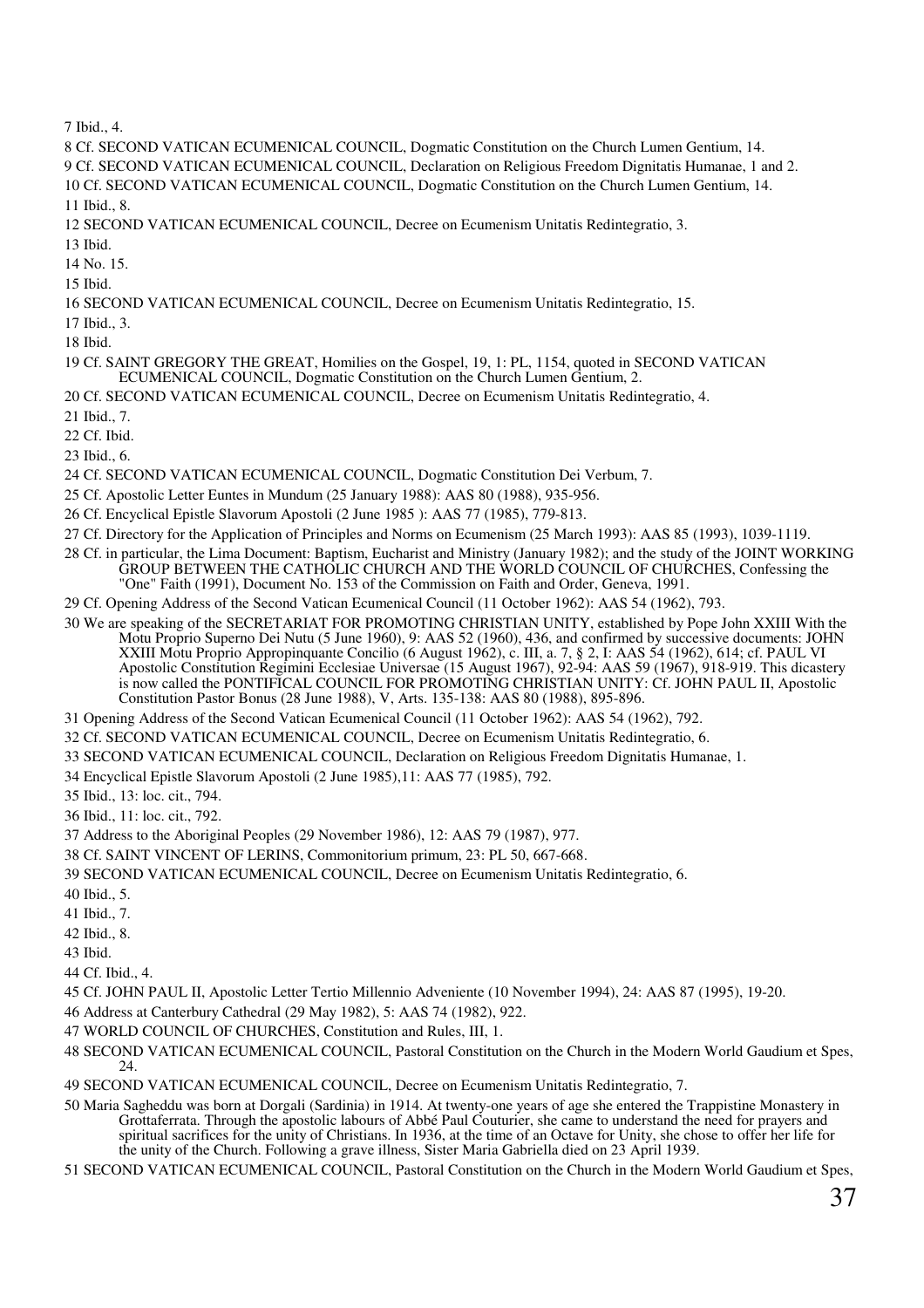24.

52 Cf. AAS 56 (1964), 609-659.

- 53 Cf. SECOND VATICAN ECUMENICAL COUNCIL, Dogmatic Constitution on the Church Lumen Gentium, 13.
- 54 SECOND VATICAN ECUMENICAL COUNCIL, Decree On Ecumenism Unitatis Redintegratio, 4.
- 55 Cf. Code of Canon Law, Canon 755; Code of Canons of the Eastern Churches, Canons 902-904.
- 56 Cf. SECOND VATICAN ECUMENICAL COUNCIL, Decree on Ecumenism Unitatis Redintegratio, 4.
- 57 SECOND VATICAN ECUMENICAL COUNCIL, Declaration on Religious Freedom Dignitatis Humanae, 3.
- 58 SECOND VATICAN ECUMENICAL COUNCIL, Decree on Ecumenism Unitatis Redintegratio, 4.
- 59 Cf. ibid.
- 60 Encyclical Letter Ecclesiam Suam (6 August 1964), III: AAS 56 (1964), 642.
- 61 SECOND VATICAN ECUMENICAL COUNCIL, Decree on Ecumenism Unitatis Redintegratio, 11,
- 62 Cf, ibid.
- 63 Ibid.; Cf. CONGREGATION FOR THE DOCTRINE OF THE FAITH, Declaration in Defence of Catholic Doctrine on the Church Mysterium Ecclesiae (24 June 1973), 4: AAS G5 (1973), 402.
- 64 CONGREGATION FOR THE DOCTRINE OF THE FAITH, Declaration in Defence of Catholic Doctrine on the Church Mysterium Ecclesiae, 5: AAS 65 (1973), 403.
- 65 Cf. SECOND VATICAN ECUMENICAL COUNCIL, Decree on Ecumenism Unitatis Redintegratio, 4.
- 66 Cf. Common Christological Declaration between the Catholic Church and the Assyrian Church of the East: L'Osservatore Romano, 12 November 1994, 1.
- 67 SECOND VATICAN ECUMENICAL COUNCIL, Decree on Ecumenism Unitatis Redintegratio, 12.
- 68 Ibid.
- 69 PONTIFICAL COUNCIL FOR PROMOTING CHRISTIAN UNITY, Directory for the Application of Principles and Norms on Ecumenism (25 March 1993 ), 5: AAS 85 (1993), 1040.
- 70 Ibid. 94: loc. cit., 1078,
- 71 Cf. COMMISSION ON FAITH AND ORDER OF THE WORLD COUNCIL OF CHURCHES, Baptism, Eucharist and Ministry (January 1982).
- 72 Cf. Encyclical Letter Sollicitudo Rei Socialis (30 December 1987), 32: AAS 80 (1988), 556.
- 73 Address to the Cardinals and the Roman Curia (28 June 1985), 10: AAS 77 (1985), 1158; cf. Encyclical Letter Redemptor Hominis (4 March 1979), 11: AAS 71 (1979), 277-278.
- 74 Address to the Cardinals and the Roman Curia (28 June 1985), 10: AAS 77 (1985), 1158.
- 75 Cf. SECRETARIAT FOR PROMOTING CHRISTIAN UNITY and the EXECUTIVE COMMITTEE OF THE UNITED BIBLE SOCIETIES, Guiding Principles for Interconfessional Cooperation in Translating the Bible (1968). This was revised and then published by the SECRETARIAT FOR PROMOTING CHRISTIAN UNITY, "Guidelines for Interconfessional Cooperation in Translating the Bible": Information Service, 65 (1987), 140-145.
- 76 Cf. COMMISSION ON FAITH AND ORDER OF THE WORLD COUNCIL OF CHURCHES, Baptism, Eucharist and Ministry (January 1982).
- 77 For example, at the most recent assemblies of the World Council of Churches in Vancouver (1983) and in Canberra (1991), and of the Commission on Faith and Order in Santiago de Compostela (1993).
- 78 Cf. SECOND VATICAN ECUMENICAL COUNCIL, Decree on Ecumenism Unitatis Redintegratio, 8 and 15; Code of Canon Law, Canon 844; Code of Canons of the Eastern Churches, Canon 671; PONTIFICAL COUNCIL FOR PROMOTING CHRISTIAN UNITY, Directory for the Application of Principles and Norms on Ecumenism (25 March 1993), 122-125, 129-131, 123 and 132: AAS 85 (1993), 1086-1087, 1088-1089, 1087 and 1089.
- 79 SECOND VATICAN ECUMENICAL COUNCIL, Decree On Ecumenism Unitatis Redintegratio, 4.
- 80 Ibid.
- 81 Cf. No. 15.
- 82 No. 15.
- 83 Ibid., 14.
- 84 Cf. Joint Declaration of Pope Paul VI and the Patriarch of Constantinople Athenagoras I (7 December 1965): Tomos Agapis, Vatican-Phanar (1958-1970), Rome-Istanbul, 1971, 280-281.
- 85 Cf. AAS 77 (1985), 779-813.
- 86 Cf. AAS 80 (1988), 933-956; cf. Message Magnum Baptismi Donum, (14 February 1988): AAS 80 (1988), 988-997,
- 87 SECOND VATICAN ECUMENICAL COUNCIL, Decree On Ecumenism Unitatis Redintegratio, 14.
- 88 Ibid.
- 89 Apostolic Brief Anno Ineunte (25 July 1967): Tomos Agapis, Vatican-Phanar (1958-1970), Rome-Istanbul, 1971, 388-391. 90 SECOND VATICAN ECUMENICAL COUNCIL, Decree on Ecumenism Unitatis Redintegratio, 14.
- 
- 91 Ibid., 15.
- 92 No. 14: L'Osservatore Romano, 2-3 May 1995, 3.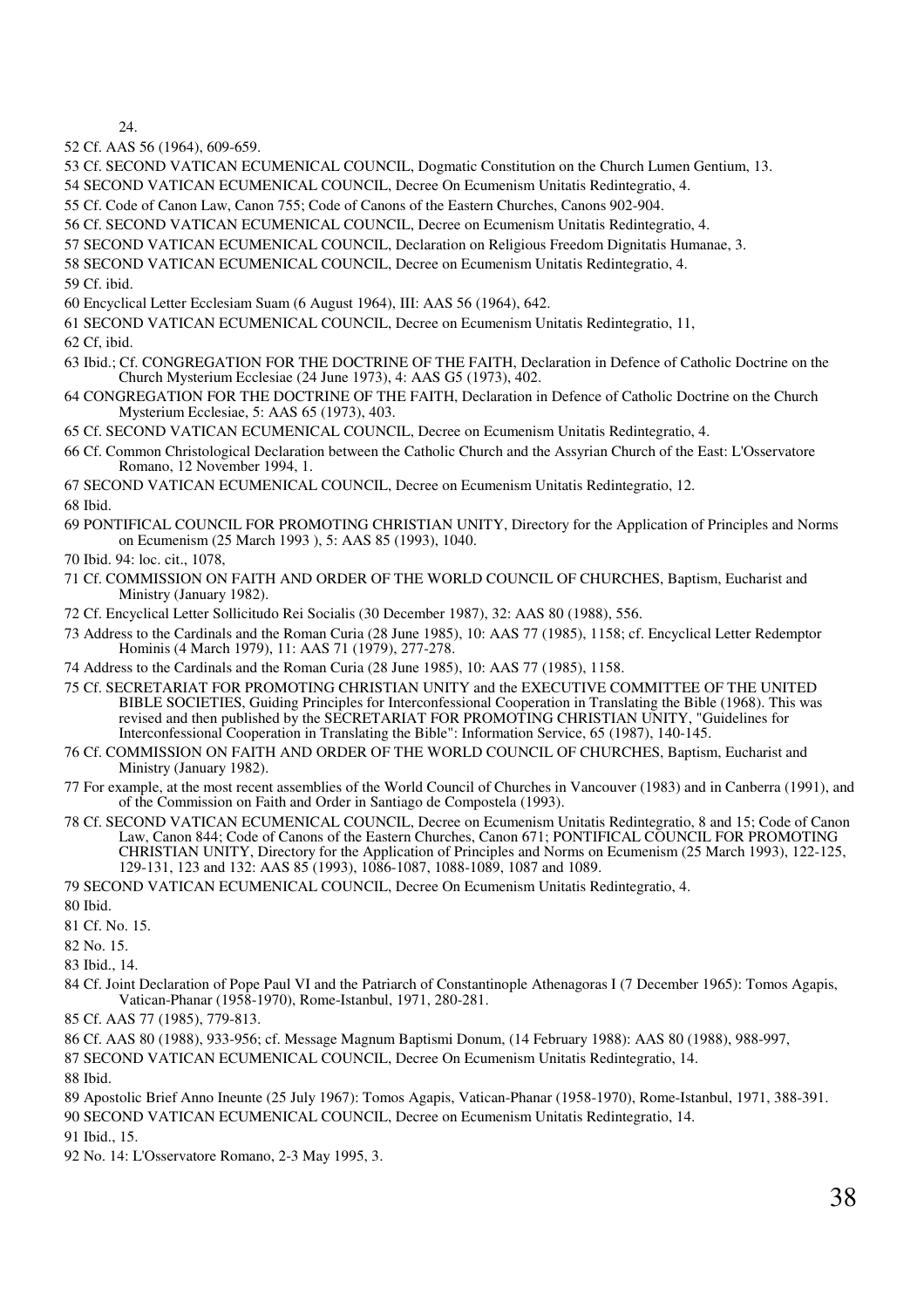93 SECOND VATICAN ECUMENICAL COUNCIL, Decree on Ecumenism Unitatis Redintegratio, 17.

94 No. 26.

- 95 Cf. Code of Canon Law, Canon 844, §§ 2 and 3; Code of Canons of the Eastern Churches, Canon 671, §§ 2 and 3.
- 96 PONTIFICAL COUNCIL FOR PROMOTING CHRISTIAN UNITY, Directory for the Application of Principles and Norms on Ecumenism (25 March 1993), 122-128: AAS 85 (1993), 1086-1088.
- 97 Declaration by His Holiness Pope John Paul II and the Ecumenical Patriarch Dimitrios I (7 December 1987): AAS 80 (1988), 253.
- 98 JOINT INTERNATIONAL COMMISSION FOR THE THEOLOGICAL DIALOGUE BETWEEN THE CATHOLIC CHURCH AND THE ORTHODOX CHURCH, "The Sacrament of Order in the Sacramental Structure of the Church, with Particular Reference to the Importance of the Apostolic Succession for the Sanctification and the Unity of the People of God" (26 June 1988),1: Information Service, 68 (1988), 173.
- 99 Cf. JOHN PAUL II, Letter to the Bishops of Europe on the Relations between Catholics and Orthodox in the New Situation of Central and Eastern Europe (31 May 1991), 6: AAS 84 (1992), 168.
- 100 SECOND VATICAN ECUMENICAL COUNCIL, Decree on Ecumenism Unitatis Redintegratio, 17.
- 101 Cf. Apostolic Letter Orientale Lumen (2 May 1995 ), 24: L'Osservatore Romano, 2-3 May 1995, 5.

102 Ibid., 18: loc. cit., 4.

- 103 Cf. Joint Declaration by His Holiness Pope Paul VI and His Holiness Shenouda III, Pope of Alexandria and Patriarch of the See of Saint Mark of Alexandria (10 May 1973): AAS 65 (1973), 299-301.
- 104 Cf. Joint Declaration by His Holiness Pope Paul VI and His Beatitude Mar Ignatius Jacoub III, Patriarch of the Church of Antioch of the Syrians (27 October 1971): AAS 63 (1971), 814-815.
- 105 Cf. Address to the Delegates of the Coptic Orthodox Church (2 June 1979): AAS 71 (1979), 1000-1001.
- 106 Cf. Joint Declaration of Pope John Paul II and the SyrianOrthodox Patriarch of Antioch, Moran Mor Ignatius Zakka I Iwas (23 June 1984): Insegnamenti VII/1 (1984), 1902-1906.
- 107 Address to His Holiness Abuna Paulos, Patriarch of the Orthodox Church of Ethiopia (11 June 1993): L'Osservatore Romano, 11-12 June 1993, 4.
- 108 Cf. Common Christological Declaration between the Catholic Church and the Assyrian Church of the East: L'Osservatore Romano, 12 November 1994, 1.

109 SECOND VATICAN ECUMENICAL COUNCIL, Decree on Ecumenism Unitatis Redintegratio, 19.

- 110 Ibid.
- 111 Ibid., 19.
- 112 Cf. ibid.
- 113 Ibid.
- 114 Ibid., 20.
- 115 Ibid., 21.
- 116 Ibid.
- 117 Ibid.
- 118 Ibid., 22.
- 119 Ibid.
- 120 Ibid., 22; cf. 20.
- 121 Ibid., 22.
- 122 Ibid., 23.
- 123 Ibid.
- 124 Cf. Radio Message Urbi et Orbi (27 August 1978): AAS 70 (1978), 695-696.
- 125 SECOND VATICAN ECUMENICAL COUNCIL, Decree on Ecumenism Unitatis Redintegratio, 23.
- 126 Ibid.
- 127 Cf. ibid., 12.
- 128 Ibid.
- 129 The steady work of the Commission on Faith and Order has led to a comparable vision adopted by the Seventh Assembly of the World Council of Churches in the Canberra Declaration (7-20 February 1991); cf. Signs of the Spirit, Official Report, Seventh Assembly, WCC, Geneva, 1991, pp. 235-258. This vision was reaffirmed by the World Conference of Faith and Order at Santiago de Compostela (3-14 August 1993); cf. Information Service, 85 (1994), 18-37.
- 130 SECOND VATICAN ECUMENICAL COUNCIL, Decree On Ecumenism Unitatis Redintegratio, 14.

131 Cf. ibid., 4 and 11.

- 132 Cf. Address to the Cardinals and the Roman Curia (28 June 1985), 6: AAS 77 (1985), 1153.
- 133 Cf. ibid.
- 134 Cf. SECOND VATICAN ECUMENICAL COUNCIL, Dogmatic Constitution on the Church Lumen Gentium, 12.
- 135 Cf. AAS 54 (1962), 792.